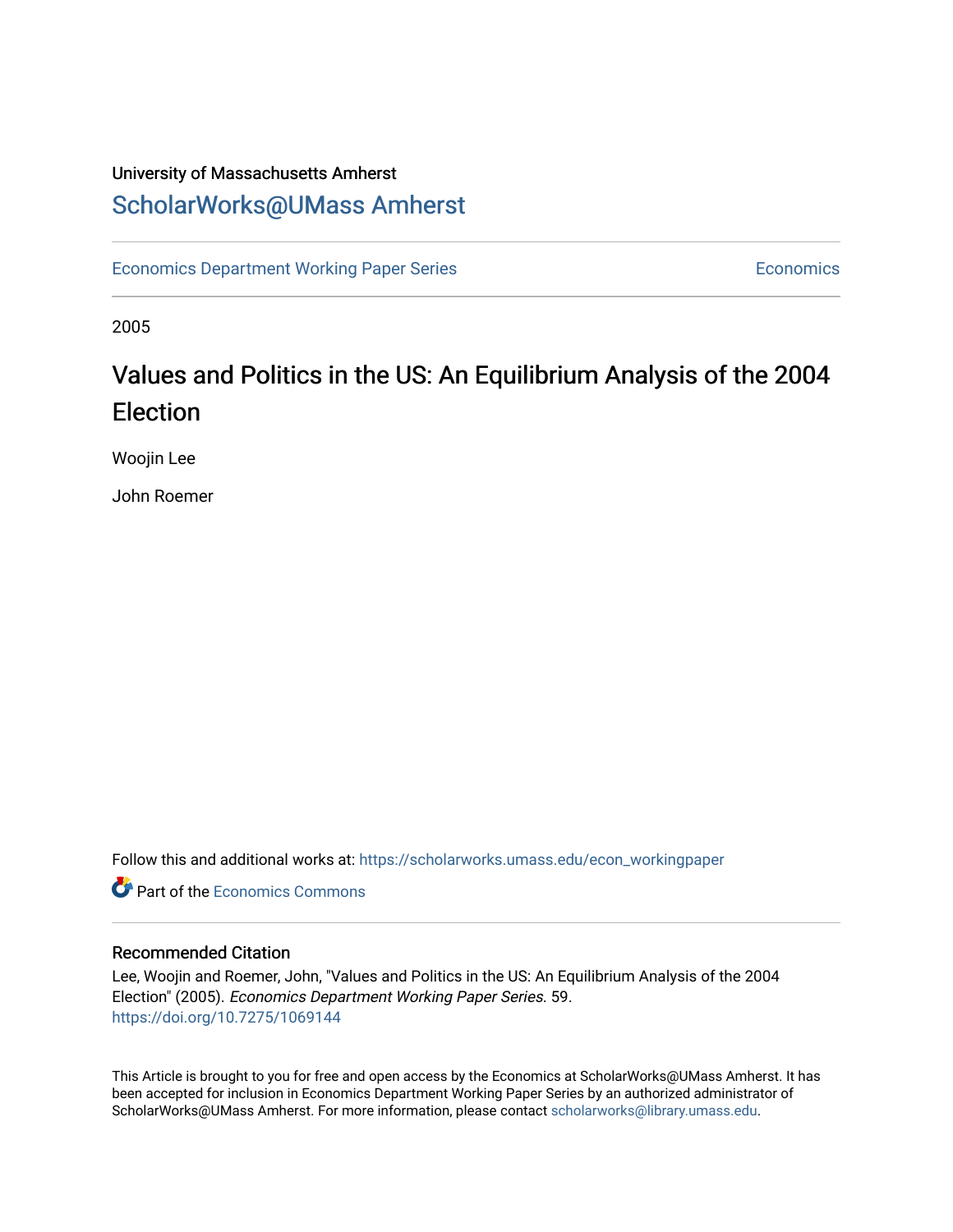# **DEPARTMENT OF ECONOMICS**

**Working Paper** 

**Values and Politics in the US: An Equilibrium Analysis of the 2004 Election**

by

Woojin Lee and John Roemer

Working Paper 2005-08



## **UNIVERSITY OF MASSACHUSETTS AMHERST**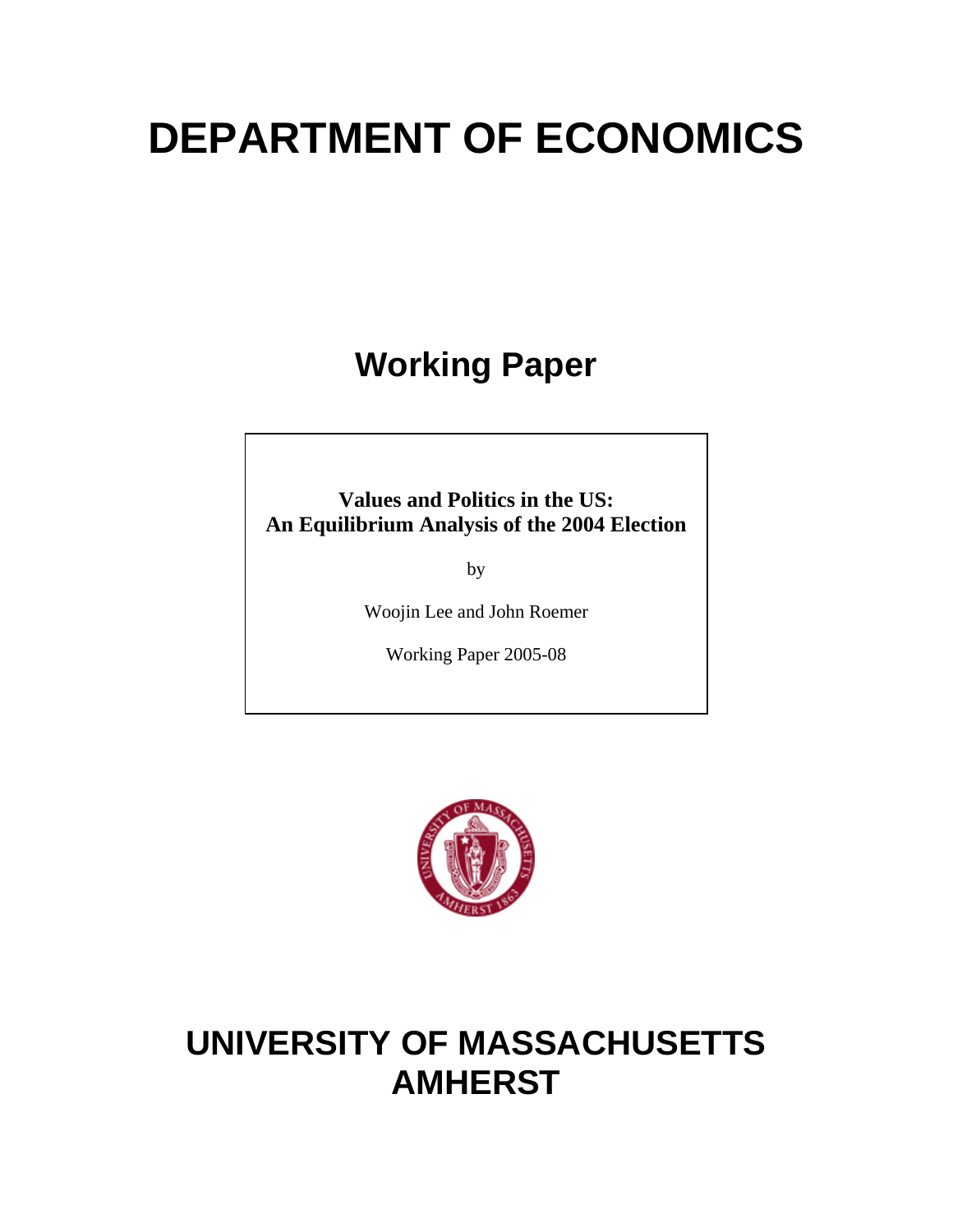## *Values and Politics in the US:*

## *An Equilibrium Analysis of the 2004 Election*

March 2005

Woojin Lee

Department of Economics University of Massachusetts Amherst, Ma 01003 woojin.lee@econs.umass.edu

**--------------------------------------------** 

John Roemer

Department of Political Science Department of Economics Yale University New Haven, CT 06520 john.roemer@yale.edu

We thank Joon-Jin Song (Statistics, University of Massachusetts at Amherst) for his advice on the bivariate Beta distribution used in this paper.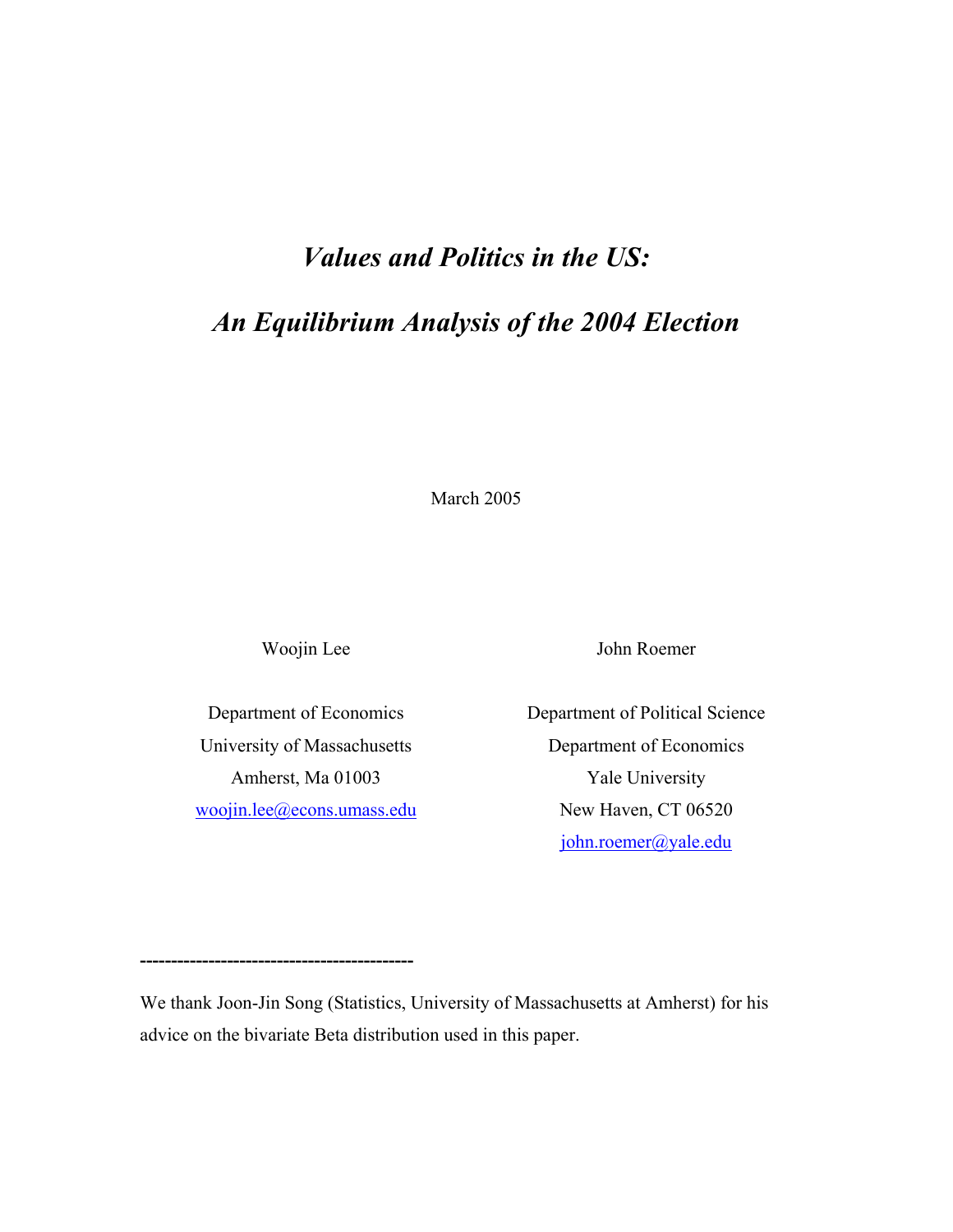#### **Abstract**

The CNN exit polls after the 2004 election rated 'moral values' the most important issue; next came 'jobs and the economy.' Eighty percent of the voters who rated moral values the most important issue voted for Bush while eighty percent of the voters who rated jobs and the economy the most important voted for Kerry. We study the extent to which the distribution of voter opinion on moral values influences the positions that parties take on the economic issue, which we take to be the size of the public sector, through political competition.

There are at least two distinct ways this influence might occur. First, because the Republican Party is identified with a traditionalist stance on moral values, some voters who desire a large public sector may nevertheless vote Republican because traditionalist morality is important for them. This we call the *policy bundle effect*. Second, it may be the case that those who subscribe to a traditionalist morality take economic conservatism to be part of that view, in the sense that they view the state as, for instance, usurping the role of the individual and/or family. We call this effect the *moral Puritanism effect*.

Thus economic conservatism in the US may be politically strengthened by moral traditionalism because the Republican Party links *the two issues* (policy bundle) or because moral traditionalists in the US are anti-statist (in the Puritan sense).

Our analysis will enable us to predict how equilibrium policies proposed by Democratic and Republican Parties would change *if all voters had the same view on the moral-values issue*, and we will decompose these changes into the aforementioned two effects.

#### **JEL Classification:** D3, D7, H2

**Keywords:** moral values, redistribution, moral Puritanism effect, policy bundle effect, party unanimity Nash equilibrium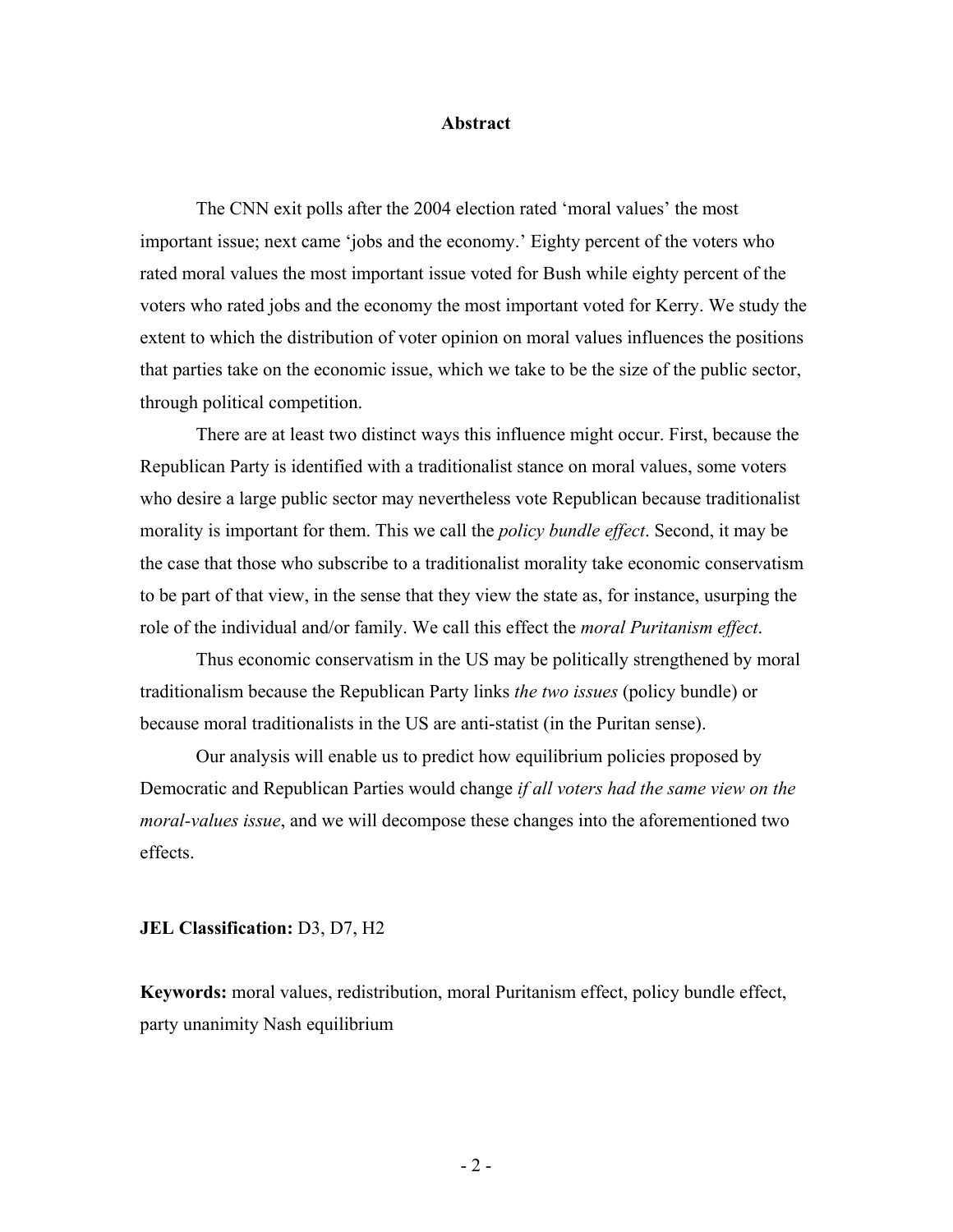"Democrats are assaulting our basic values. They attacked the integrity of the family and parental rights. They ignored traditional morality. And they still do." *The 1984 Platform of the Republican Party* 

"The advantage we have is that liberals and feminists don't generally go to church. They don't gather in one place three days before the election." *Ralph Reed, The Christian Coalition*

#### **1. Introduction**

The Republican Party, whose economic policies are perhaps in the interest of the top 5% of the wealth distribution, is supported by approximately one-half of the US electorate. President George W. Bush, during his first term, has made quite clear what his economic policies are – from tax cuts that benefit primarily the very rich, engendering large deficits, to abolition of the inheritance tax, and privatizing social security.

 In contrast, the policies of the Democratic Party are not left-wing: they are moderate. It would seem that, if voters were rational and concerned largely about the economic issue, the Democratic Party would receive the vast majority of the vote. Why is this not the case?

 Many explanations can be offered, but we believe the three most likely explanations are the following:

• Cognitive errors and false consciousness. Voters make cognitive errors concerning economic policy. They do not make the connection between taxation and the supply of government goods and services. This can be viewed as a special case of not understanding the mapping from *policies* to *outcomes.* What voters are concerned with are economic outcomes (their consumption of various goods, and perhaps the

- 1 -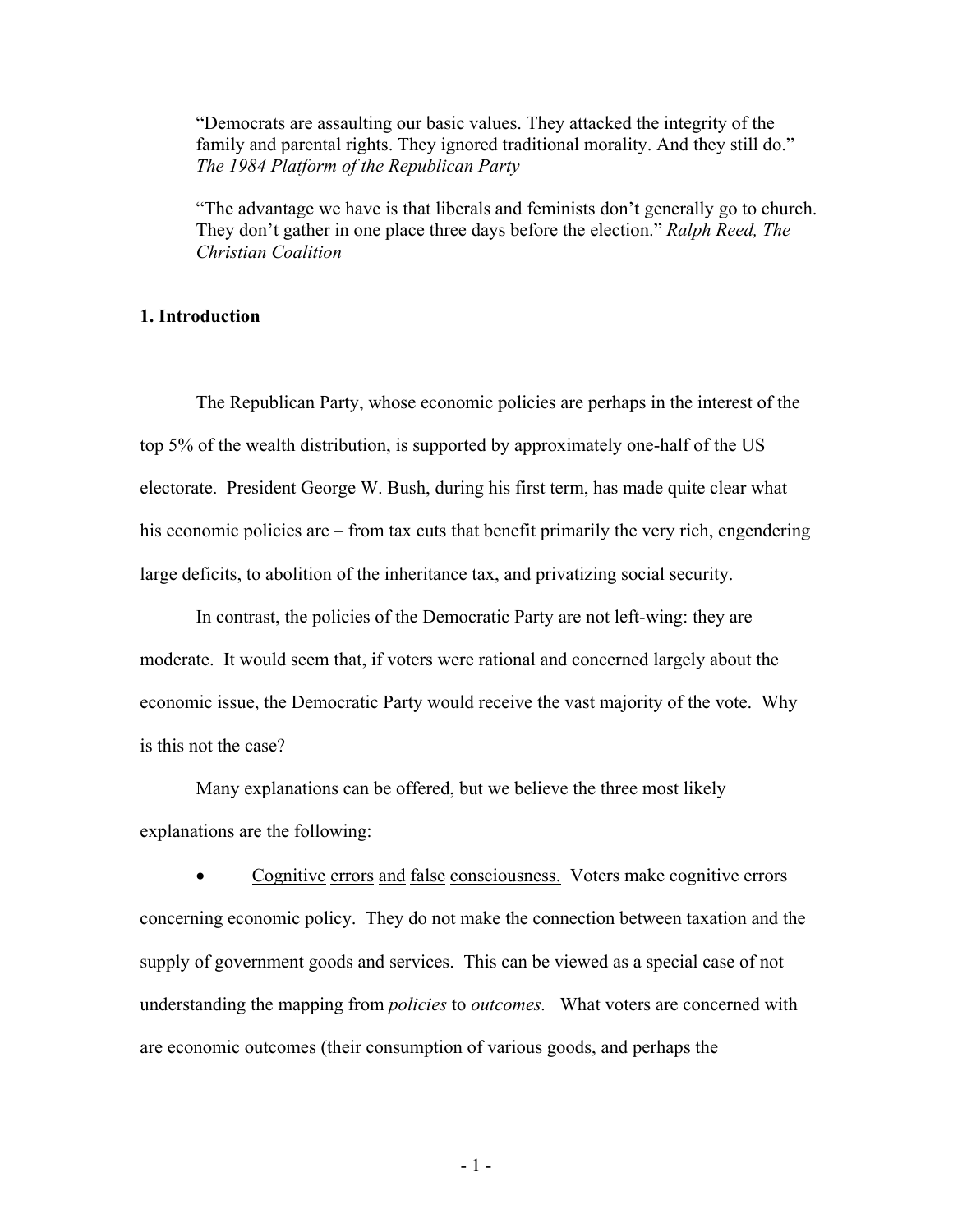consumption of others – we do not assume voters are entirely selfish); what they do not understand is how policies engender outcomes. 'False consciousness' might be one description of this phenomenon. But false consciousness also applies to another phenomenon, which is distinct from this one – the belief by poor people that rich people deserve their earnings, and it would be unjust to redistribute through taxation.

• Imperfect representation. Politicians represent the wealthy. Bartels (2002), Gilens (2003), and Jacobs and Page (2003) have shown that politicians reflect the preferences of the wealthy, not the average voter. One mechanism, of several, may be that political parties, under a regime of private funding, represent their contributors. Thus, the political competition between Democrats and Republicans may be one between two parties each of whom represents the wealthy, which would skew the equilibrium economic policies to the Right.

Policy bundling. Other issues, besides the economic issue, are of importance to voters, and the support for the Republican Party may be in part due to the bundling of the economic issue with these other issues. Important non-economic issues are race issues, gun control, abortion, gay marriage (family values), and foreign policy. Thus the Republicans may have crafted a program with a large constituency*, in spite of* their economic position. Put somewhat differently, their position on non-economic issues may win the Republicans a sufficiently large support that they need not compromise on their extreme economic position.

It is not our aim in this paper to examine the relative importance of these three possible explanations for the vitality of the Republican Party. We focus on the third issue

 $-2-$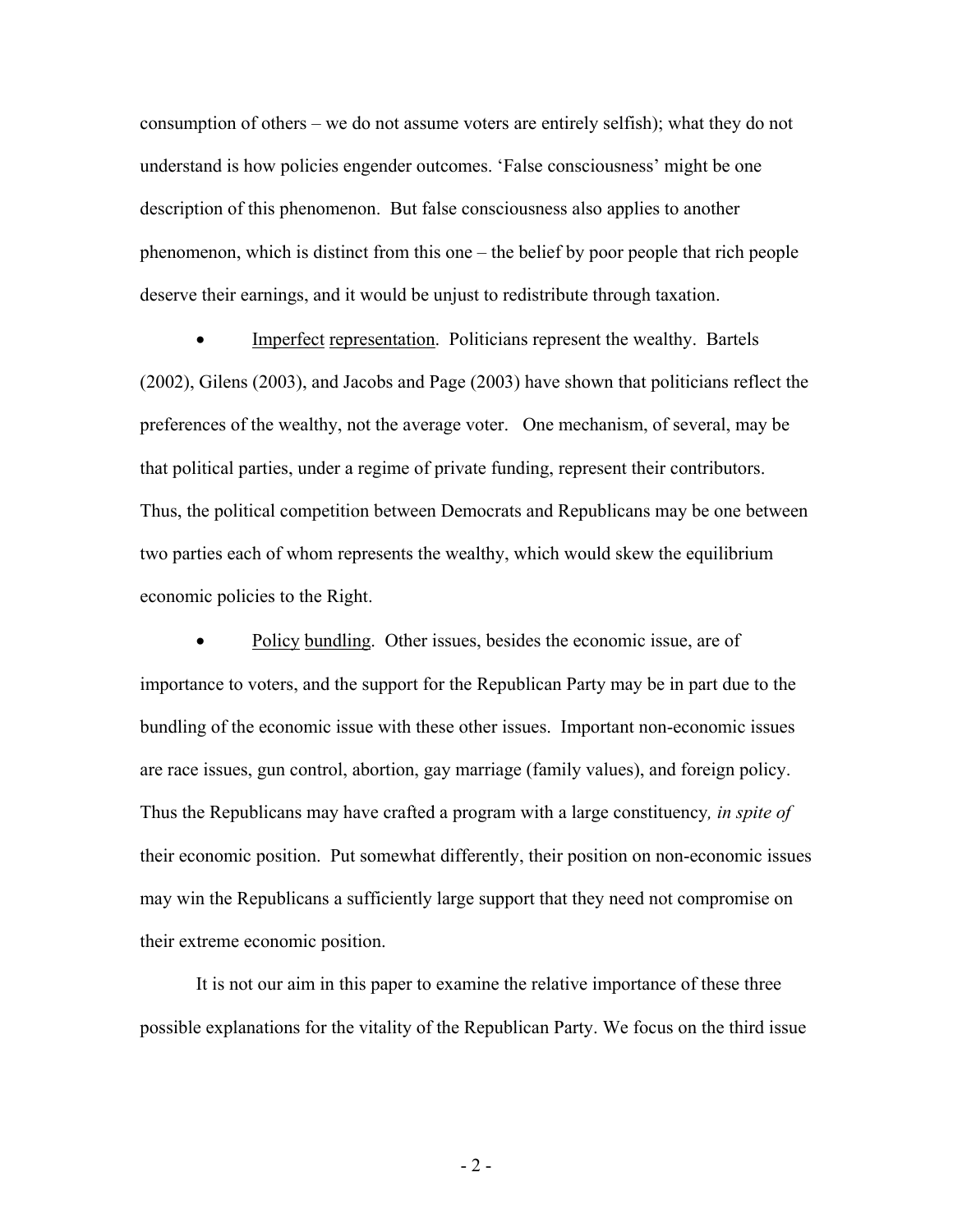while taking the US presidential election of 2004 as an example. In particular, we study the importance of moral value issues.

The so-called 'American exceptionalism' literature, dating back to Alexis de Tocqueville's *Democracy in America*, emphasizes that moral Protestantism (in particular, that of evangelicals), together with racial division, has always had an unusually powerful influence on the US political culture. For the period 1972-1992, we have demonstrated the importance of the race issue in the US politics (Lee and Roemer, 2004). Today, however, the 'values' issue may be more important, although the race issue and the values issue are often interlinked as can be seen in the case of the Ku Klux Klan movement in the 1920 and prevalence of racially segregated religious schools.

Seymour Martin Lipset (1990, 1996), a leading contemporary advocate of American exceptionalism, argues that from the colonial time to the present, a particular set of religious values and ideological emphases have distinguished Americans. Among these ideological tendencies two are especially distinctive: (1) a streak of conservative moralism that fuels recurring crusades for social reform, and (2) meritocratic individualism that supports the spirit of capitalism, anti-statist attitudes and a bourgeois economy. Hoover et. al (2000) examine the extent to which evangelical influences on moral conservatism and economic conservatism are similar in the United States and Canada, and conclude that evangelicalism's influence on moral conservatism and value priorities is transnational, but its influence on economic conservatism is distinctively American.<sup>1</sup>

 $\overline{a}$ 

 $1$  According to Hoover et al. (2000), evangelicals were identified by their agreement with all of the following 'common denominator' evangelical beliefs statements: (1) I feel that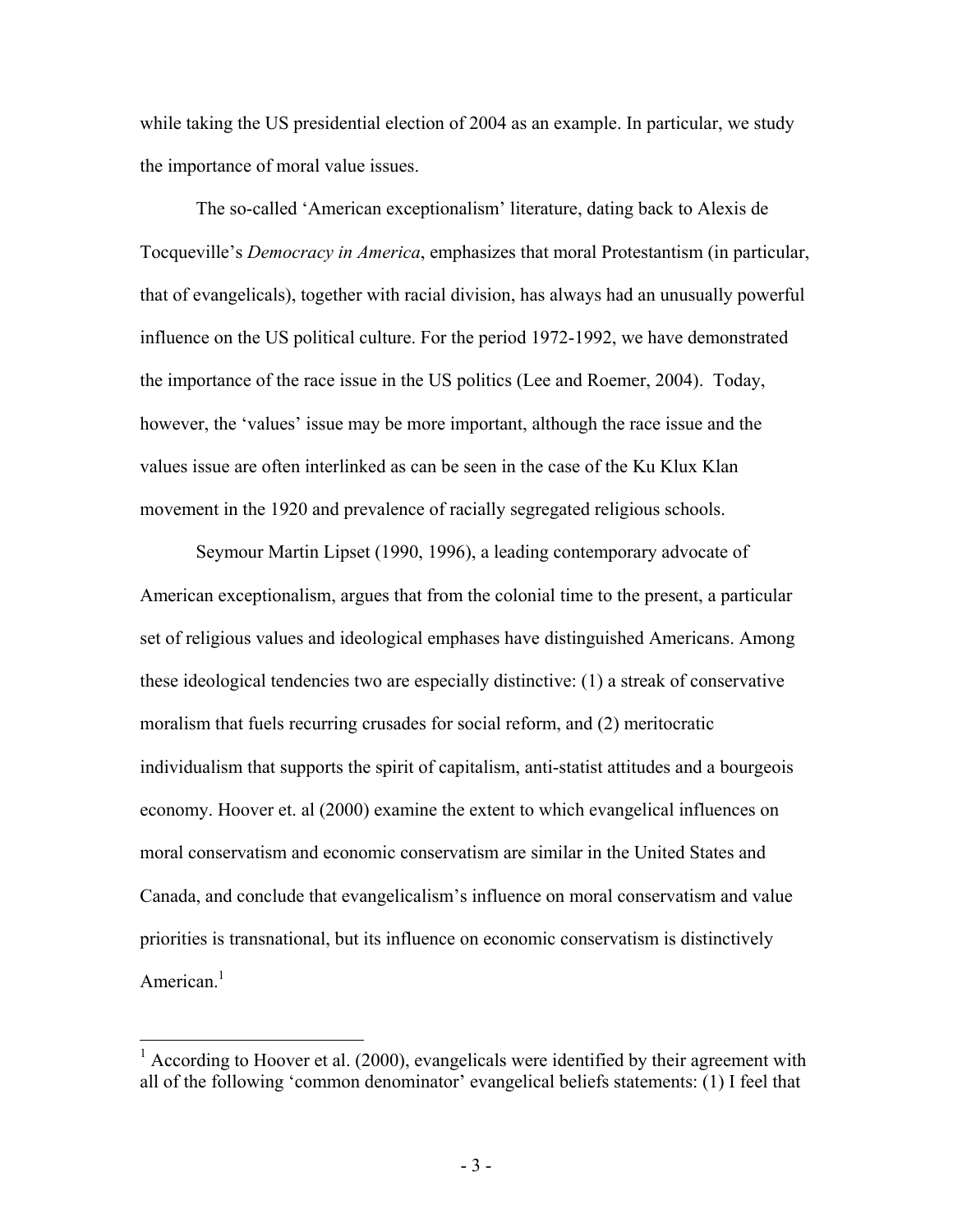Religion, like superstition, derives from irrational human fears and anxieties; it is a mechanism for people to ward off forces that they could not rationally explain. In contrary to the argument that religious beliefs, by requiring abstract thinking and intellectual inquiry, are positively correlated with education (McCleary and Barro, 2003; Sacerdote and Glazer, 2001), religious people are predominantly uneducated and living in rural areas.

Marx and Engels believed that religion appealed most strongly to the oppressed who desperately needed some explanation for their plight. Christianity found its pioneers among its slave populations because it promised them the solace of a better life to come; psychologically, the Christian religion was a balm, a salve for despair. Consequently the growth of Christianity (and probably almost all religions) was encouraged by ruling classes because it might teach the 'lower orders' – be they slaves, serfs, workers, peasants, or colonial citizens – to accept their condition as 'God's will' and to look for solace in the afterlife. This is the precise sense when Marx says religion is the 'opiate' of the people.

Marx and Engels expected a rising of a new, just world order, and predicted that all the artificial doctrines developed to support the dethroned system – including religion – would be consigned to the 'dustbin of history' in the new social order where humankind would reclaim its proper place as the maker of its own destiny. What Marx perhaps could not see is that persistence of religion may make the rising of the new world order difficult.

through the life, death and resurrection of Jesus, God provided a way for the forgiveness of my sins; (2) I believe the Bible is the inspired word of God; (3) I have committed my life to Christ and consider myself to be a converted Christian; (4) I feel it is very important to encourage non-Christians to become Christians.

1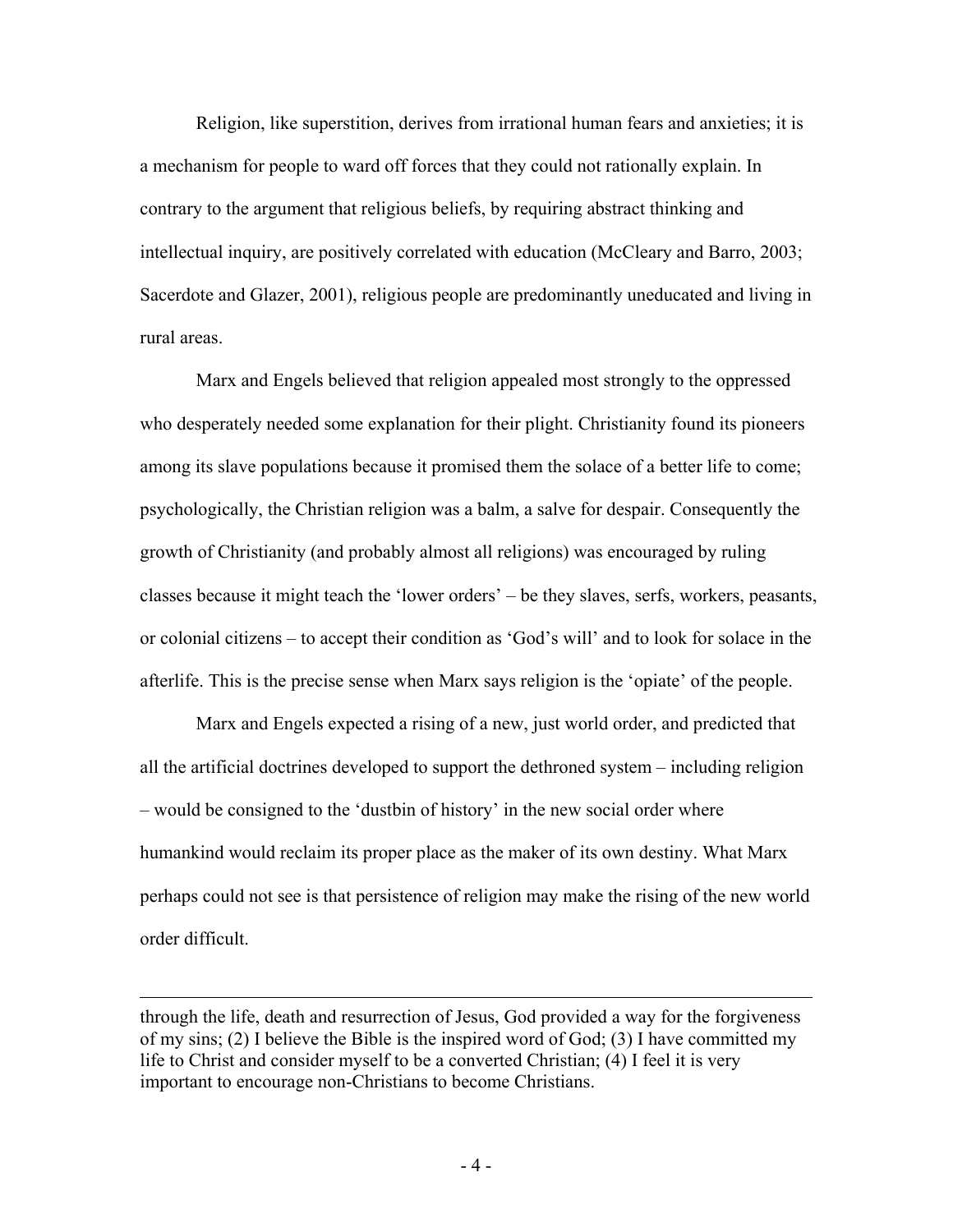The election of a Catholic president (John F. Kennedy) in 1960 in a country where Protestants are a vast majority was widely considered marking the end of sectarian religious appeals in American politics. In the last twenty years, however, those sectarian religious issues and moral Puritan themes that many observers declared no longer to be salient from the American political scene have assumed much greater importance in political debate and percolated through presidential politics. In the 2000 campaign for the Republican nomination, George W. Bush, who stumbled badly in early primary elections, survived the early defeats only because conservative Protestants – whom Senator John McCain once denounced as 'agents of intolerance' who exerted an 'evil influence' on the Republican party – rallied to his cause in key states. Throughout the campaign, Bush emphasized his religious conversion and called for state funding of social services delivered through religious organizations.

In this paper, we will study the electoral consequence of the moral values issue in the 2004 presidential election by distinguishing what we call the policy bundle effect (PBE) from the moral Puritarism effect (MPE).

There are at least two distinct ways the influence of values might occur. First because the Republican party is identified with a traditionalist stance on moral values, some voters who desire a large public sector may nevertheless vote Republican because traditionalist morality is important for them. This we call the *policy bundle effect*. Second, it may be the case that those who subscribe to a traditionalist morality take economic conservatism to be part of that view, in the sense that they view the state as, for instance, usurping the role of the individual and/or family. We call this effect the *moral Puritanism effect*.

- 5 -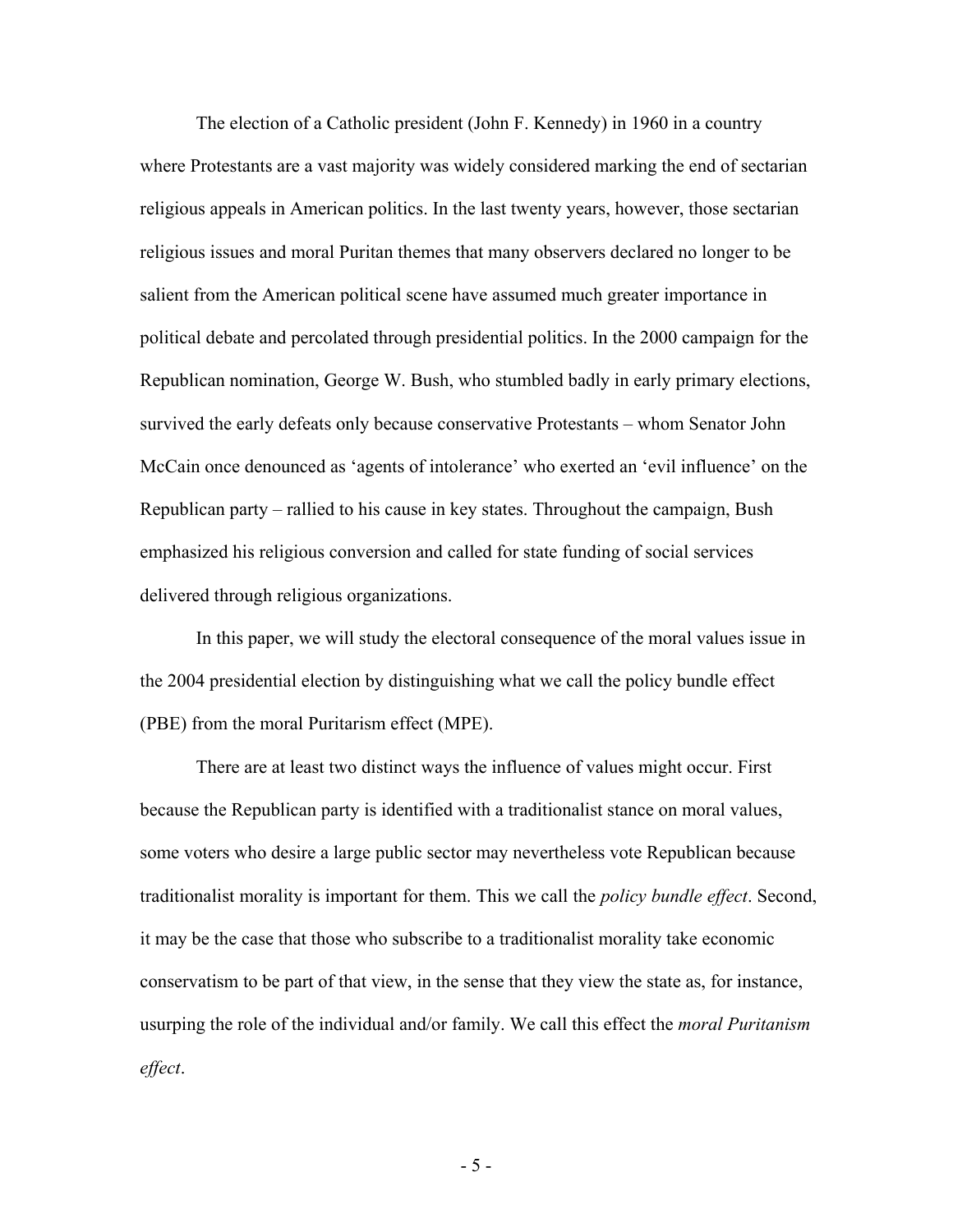Section 2 carries out some econometric analysis of the 2004 election. Section 3 describes our model and the method of decomposition that we will employ. Section 4 summarizes our numerical computation results. Section 5 concludes. The ANES variables used in the paper are defined in Appendix.

#### 2. Econometric analysis of the 2004 election data

In our empirical analysis and numerical computation, we use an advance release of the 2004 ANES pre-post study. The sample consists of a new cross-section of respondents that yielded 1,212 face-to-face interviews in the pre-election study, 1,066 of which later provided a face-to-face interview in the post-election study. Data collection was conducted by the Survey Research Center at the University of Michigan.<sup>2</sup>

We first construct four persistent issues in the US politics – the ideal size of the public sector, the issue of moral values, the race issue, and the issue of libertarianism – and four contemporary issues of the 2004 election – the approval on the Iraq war, the Bush tax cut, the social security reform, and the school voucher. For every opinion variable in the ANES2004 which takes the value of j ranging from  $k$  to  $k+n$ , where k is an integer and n is a positive integer, we convert it into  $\frac{j - (k-1)}{2}$ 2  $j - (k)$ *n*  $\frac{-(k-1)}{n+2}$ . Thus every converted

value lies strictly between 0 and 1.

<sup>&</sup>lt;sup>2</sup> Just right after we complete this paper, the full version of ANES2004 was released. According to the official web page of the National Election Studies, however, the major difference between the full version and the advance version is that the former includes non-survey question variable and corrects for some errors in the latter. We corrected the errors of the advance release here, so that the dataset we use contains the same survey question variables as the full version.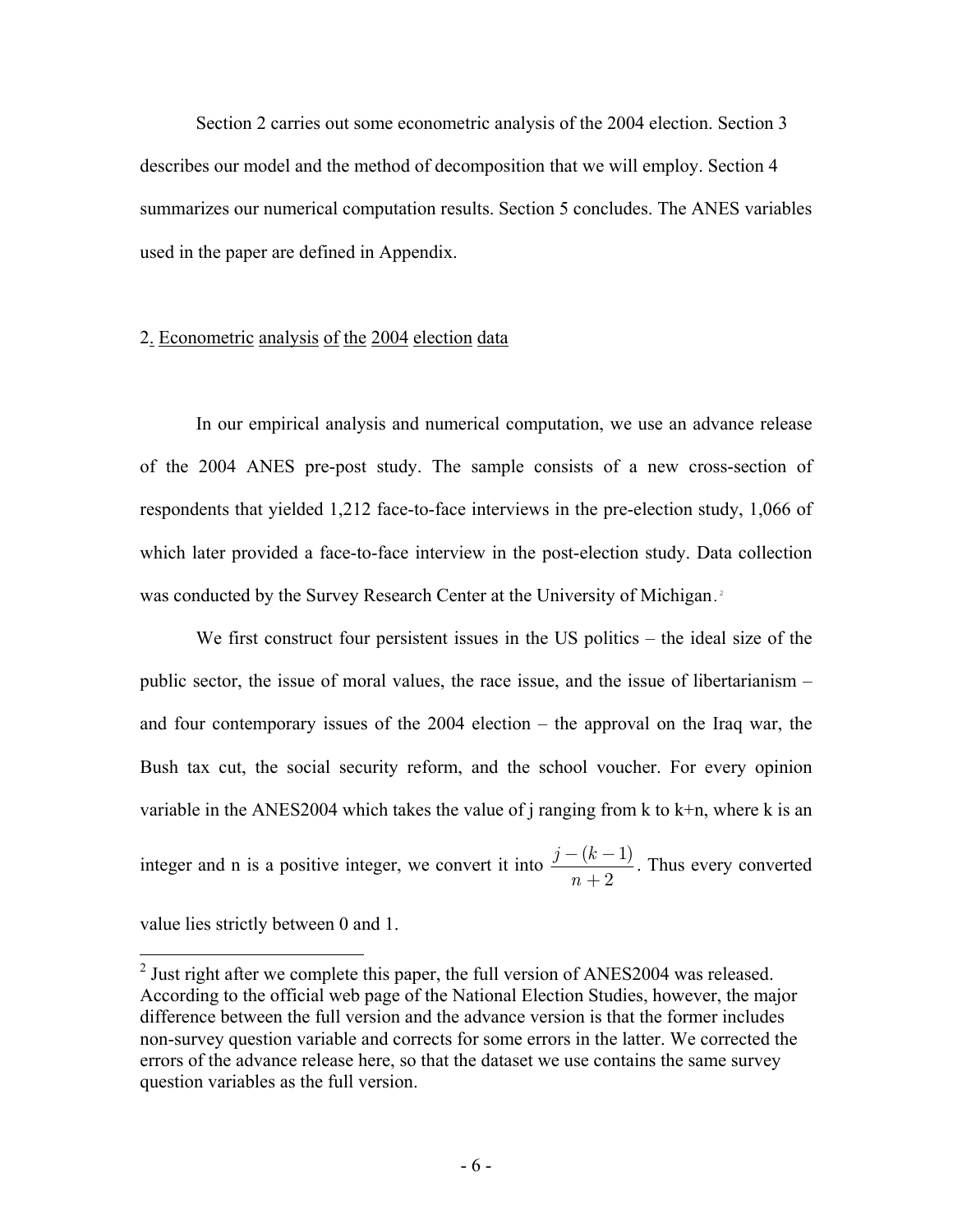The four persistent issues in the US politics are constructed in the following way. For the preference of the public sector, we take the average of the following three variables (see Appendix for their definitions): (1) spending; (2) job; and (3) health. For the moral values issue, we take the average of the following four groups of variables: (1) women's role in the society (womenrole, workingmom, and womenhome); (2) attitudes on abortion (abortion); (3) attitudes on homosexuals (homo\_nodiscrimination, gaymarriage) and; (4) attitudes on traditionalism and modernism (tradition\_important, newlifestyles important). For the race issue, we take the average of the two variables: (1) aidtoblacks; and (2) blackfavor. Finally the issue of libertarianism was measured by the attitude towards big government (biggovt).

The four contemporary issues are, on the other hand, constructed from the corresponding questionnaires in the ANES: iraqwarissue, taxcutissue, ssreform, schoolvouchers. These are specific issues in the 2004 election.

We take the actual vote share of the 2004 election as the observed vote share, while taking as the *population* citizens voting for either party D or party R. Estimating the observed policy position of the two parties is tricky; announced size of the public sector or announced stance on the moral values issue are rarely observable, although we know which party takes a more conservative stance on each of these issues. The ANES 2004 provides information on the public perception about the position of the presidential candidates and the two parties on several variables, such as spending, job, womenrole, abortion etc. We take the mean values of these variables for each candidate (party) as the candidates' (parties') position on these issues; if voters are perceptive, this assumption is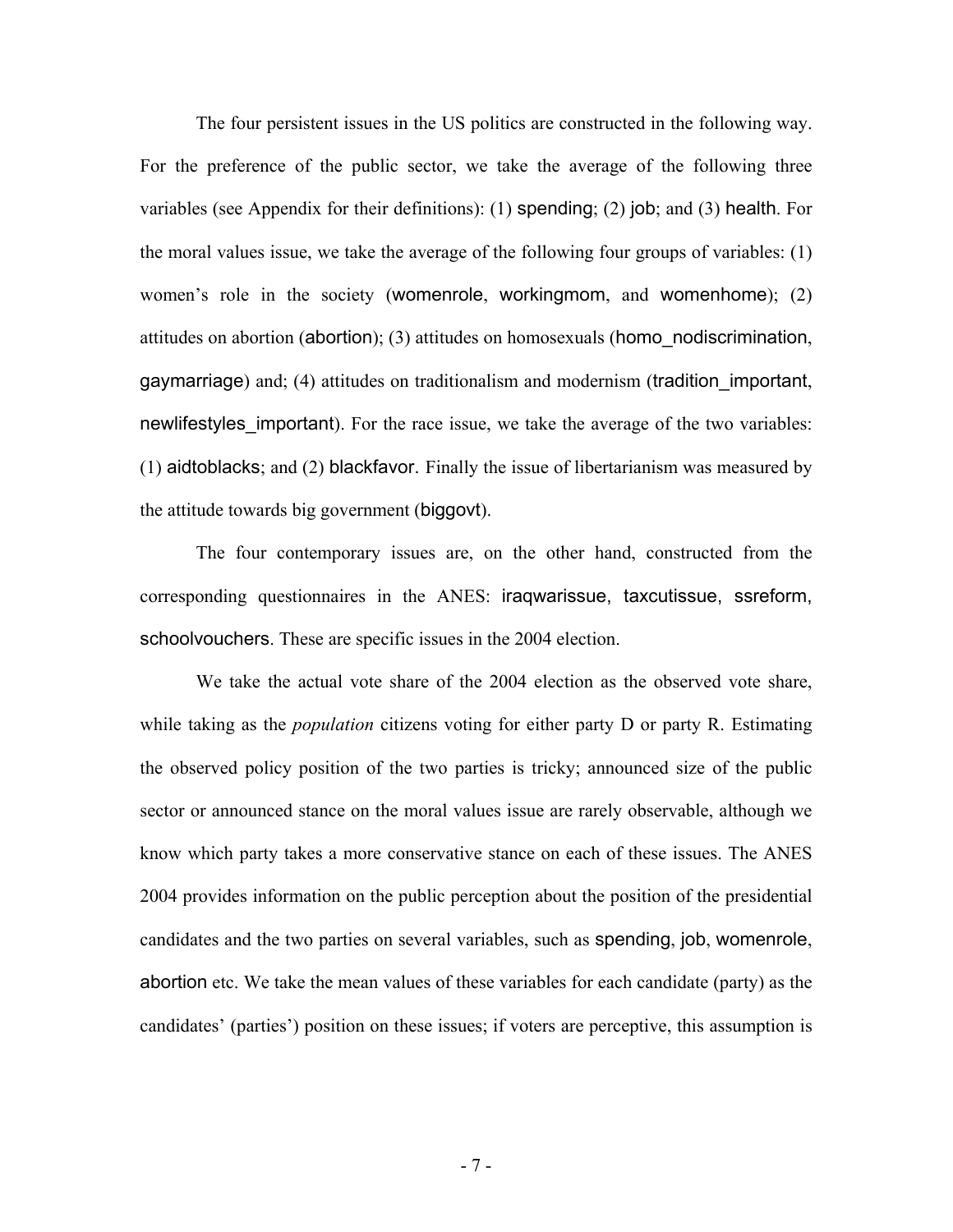not unreasonable. We then take the average of the candidate position and the party position as the *observed party position* on specific policy issues.

Regarding the size of the public sector, only two variables (spending and job) have observed party positions. We take the average of the observed positions of these two variables to be the observed party policy on the size of the public sector. Regarding the moral value issues, again only two variables (womenrole and abortion) have observed party positions. We take the average of the observed positions of these two variables to be the observed party policy on the moral values issue.

We first ran a probit regression to see the salient determinants of the voting pattern in the 2004 election. The dependent variable is the dummy variable indicating whether the respondent voted for Republicans and the independent variables are the four persistent election issues, the four temporary issues, and demographic variables such as age, education, household income, etc. Table 1 shows the result. The first column reports the regression coefficients and the second column reports the coefficients in terms of marginal effects.

#### **[See Table 1 about here]**

We first observe that out of the four persistent issues, the size of the public sector, the moral values issue, and the race issue are highly salient in determining the voting pattern. This may suggest that the most desirable model should consider a model of political competition with three policy issues; the current limitation on the computation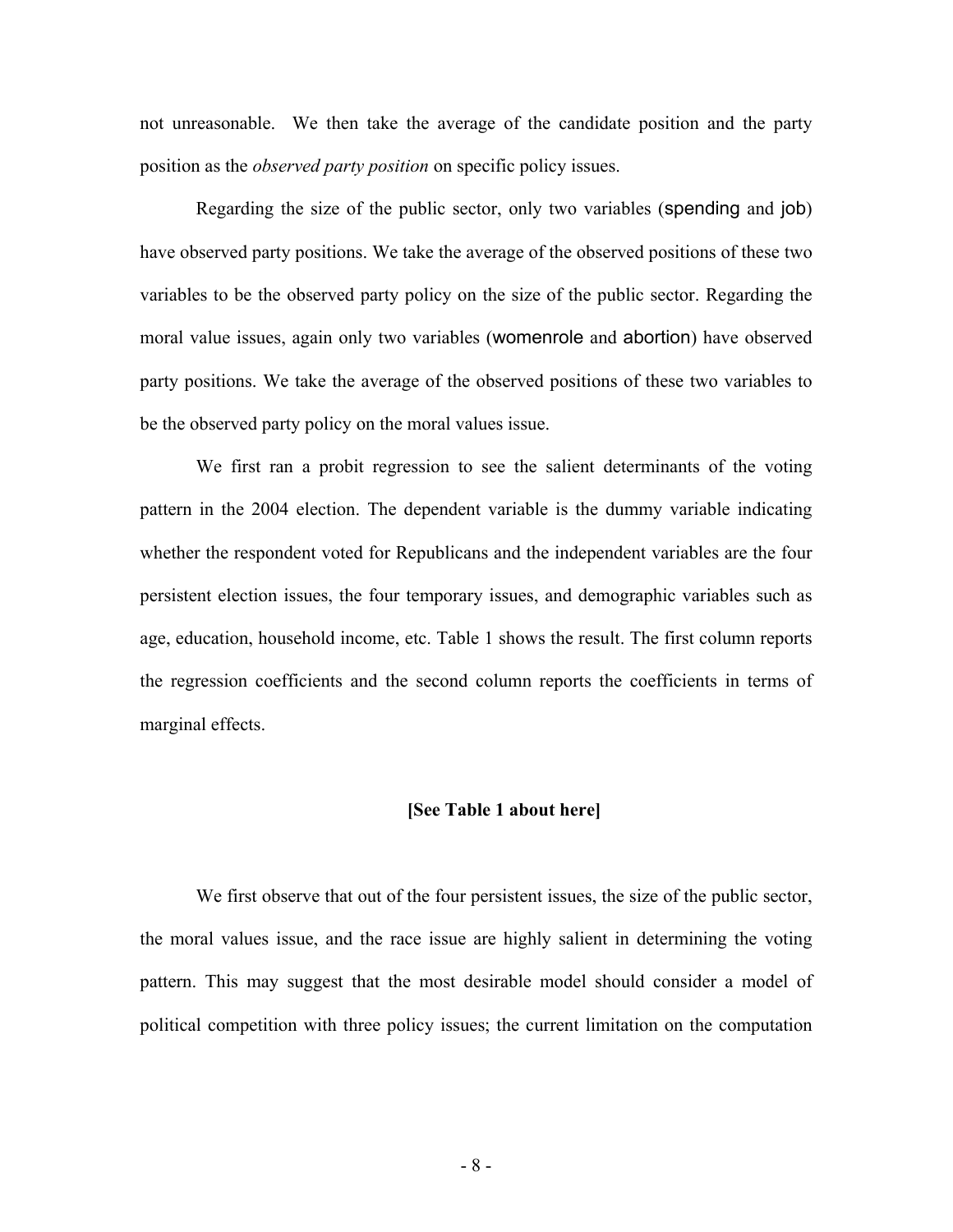time forbids us to pursue this. The current paper chooses the moral values issue, rather than the race issue, as the second policy issue.

Not surprisingly, a few contemporary issues, such as the approval for the Iraqwar, are highly salient in determining the outcome in the 2004 election. We focus on the persistent issues rather than temporary issues in our analysis because we are more interested in the long-run pattern of American politics. We assume that the contemporary issues do not affect the policy positions of the two parties on the two persistent issues upon which we focus.

Table 2 examines the determinants of the two issues upon which we focus.

#### **[Table 2 about here]**

First we notice from column (1) that the preferred size of the public sector is negatively correlated with the conservative stance on the moral values issue. In other words, the more conservative a voter is on the moral values issue, the less liberal he or she is on the size of the public sector. But at the same time we notice that this effect is different across party identification. Republicans, for instance, have a very strong negative effect (column (3)) while Democrats have no statistically significant effect (column (2)).

Second, column (4) examines the determinants of the stance on the moral values issue. As we expect, it is negatively correlated with the thermometer feelings on feminists and homosexuals, and positively correlated with religiosity. At the same time, we notice that it is also positively correlated with antiblack affect, although the coefficient is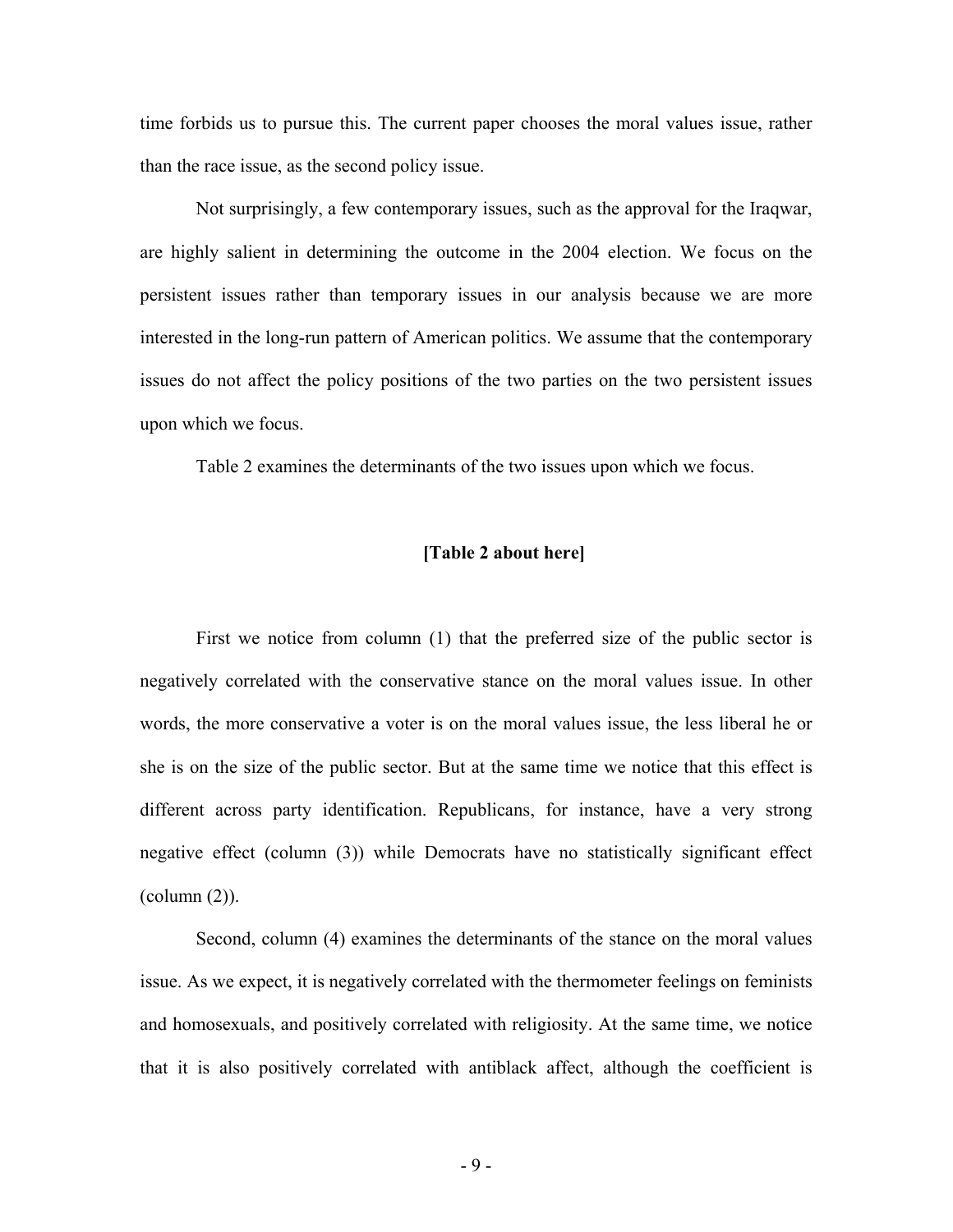marginally significant. Thus what we observe as the stance on moral values incorporates part of racism. There could be two possible interpretations for this.

First, our constructed variable on the moral values issue may be impure in that it contains other elements than moral values.

Second, it may be the case that the moral value issues that Republicans have emphasized may not be truly related with moralism; it may be a political cover or a code word for politically unacceptable issues, such as racism.

We do not think that there is an easy way of solving this problem.

#### 3. The model

#### A. The model of political equilibrium

We model the 2004 presidential election as a political competition between two parties who compete on a two- dimensional policy space, which, in our application will be the *size of the public sector* and the *policy towards moral values*. The model of political competition employed here is that of *party unanimity Nash equilibrium with endogenous parties* (PUNE) as defined in Roemer (2001, Chapter 13). Unlike the model of Downs, in our model, parties will generically propose distinct policies in equilibrium. We briefly review the concept of party unanimity Nash equilibrium (PUNE).

The PUNE model attempts to explain observed political equilibria in general elections with single or multi-dimensional policy spaces. The *data* of the model are (1) a set of *voter types, H;* (2) a *probability distribution* of the voter types, **F***,* describing the composition of the polity; (3) a *policy space* , *T,* over which political competition takes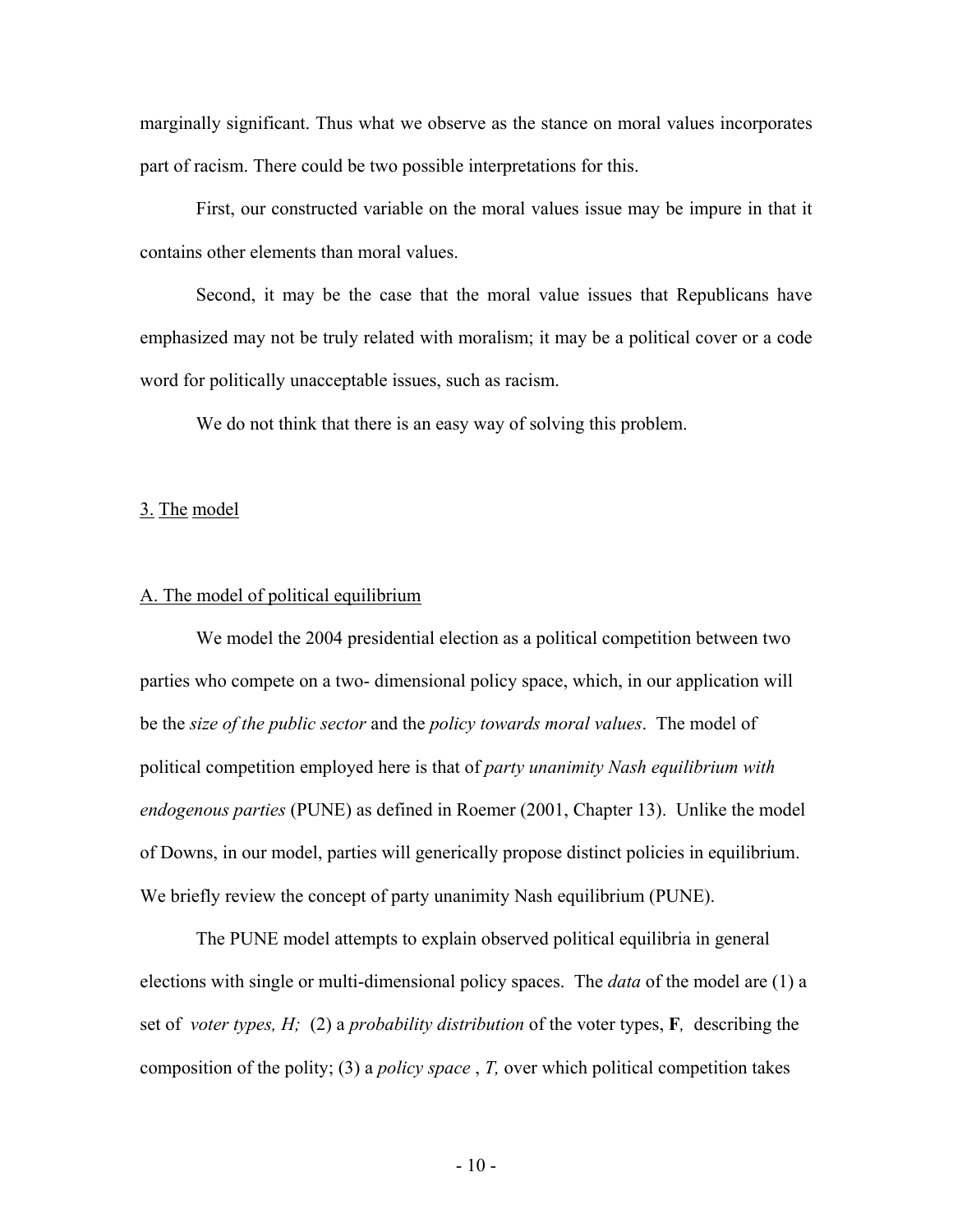place between parties, and (4) a *utility function* which describes, for every voter type, its preferences over policies,  $v(t;h)$ . Thus, the data are summarized by a tuple  $(H, \mathbf{F}, T, v)$ . For each probability measure **F**, we will denote the associated distribution function by *F* and its density by  $f$ . (Do not confuse the distribution function  $F$  with the probability measure **F**.) We fix the number of parties, exogenously, to be two.

The equilibrium will then consist in a tuple  $(D, R, \tau^D, \tau^R)$  where:

(1) (*D,R)* is a partition of the set of voter types into *party memberships* or *constituencies: i.e.,*  $D \cup R = H$ ,  $D \cap R = \emptyset$ ; and

(2)  $\tau^J \in T$  is the equilibrium platform of party *J*, for *J*=*D*,*R*. (There will be no confusion if we refer to a *party* and its *constituency* by the same variable: e.g, *R* for Republican.)

It is important to note that constituencies are endogenous: they are engendered by the data of the model. Thus, the formation of parties and the policies ultimately proposed are the consequence of voter preferences. Of course the model does not endogenize everthing: the number of parties is taken as given, the policy space is given, and the fact that parties contain the factions described below is also given.

For our application, a voter's type will be an ordered pair  $h=(\theta, \rho)$  where  $\theta \in [0,1]$ is the voter's ideal size of the public sector (which we sometimes call, for short, her 'tax rate') and  $\rho \in [0,1]$  is her position on the moral values issue. The policy space *T* is a set of ordered pairs  $\tau=(t,r)$ , which we may take to be the unit square, where *t* is a party's policy on the size of the public sector and *r* is its policy on the values issue.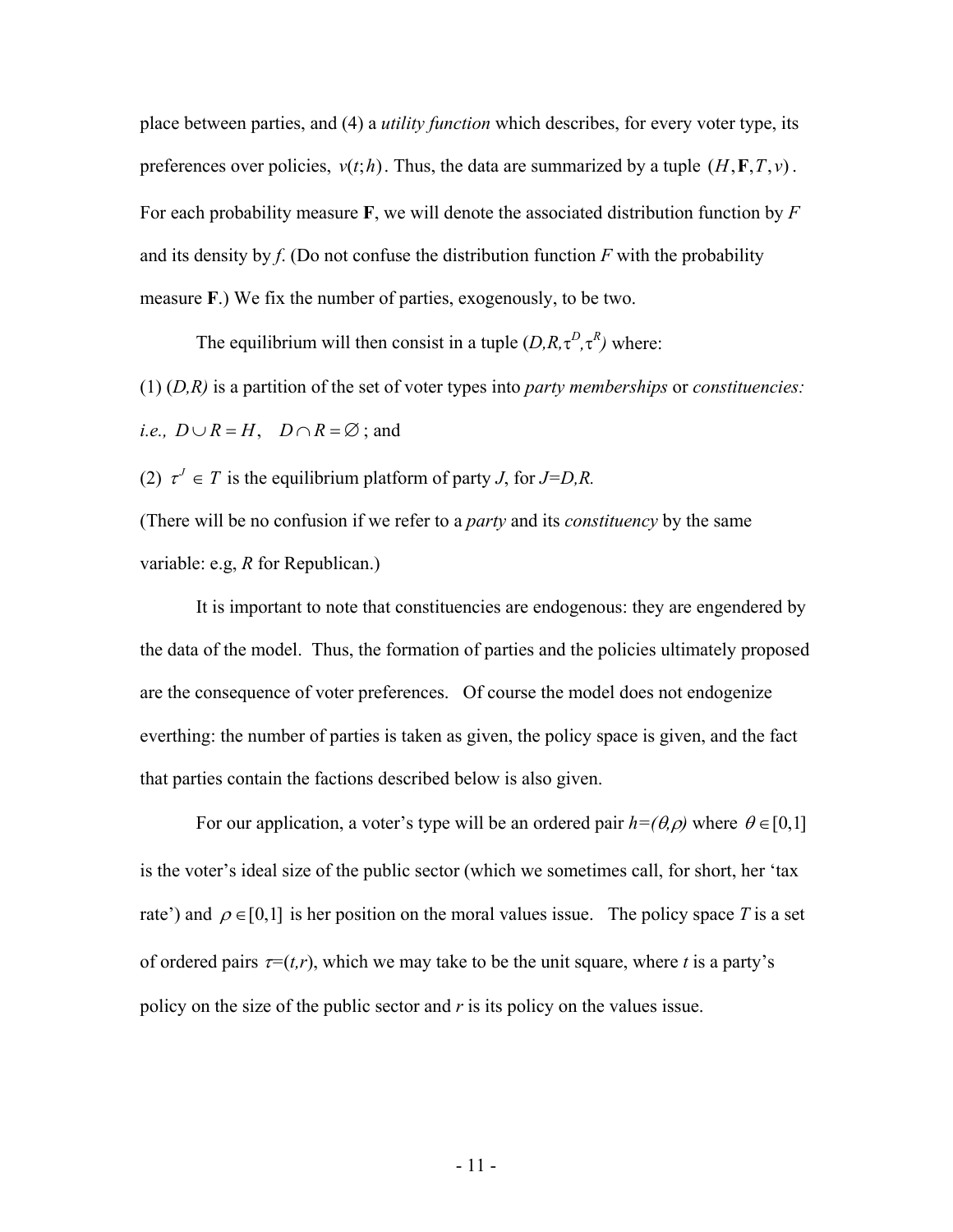We assume that the utility function of the polity is a weighted Euclidean distance function  $v: T \times H \rightarrow \mathbf{R}$ :

$$
v(t, r; \theta, \rho) = -(t - \theta)^2 - 2\beta(t - \theta)(r - \rho) - \gamma(r - \rho)^2,
$$
 (1)

where  $\gamma > 0$ . We also impose the condition  $\gamma > \beta^2$  to ensure that the utility function is concave. For a reason that will be explained below, we assume that the utility functions *v* are cardinally measurable and unit-comparable.

Note that in vector notation, this function is identical to:

$$
v(t,r;\theta,\rho) = -(t-\theta,r-\rho) \begin{pmatrix} 1 & \beta \\ \beta & \gamma \end{pmatrix} \begin{pmatrix} t-\theta \\ r-\rho \end{pmatrix},
$$
 (2)

where 1 β  $\begin{pmatrix} 1 & \beta \\ \beta & \gamma \end{pmatrix}$  is a weight matrix. We refer to  $\gamma$  as the *relative salience the issue of* 

*moral values*, and assume it is positive. The off-diagonal term  $\beta$ , on the other hand, is an interaction term, which can be either positive or negative. (If  $\beta$  is zero, then the utility function is separable.) This term measures how much the voter's evaluation of changes in one issue depends on the expected level of another issue. To see this, suppose we fix *t* at a certain level,  $\bar{t}$ , and choose *r* for each voter that maximizes her utility; call it  $\acute{r}(\bar{t}; \theta, \rho)$ .

Then it can be shown that 
$$
\overrightarrow{r}(\overline{t}, \theta, \rho) - \rho = -\frac{\beta}{\gamma}(\overline{t} - \theta)
$$
. Thus if  $\beta$  is negative, then we

have positive complementarity between the two issues. If it is positive, then we have negative complementarity. (See Figure 1.) Whether the utility function exhibits positive or negative complementarity is an empirical matter, which cannot be determined a priori.

#### **[Figure 1 about here]**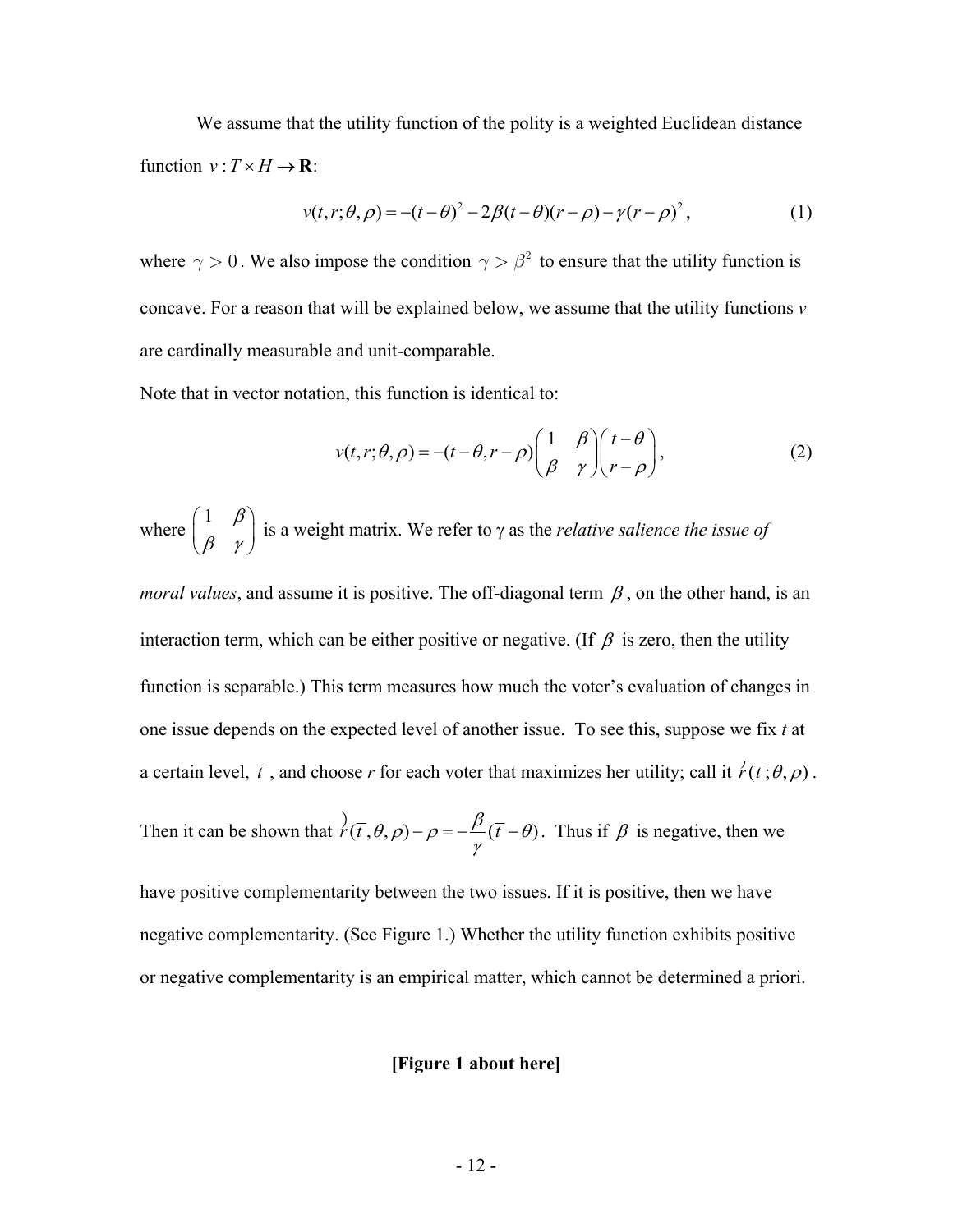Given two policies  $(\tau^D, \tau^R)$  proposed by the two parties, we define  $\varphi(\tau^D, \tau^R)$  as the fraction of the polity who prefer the policy  $\tau^D$  to the policy  $\tau^R$ . In our model, if the policies are distinct, then the set of voters indifferent between two policies will always have **F**-measure zero.

 A party possesses *entrepreneurs* or *organizers,* and *members* or *constituents.* The members of a party are citizens who, in equilibrium, prefer that party's policy to the policy of the other party. The entrepreneurs are professional politicians who make policy in the party. Think of them as a very small group of individuals, who are not identified as citizens characterized by a type. (Their type is irrelevant.) We will assume that the organizers of the Democratic and Republican parties are each divided into two factions – an Opportunist faction and a Militant faction. The Opportunist faction wishes, in the party competition game, to propose a policy that will maximize the party's vote share, or probability of winning. The Militant faction wishes to propose a policy that will maximize the average welfare of the party's constituency.

 The proposal that parties consist of bargaining factions captures the view that parties have conflicting goals: to represent constituencies, and to win office, or, more generally, to maximize vote share. Mathematically, the virtue of the factional model of parties is that it engenders the existence of political equilibria when policy spaces are multi-dimensional.

Without loss of generality, we could postulate a third faction in each party  $-a$ Reformist faction, whose members desire to maximize the average expected welfare of the party's constituency. As is shown in Roemer (2001), the set of equilibria will not

- 13 -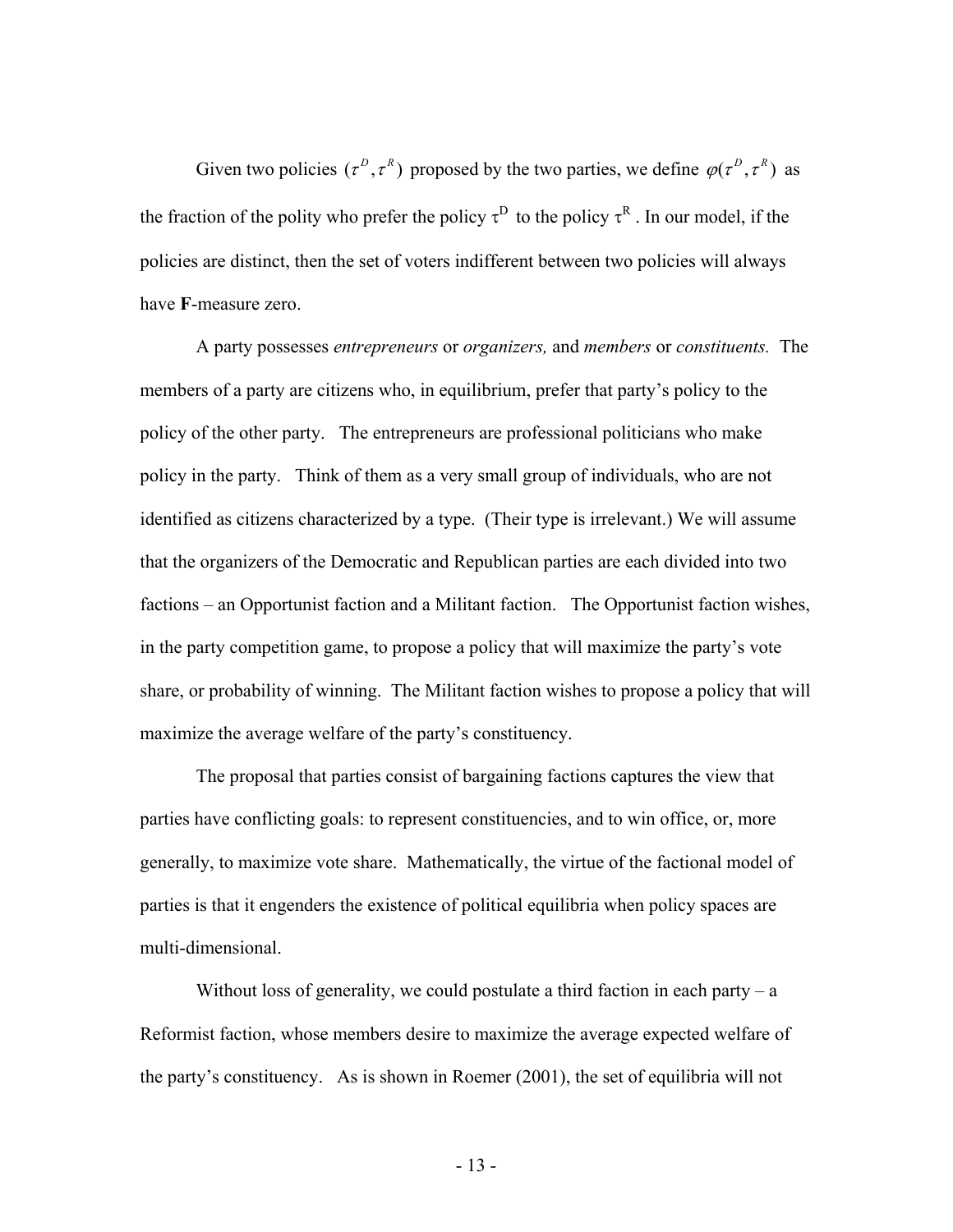change with this additional faction: in an appropriate sense, the Reformists are a 'convex combination' of the other two factions. Therefore we have dispensed with it, and also with having to define the probability of victory, which would be essential, were we have to discuss expected utility of voters, something of concern to Reformists.

 We mention the Reformists because postulating their existence adds an important element of realism to the model, although, it turns out, it does not alter the model's equilibria. Thus, from the formal viewpoint, we may ignore Reformists<sup>3</sup>.

 The idea of PUNE is that parties compete against each other *strategically*, as in Nash equlibrium, and factions *bargain* with each other, inside parties. At an equilibrium, each party's platform is a best response to the other party's platform in the sense that it is a *bargaining solution* between the party's factions, given the platform proposed by the other party.

 Suppose the members of a party consist of all citizens whose types lie in the set *J* ⊂ *H*. We define the *average welfare function* for this party as a function mapping from *T* to the real numbers defined by:

$$
V^{J}(\tau) = \int_{h \in J} \nu(\tau; h) d\mathbf{F}(h).
$$
 (3)

That is,  $V'(\tau)$  is just (a constant times) the average utility of the coalition *J* at the policy  $\tau$ . (For equation  $(3)$  to make sense, we must assume that the utility functions  $\nu$  are unitcomparable.)

<u>.</u>

 $3$  The reader may be puzzled that adding the Reformist faction does not change the equilibrium set. Adding them does change something, however: the interpretation of the bargaining powers of the factions associated with particular equilibria. Thus, we do not say that Reformists don't matter: it is just that they do not matter for the present analysis.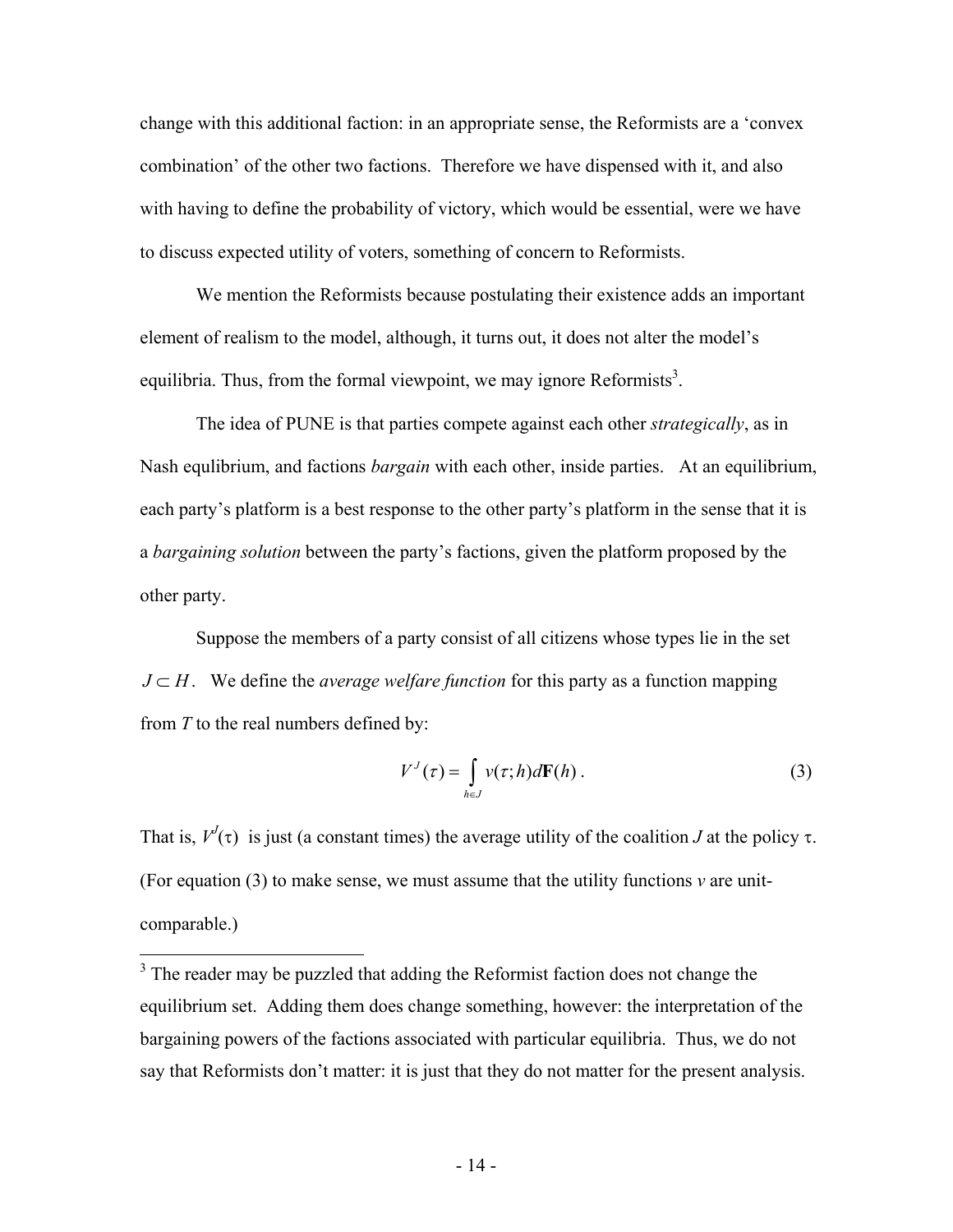Suppose the two parties propose policies  $\tau^D$  and  $\tau^R$ . Define:

$$
\Omega(\tau^{D}, \tau^{R}) = \{ h \in H \mid \nu(\tau^{D}, h) > \nu(\tau^{R}, h) \}.
$$
 (4)

Then the share of the polity who (should) vote for the *D* policy is:

$$
\varphi(\tau^D, \tau^R) = \mathbf{F}(\Omega(t^D, t^R)).
$$
\n(5)

Definition A *party unanimity Nash equilibrium* (PUNE) *for the model* (*H,F,T,v*) *is* (a) a

partition of the set of types  $H = D \cup R$ , possibly ignoring a set of measure zero; and (b) a pair of policies  $(\tau^D, \tau^R)$  such that:

(1a) Given  $\tau^D$  there is no policy  $\tau \in T$  such that:

$$
V^{R}(\tau) \ge V^{R}(\tau^{R}) \text{ and } \varphi(\tau^{D}, \tau) \le \varphi(\tau^{D}, \tau^{R})
$$

with at least one of these inequalities strict;

(1b) Given  $\tau^R$  there is no policy  $\tau \in T$  such that:

$$
V^D(\tau) \ge V^D(\tau^D)
$$
 and  $\varphi(\tau, \tau^R) \ge \varphi(\tau^D, \tau^R)$ 

with at least one of these inequalities strict;

(2) for  $J=D,R$ , every member of coalition *J* prefers policy  $\tau^J$  to the other policy, that is

$$
h \in J \implies v(\tau^J, h) > v(\tau^J, h)
$$
 for  $J' \neq J$ .

Condition (1a) states that, when facing the policy  $\tau^D$ , there is no feasible policy that would increase both the average welfare of party *R'*s constituents and the vote fraction of party *R*. Thus, we may view policy  $\tau^R$  as being a *bargaining solution* between party *R*'s two factions when facing the opposition's policy, as the Militants' desire to maximize the average welfare of constituents, and the Opportunists desire to maximize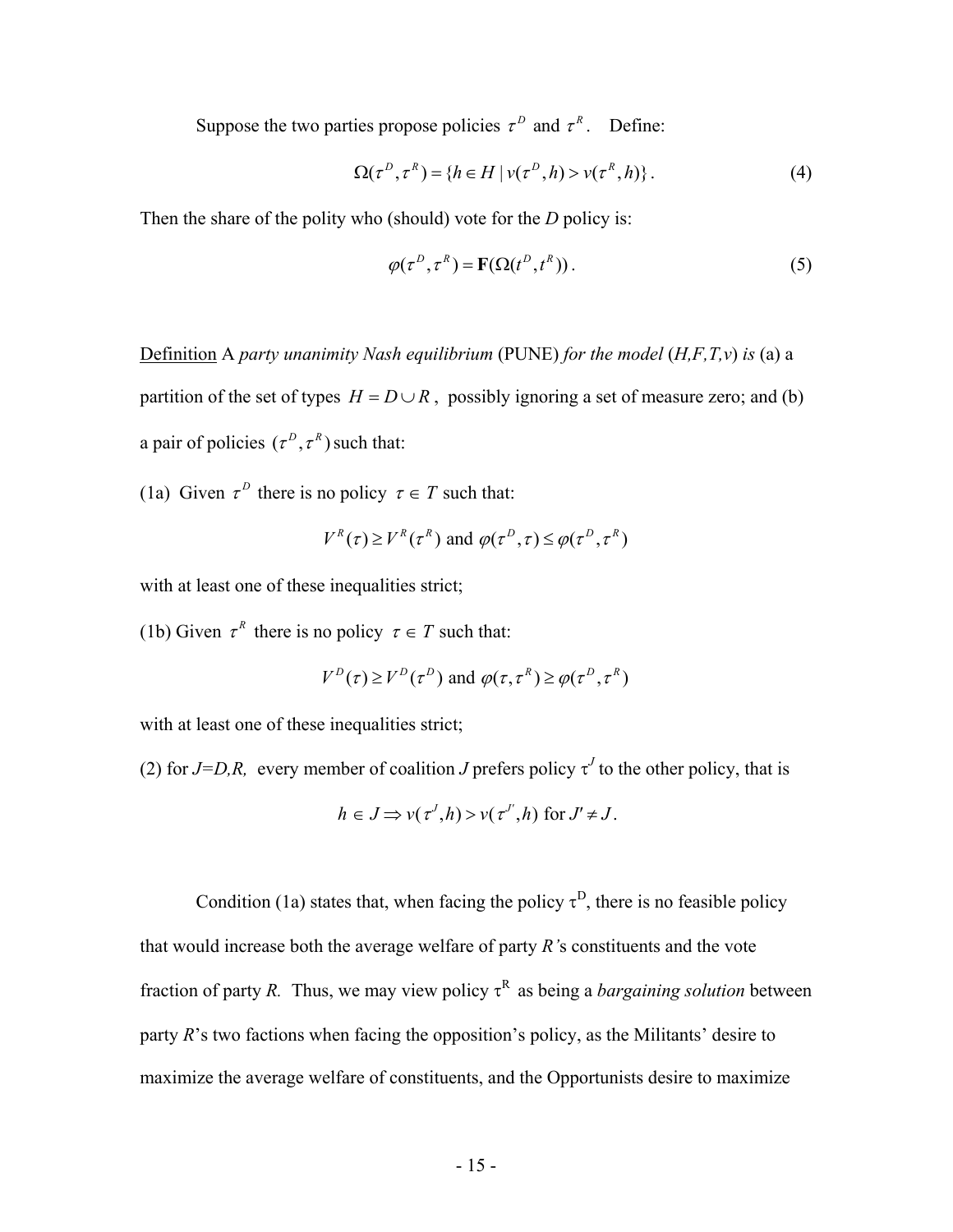vote share. All we employ here is the assumption that a bargain must be Pareto efficient for the two players in the bargaining game. Condition (1b) similarly states that policy  $\tau^D$  is a bargaining solution for party *D*'s factions when facing the policy  $\tau^R$ . Condition (2) states that the endogenous party memberships are stable: each party member prefers her party's policy to the other parties' policies.

 There are two 'free' parameters in this equilibrium concept: one might think that the relative strength of the Militants with respect to the Opportunists in a party is an important variable, in determining where on the mini-Pareto frontier of the factions the bargaining solution lies. There is one such parameter for each party D and R. Thus, we can expect that, if there an equilibrium, there will be a two-parameter manifold of equilibria, where the elements in this manifold are associated with different pairs of relative bargaining strengths of the pairs of factions in D and R. This indeed turns out to be the case, as we will see below.

 With differentiability, we can characterize a PUNE as the solution of a system of simultaneous equations. Denote by  $\nabla_{I}\varphi(\tau^{D}, \tau^{R})$  the gradient of the function  $\varphi$  with respect to the policy  $\tau^{J}$ . Denote by  $\nabla V^{J}$  the gradient of  $V^{J}$ . Then, we can write the necessary conditions for a PUNE where  $\tau^D$  and  $\tau^R$  are interior points in *T* as:

(1a) there is a non-negative number *x* such that

$$
-\nabla_D \varphi(\tau^D, \tau^R) = x \nabla V^D(\tau^D)
$$
 (6)

(1b) there is a non-negative number *y* such that

$$
\nabla_R \varphi(\tau^D, \tau^R) = y \nabla V^R(\tau^R).
$$
 (7)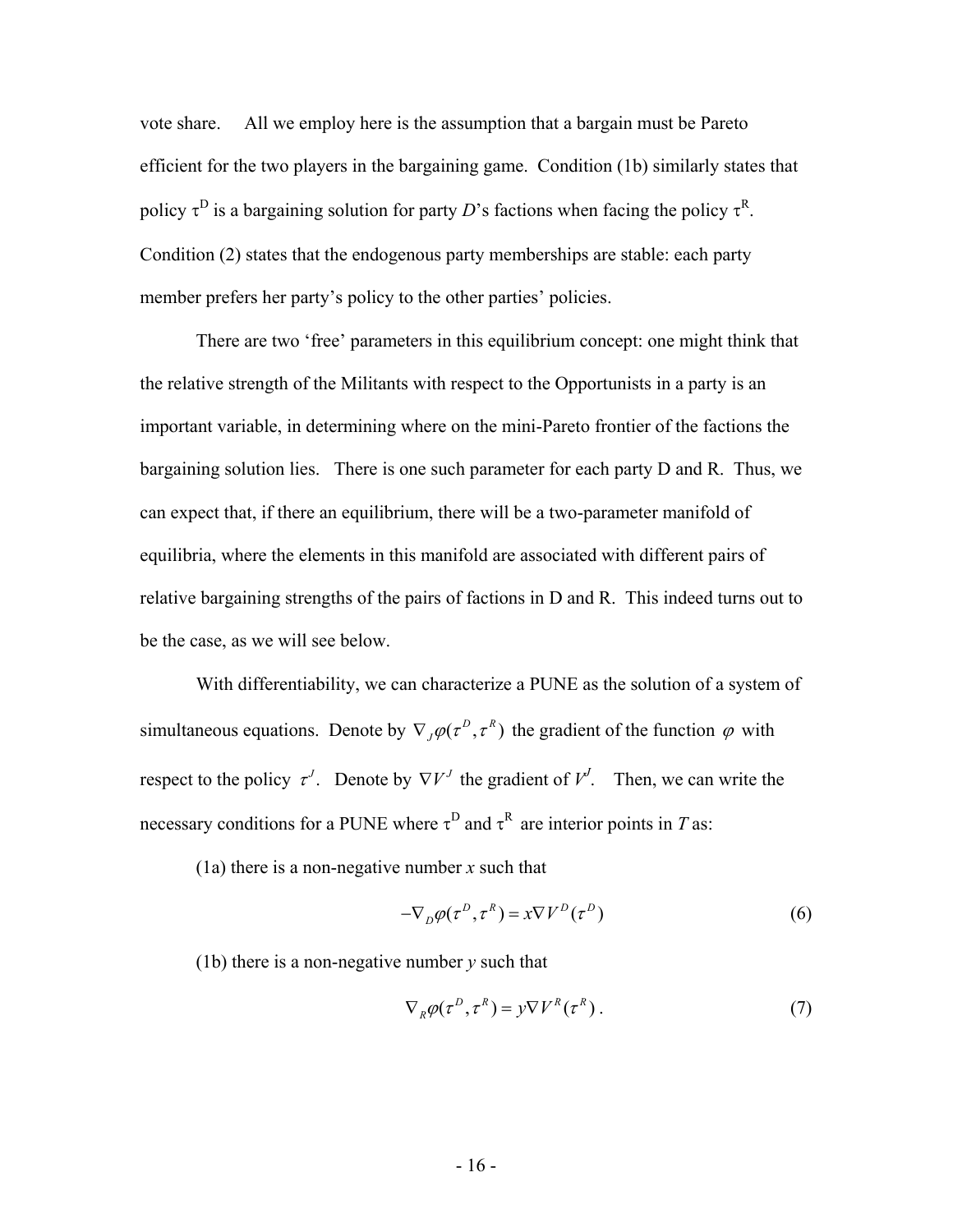Condition (1a) says that the gradients of the vote share function and the average welfare function for party D point in opposite directions, and so, assuming local convexity, there is no direction in which the policy of the party can be altered so as to increase both the party's vote share and the average welfare of the party's constituents. Thus conditions (1a) and (1b) correspond exactly to the conditions (1a) and (1b) in the definition of PUNE.

 Our next task is to characterize PUNE as a system of equations, which requires us to formulate precisely the party constituencies. Denote the set of types who prefer a policy  $\tau^D = (t^D, r^D)$  to policy  $\tau^R = (t^R, r^R)$  by  $\Omega(\tau^D, \tau^R)$ , and compute that

$$
\Omega(\tau^D, \tau^R) = \begin{cases} \{(\theta, \rho) \in H \mid \rho > \psi(\tau^D, \tau^R, \theta) \text{ if } \beta(t^D - t^R) + \gamma(r^D - r^R) > 0 \\ \{(\theta, \rho) \in H \mid \rho < \psi(\tau^D, \tau^R, \theta) \text{ if } \beta(t^D - t^R) + \gamma(r^D - r^R) < 0 \end{cases} \tag{8}
$$

where

$$
\psi(\tau^D, \tau^R, \theta) = \frac{(t^R - t^D) + \beta(r^R - r^D)}{\beta(t^D - t^R) + \gamma(r^D - r^R)} \theta + \frac{((t^D)^2 - (t^R)^2) + \gamma((r^D)^2 - (r^R)^2) + 2\beta(t^D r^D - t^R r^R)}{2\beta(t^D - t^R) + 2\gamma(r^D - r^R)}.
$$
(9)

We will specify the values of the policies *t* and *r* so that larger *t* means more liberal in economic issues and larger *r* means more conservative in value issues. Thus, at equilibrium, we will expect that  $t^D > t^R$ ,  $r^D < r^R$  and  $\beta(t^D - t^R) + \gamma(r^D - r^R) < 0$ . For an equilibrium with this characteristic, it follows from (8) that the constituency *D* will be precisely:

$$
D = \{(\theta, \rho) \in H \mid \rho < \psi(\tau^D, \tau^R, \theta)\},\tag{10}
$$

for these are the types who will prefer policy  $\tau^L$  to both other policies. *R*, of course, comprises the remaining types (except for a set of measure zero). See Figure 2.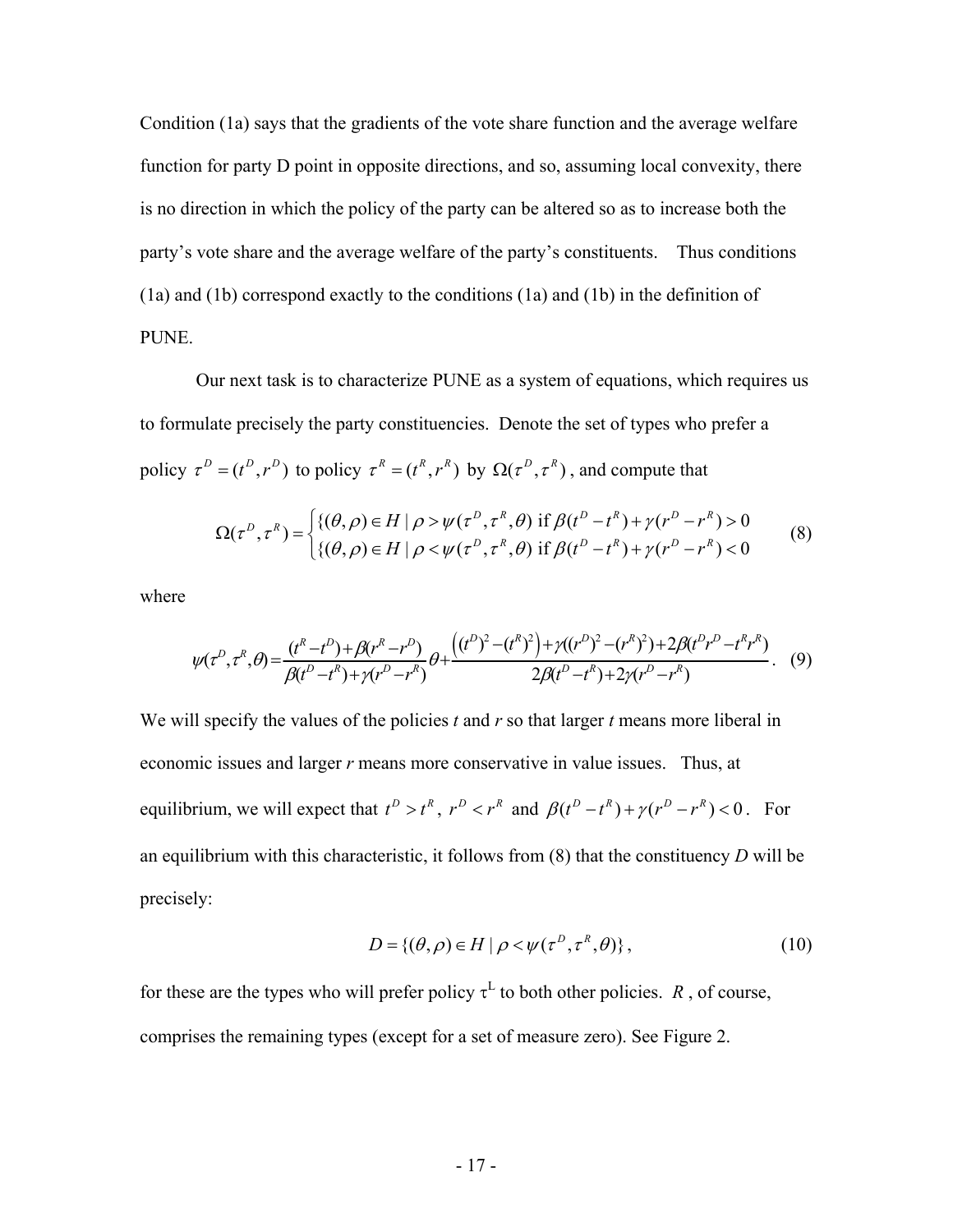#### **[Figure 2 about here]**

Thus we can write:

$$
\varphi(\tau) = \int_{-\infty}^{\infty} \int_{-\infty}^{\psi(\tau,\theta)} dF(\theta,\rho), \qquad (11)
$$

where the inside integral is over  $\rho$  and the outside integral is over  $\theta$ . Similarly, we can write:

$$
V^{D}(\tau^{D}) = \int_{-\infty}^{\infty} \int_{-\infty}^{\psi(\tau^{D}, \tau^{R}, \theta)} \nu(\tau^{D}; \theta, \rho) dF(\theta, \rho), \qquad (12)
$$

$$
V^{R}(\tau^{R}) = \int_{-\infty}^{\infty} \int_{\psi(\tau^{D}, \tau^{R}, \theta)}^{\infty} \nu(\tau^{R}; \theta, \rho) dF(\theta, \rho).
$$
 (13)

 Now we substitute these expressions into the first-order conditions (FOC), and we have fully modeled PUNE – that is, condition (2) of the definition of PUNE holds by construction.

 The first-order conditions now comprise four equations in six unknowns – the four policy unknowns of the Left and Right parties, and the two Lagrangian multipliers *x* and *y.* If there is a solution, there will (generically) be, therefore, a two- parameter family of solutions. As we described above, the points in this family or manifold can be viewed as corresponding to equilibria associated with different relative bargaining strengths of the pairs of factions in the parties L and R.

In general, there are many equilibria of the model. But in the empirical work that we have carried out over the past five years, it is heartening to learn that these equilibria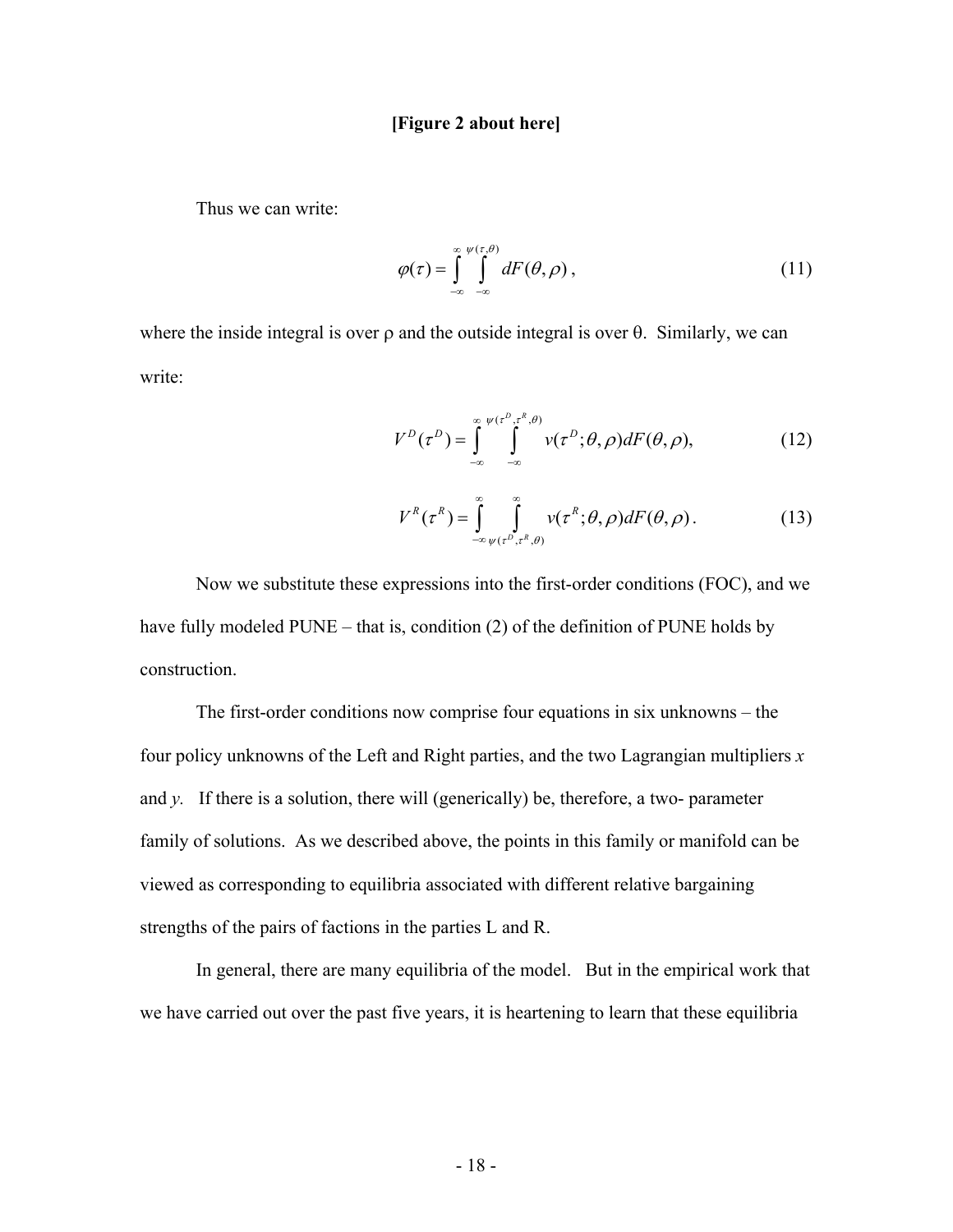are quite concentrated in the policy space (in all the important applications). Thus, we do not lose much predictive power by virtue of the multiplicity of equilibria.

That multiplicity, which is two-dimensional (regardless of the dimension of the policy space), is due to our not specifying the relative bargaining strengths of the internal factions within the parties. In other words, if we could specify what those bargaining strengths were, we could pin down unique equilibria. Indeed, at any PUNE, we can compute the associated relative bargaining powers of the Opportunists and Militants in each party. We model the bargaining game within the parties as a Nash bargaining game with threat points. The details of the game and the computation of bargaining powers are presented in Roemer (2001, Chapter 8). The relative bargaining power of the Militants in Democrats at at PUNE  $(\tau^D, \tau^R)$  is given by

$$
\frac{x(V^D(\tau^D) - V^D(\tau^R))}{\varphi(\tau^D, \tau^R) + x(V^D(\tau^D) - V^D(\tau^R))},
$$
\n(14)

where *x* solves equation (6), and the relative bargaining power of the Militants in Republicans is given by

$$
\frac{y(V^{R}(\tau^{R}) - V^{R}(\tau^{D}))}{1 - \varphi(\tau^{D}, \tau^{R}) + y(V^{R}(\tau^{R}) - V^{R}(\tau^{D}))},
$$
\n(15)

where  $y$  is the solution of equation (7).

 Unfortunately, we do not have good data on these relative bargaining strengths. (Indeed, there probably is no formal bargaining game taking place within parties: our model is meant to capture the idea that the setting of policies by parties reflects both votemaximizing and constituency-representing aims.) One way that we can refine the set of equilibria is to fit the model to the observed data in various ways: for instance, by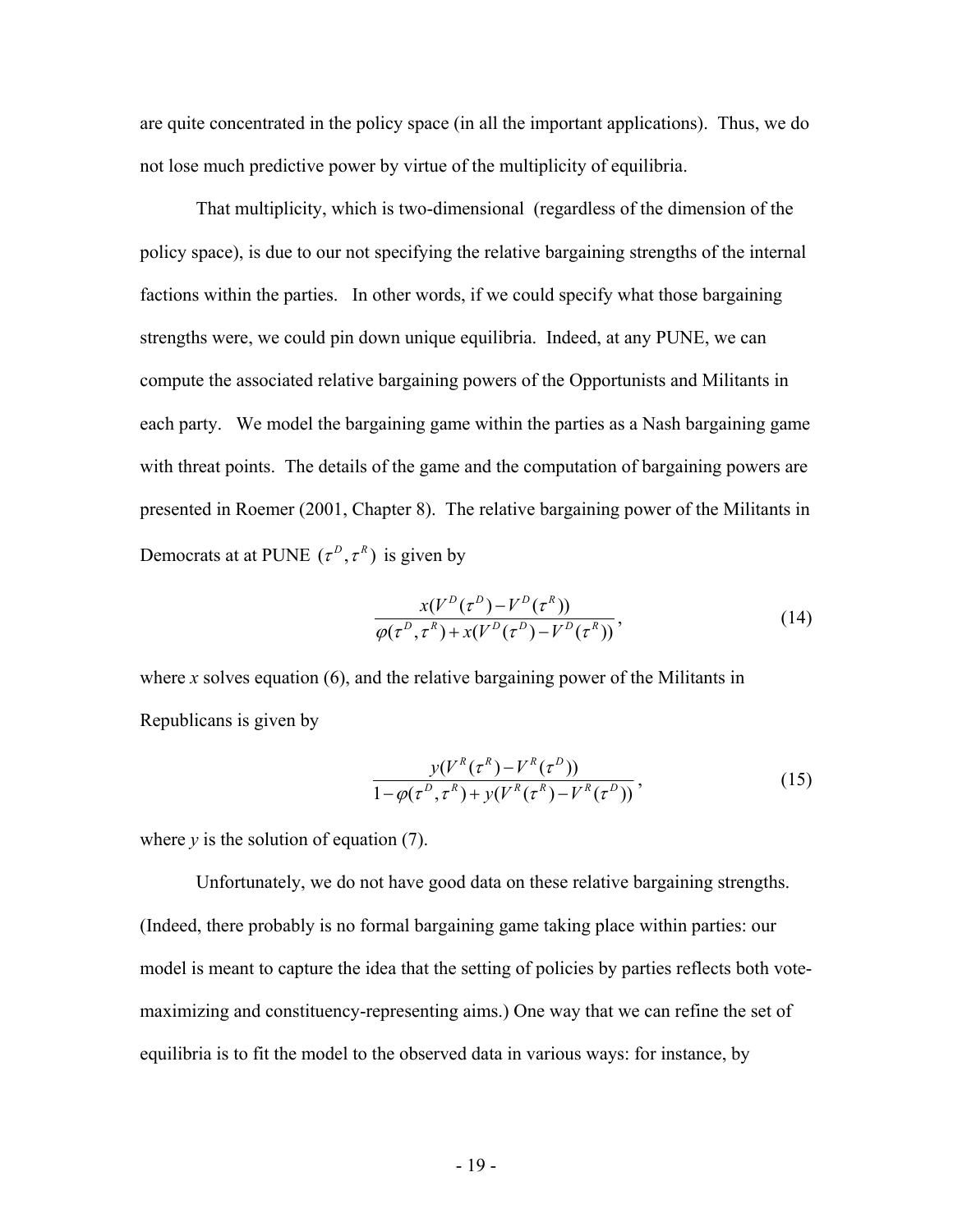restricting ourselves to equilibria that generate the *observed* vote shares for a particular election. This essentially eliminates one degree of freedom from the equilibrium set.

We have recently completed an analysis of how the race issue impacted the degree of income taxation in the US, during the period 1972-1992. (See Lee and Roemer (2004).) Along with Karine Van der Straeten, we have extended this analysis to three other countries – the UK, Denmark and France, which will be published as a book, tentatively entitled *Racism, Xenophobia, and Distribution.* In this analysis, we posited either two or three parties, as was appropriate for the particular country, and a twodimensional policy space, consisting of the economic issue, and the race or immigration issue. We calibrated the model to the country at hand, and then conducted some counterfactual calculations to understand the degree to which the race/immigration issue affects the equilibrium on the economic issue. In all cases, we conclude that the effect is significant. In the US, we compute that the income tax rate would be approximately ten percentage points higher, were racism absent from American voters' worldviews.

 Our work on this problem illustrates the tractability of the PUNE model – indeed, its capacity to track extremely closely the electoral experience in these countries. We conclude from this work that the conceptualization of parties as consisting of bargaining factions appears to be a fertile one, at least in the pragmatic sense of producing a model that tracks reality well, without having to postulate many exogenous parameters to achieve a good fit of model to data.

#### B. The policy bundle (PB) and moral Puritanism (MP) effects

The two counterfactual experiments are carried out in the following way.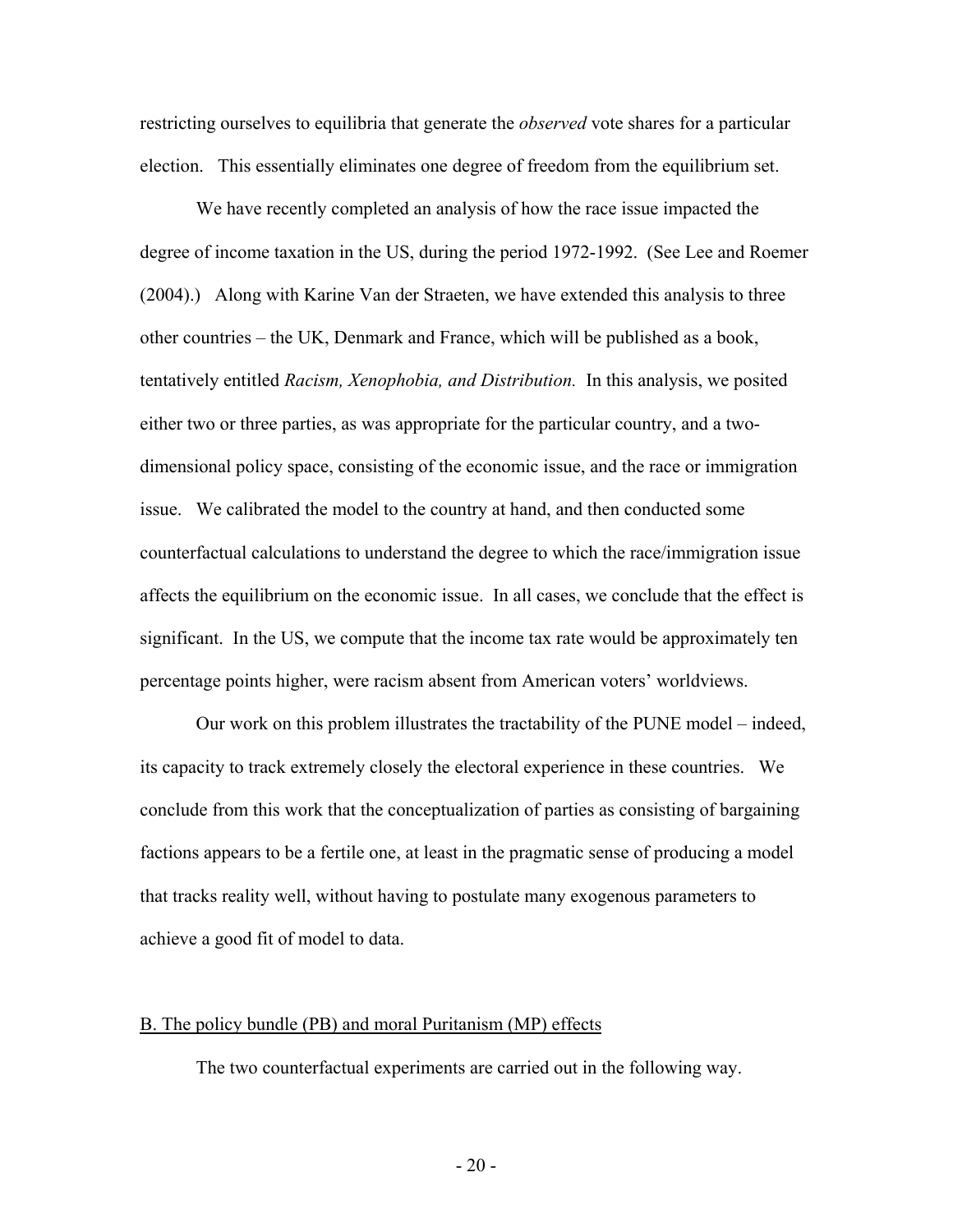The first counterfactual experiment is done by assuming that *the issue of moral values* (*r*) *is not an issue* in the election (thus parties compete over the single issue of the size of the public sector, *t*), although voters continue to possess the same joint distribution described by  $F(\theta, \rho)$ . (In actual calculations, we set  $\overline{r} = \varphi r_D^{obs} + (1 - \varphi) r_R^{obs}$ .) Thus it continues to be the case, in this counterfactual contest, that voters' views on values will affect the political equilibrium, *directly* via their effect on preferences on party constituents and *indirectly* via their effect on preferences over size of the public sector. If we call  $t^J$  an equilibrium public sector size for party *J* in the full model and  $t^J$  an equilibrium public sector size for party *J* in this counterfactual, then the difference  $t<sub>I</sub><sup>J</sup> - t<sup>J</sup>$ is exactly a measure of the policy-bundle effect.

The second counterfactual is then carried out by estimating a distribution of *value-weak preference for the public sector*. We have seen that Republicans had a significant anti-state effect of values while Democrats had no such an effect. We estimate what the distribution of preferences over the size of the public sector would be, had Republican voters the anti-state effect of values of the average population, which is obtained by running the regression over the entire population. Call the *value-weak preference for the public sector*  $\theta$ <sup>'</sup>. We now run a second unidimensional election, on the size of the public sector, where we assume that the distribution of voter preferences on the tax issue is given by  $G(\theta, \rho)$  and that the issue of moral values (r) is not an issue in the election*.* The results of this election will be sterilized of both the policy-bundle and the moral Puritarism effects. If we summarize the policy of the PUNEs here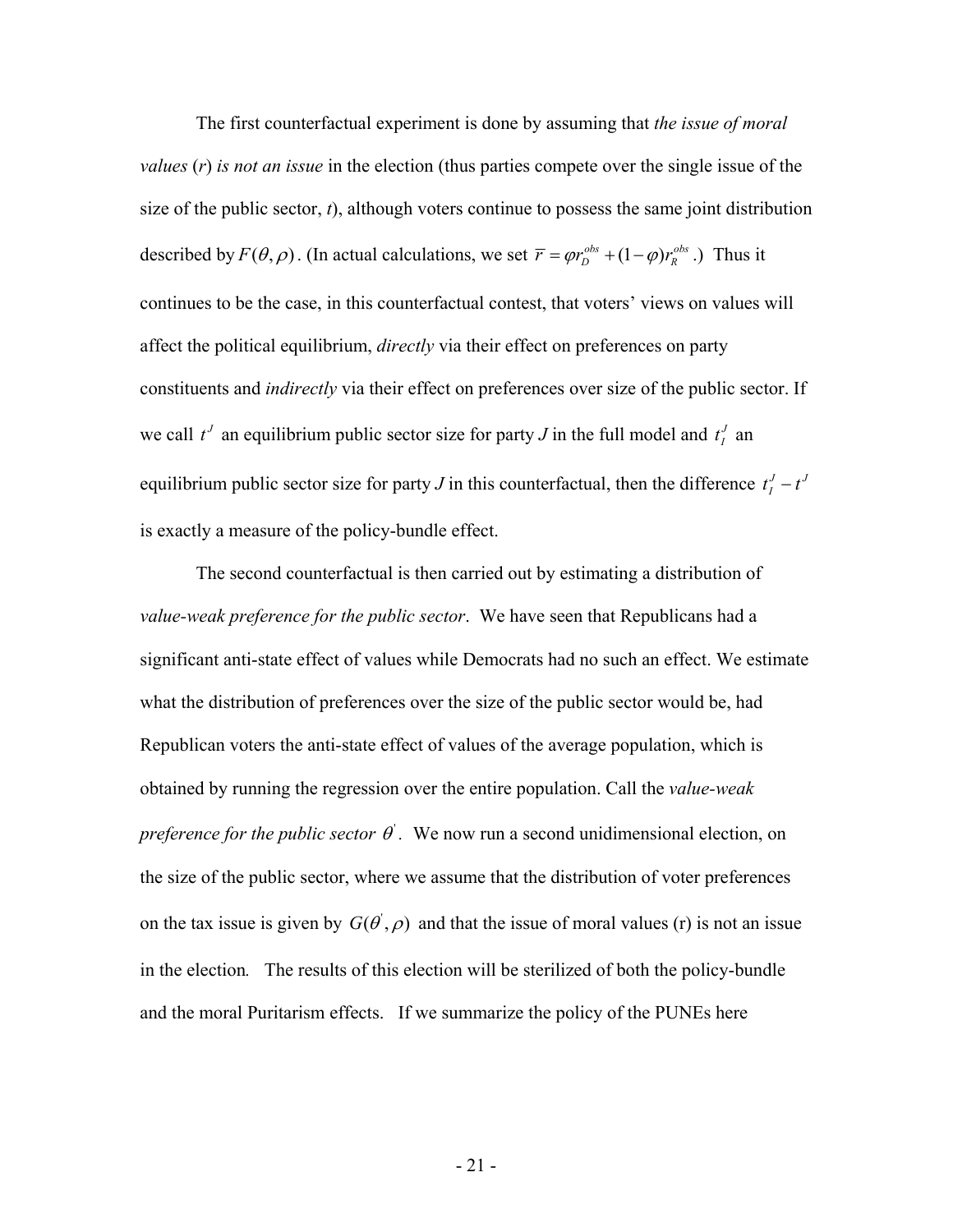calculated by  $t_{II}^J$  then we say that the total effect of moral value is  $t_{II}^J - t^J$ , and the moral Puritarism effect is  $t_I^J - t_I^J$ . In other words,

$$
t_{II}^{J} - t^{J}
$$
 Total effect  
=  $t_{I}^{J} - t^{J}$  PB effect  
+  $t_{II}^{J} - t_{I}^{J}$  MP effect

The order of decomposition is not unique, however. Consider the following third experiment. Suppose we assume that the joint distribution is given by  $G(\theta, \rho)$  and run a two dimensional election with this counterfactual distribution. If we call  $t_{n'}^J$  $t_{II}^J$  an equilibrium public sector size for party  $J$  in this counterfactual, then the difference  $J_{\overrightarrow{n}}$   $-t$ <sup> $J$ </sup>  $t'_{II} - t'$  is exactly a measure of the moral Puritanism effect, and the difference  $t'_{II} - t'_{II}$  $t_{II}^J - t_{II}^J$  is a measure of the policy bundle effect. We call the decomposition method according to the first order 'Method 1,' while that according to the second order 'Method 2.' Because the order of decomposition is arbitrary, we take the average of the effects obtained from the two methods. Figure 3 illustrates the two methods of decomposition schematically.

#### **[Figure 3 about here]**

#### 4. Numerical computation

In the numerical computation, we will assume that the distribution of voter types is given by a five-parameter bivariate Beta distribution specified in Gupta and Wong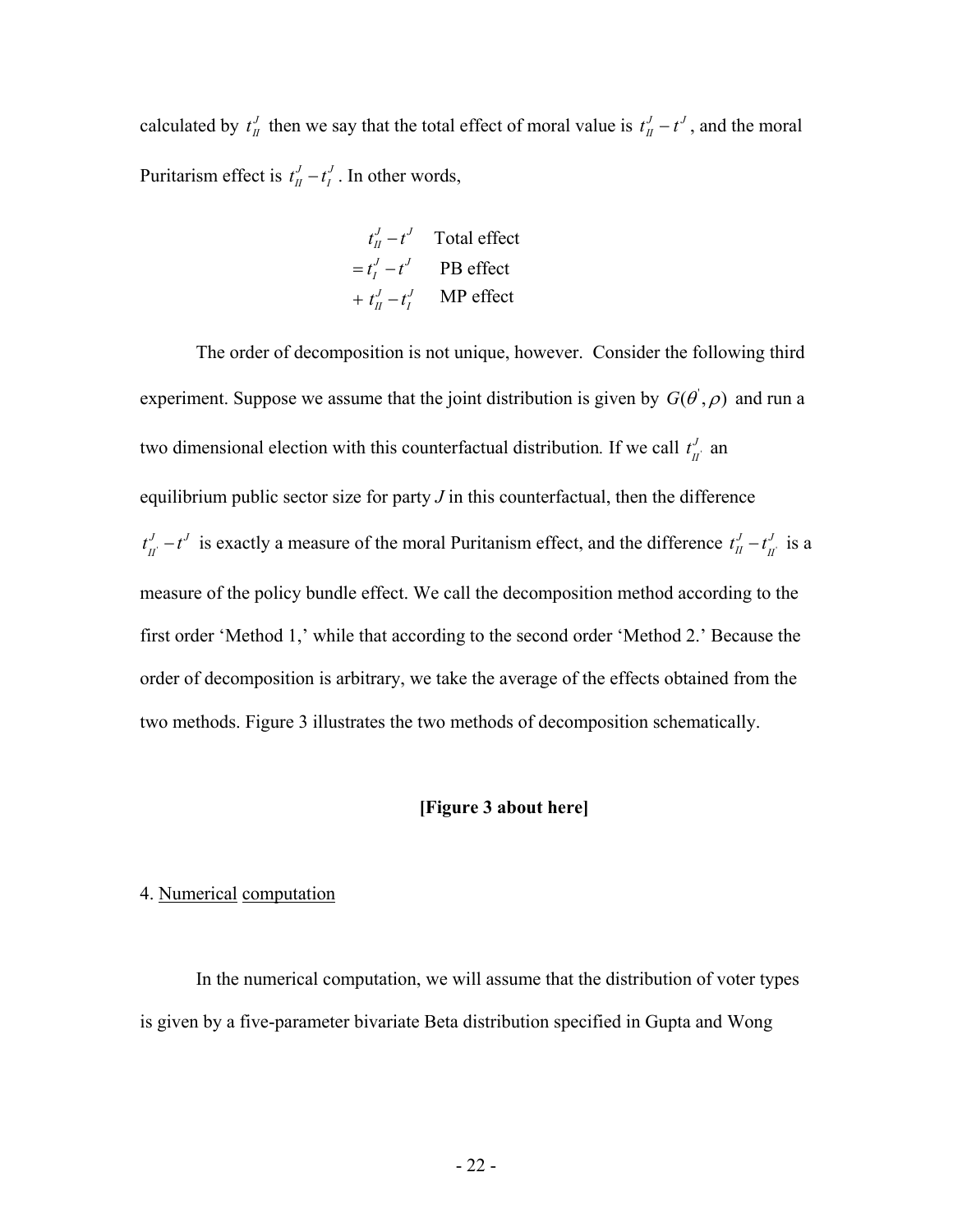(1985). More specifically, the joint probability density function of the bivariate Beta distribution we use is given by

$$
f(h_1, h_2) = \left(\prod_{j=1}^2 g(h_j; a_j, b_j)\right) \left(1 + \lambda \prod_{j=1}^2 \left(2G(h_j; a_j, b_j) - 1\right)\right),\tag{16}
$$

where  $g(h_j; a_j, b_j) = \frac{1}{B(a_j; b_j)} (h_j)^{a_j-1} (1-h_j)^{b_j-1} \mathbf{I}_{[0,1]}(h_j)$  $j, u_j, v_j$  *j*  $\sum_{\mathbf{D}(u_i, v_j)} u_j$   $\mathbf{U}(u_j, u_j)$   $\mathbf{I}(u_j, u_j)$  $g(h_j; a_j, b_j) = \frac{1}{B(a_j, b_j)} (h_j)^{a_j-1} (1-h_j)^{b_j-1} I_{[0,1]}(h_j)$  is a univariate Beta density,

 $G(h_j; a_j, b_j)$  is the distribution function of  $g(h_j; a_j, b_j)$ , and  $a_j > 0, b_j > 0, |\lambda| \le 1$ . It has been shown that the parameter  $\lambda$  is proportional to the coefficient of correlation between  $h_1$  and  $h_2$ . We denote the distribution function of  $f$  by  $F$ . Gupta and Wong (1985) derive the following formula for joint moments of the bivariate Beta distribution:

$$
E(h_1^{n_1}h_2^{n_2}) = \prod_{i=1}^{2} E(h_i^{n_i}) + \lambda \prod_{i=1}^{2} E(h_i^{n_i}) \left\{ \frac{2B(2a_i + n_i, b_i)}{a_i B(a_i, b_i) B(a_i + n_i, b_i)} * {}_3F_2(\frac{a_i, 1 - b_i, n_1 + 2a_i}{a_i + 1, n_i + 2a_i + b_i} | 1) - 1 \right\},\,
$$
  
where  ${}_{p}F_q(\frac{x_1, ..., x_p}{y_1, ..., y_q} | z) = \sum_{n=1}^{\infty} \frac{\prod_{i=1}^{p} \frac{\Gamma(x_i + n)}{\Gamma(x_i)} z^n}{\prod_{i=1}^{q} \frac{\Gamma(y_i + n)}{\Gamma(y_i)} n!}$  is the hypergeometric function. This formula

allows us to compute the means and the variances of the two marginal distribution functions and the covariance between the two variables. Thus

$$
Eh_i = \frac{a_i}{a_i + b_i},\tag{17}
$$

$$
Var(h_i) = \frac{a_i b_i}{(a_i + b_i)^2 (a_i + b_i + 1)},
$$
\n(18)

and

$$
Cov(h_1, h_2) = \lambda \prod_{i=1}^{2} \frac{a_i}{a_i + b_i} \left\{ \frac{2B(2a_i + 1, b_i)}{a_i B(a_i, b_i) B(a_i + 1, b_i)} \right\} \ast {}_{3}F_2\left(\frac{a_i, 1 - b_i, 1 + 2a_i}{a_i + 1, 1 + 2a_i + b_i} | 1 \right) - 1 \right\}.
$$
 (19)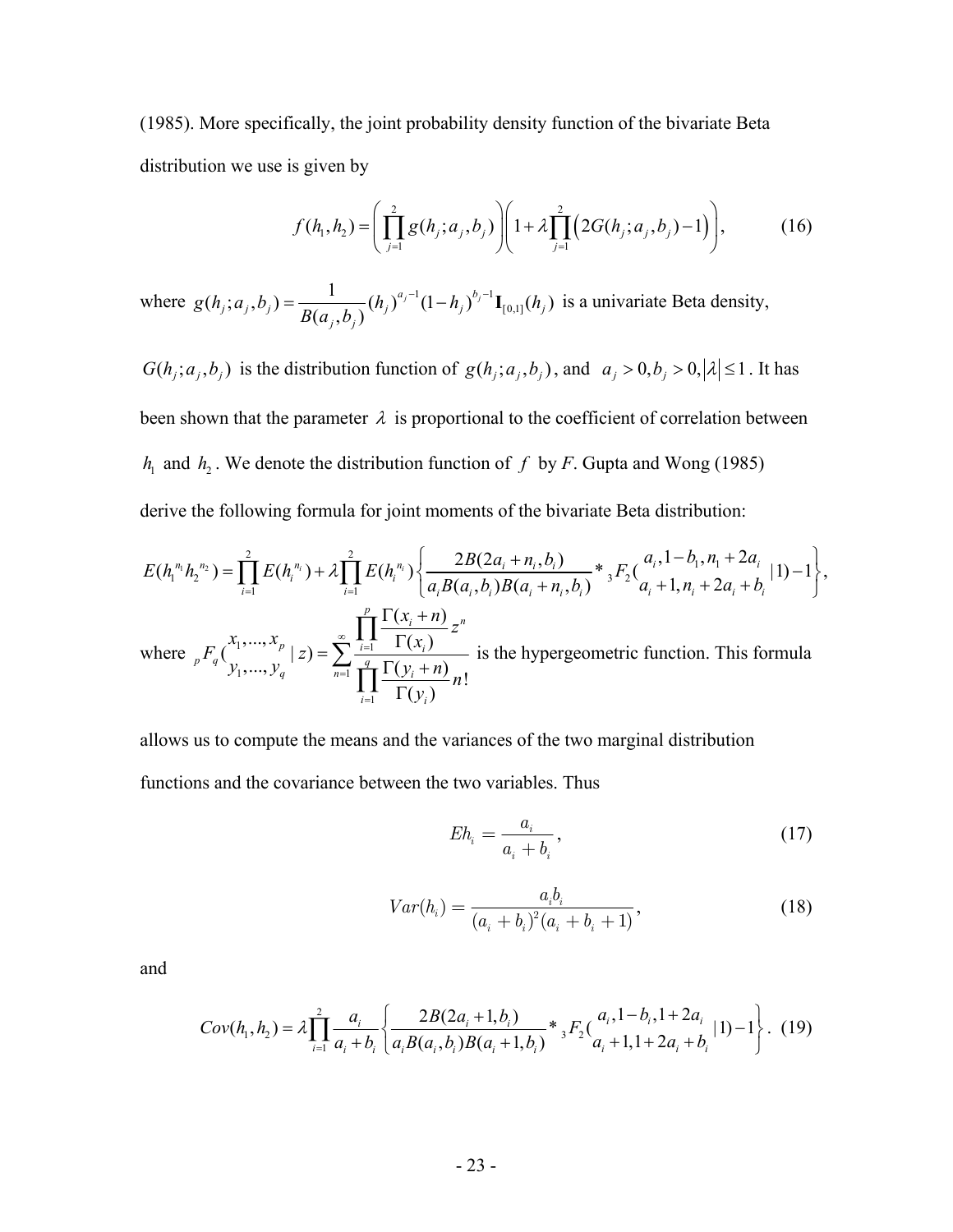By comparing them with the empirical means, variances, and covariance, we can determine the values of  $(a_1, b_1, a_2, b_2, \lambda)$ .

Figure 4 shows the estimated beta densities and a non-parametrically estimated densities (a kernel method with the Silverman's optimal bandwidth). As is clear from the figure, the fit is extremely good. Using a non-parametric joint density in numerical computations is possible, but extremely expensive in terms of the computation time required; thus we use the Beta distribution. The joint density and its contour plot are shown is Figure 5. As we expect, the two dimensions are negatively correlated.

#### **[Figure 4 about here]**

#### **[Figure 5 about here]**

We also computed the density of the *value-weak preference for the public sector*. As is shown in Figure 6, the Beta fit is not bad for the counterfactual distribution as well.

#### **[Figure 6 about here]**

We do not know the empirical values of  $\gamma$  and  $\beta$ . Thus we varied the value of  $\gamma$ from 0.8 to 1.6 and for each value of  $\gamma$  we chose the value of  $\beta$  that minimizes  $\varphi(t_{obs}^D, t_{obs}^R, R_{obs}^D, R_{obs}^R) - \varphi_{obs}$ . The values of  $\beta$ '*s* computed in this way are all negative; thus the utility function exhibits positive complementarity. (See Figure 1 again.)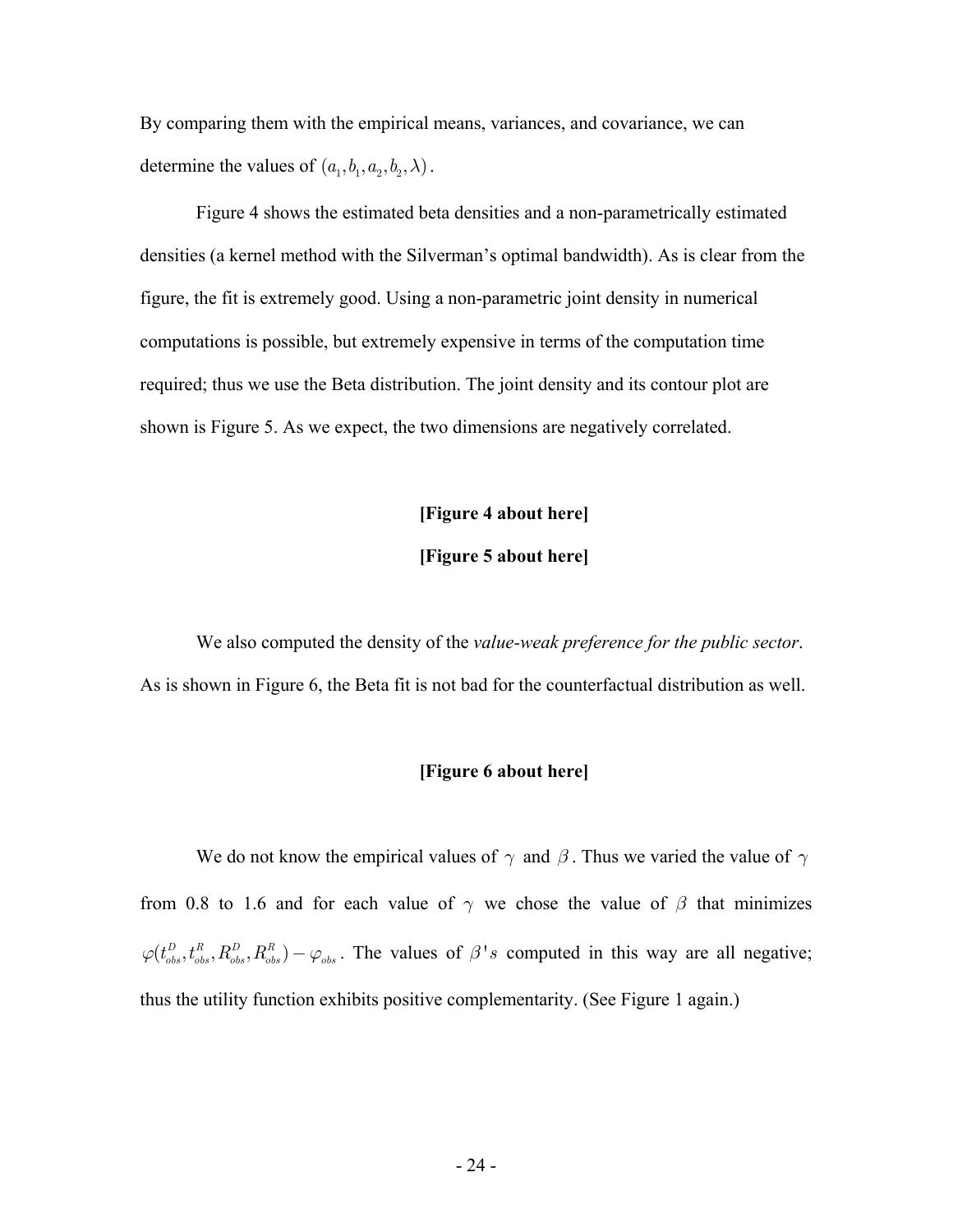Out of the four models described in Figure 3, two of them are two-dimensional models (i.e., the full model and model 21) while the other two are one-dimensional models (i.e., model 12 and model 22). For the full model and model 21, we use equations (6)-(7), which form a system of 4 equations in 6 unknowns (the four policy variables and the two Lagrangean multipliers). Consequently, we can expect to find a 2-manifold of solutions in these models if there are any solutions. We started the computation by (randomly) choosing a pair of  $r^D$  and  $r^R$  (with  $r^D < r^R$ ); we solve the four equations for  $t^D$ ,  $t^R$ , *x*, and *y* for the chosen values of  $r^D$  and  $r^R$ . In the computation we checked whether (1) the root found by the computer satisfies the four first-order conditions, (2) the indifference curves of party factions are indeed tangent to each other for both parties, and (3) *x* and *y* are nonnegative. For the two counterfactual models, we (randomly) choose a

pair of 
$$
t^D
$$
 and  $t^R$  solving the two equations  $-\frac{\partial \varphi(t^D, t^R, r_{obs}, r_{obs})}{\partial t^D} = \frac{\partial V^D(t^D, r_{obs})}{\partial t^D}$  and

 $\left( t^D, t^R, r_{\scriptscriptstyle obs}, r_{\scriptscriptstyle obs} \right) \equiv \partial \, V^R(t^R, r_{\scriptscriptstyle obs})$  $R = 34R$  $\left(t^{D},t^{R},r_{obs}^{T},r_{obs}^{T}\right) \quad \ \ \partial \, V^{R}(t^{R},r)$  $\frac{\partial \varphi(t^D,t^R,r_{obs},r_{obs})}{\partial t^R} = \frac{\partial \, V^R(t)}{\partial t}$ for *x* and *y*, while checking whether  $x \ge 0$  and

 $y \geq 0$  hold.

For the two-dimensional models, we keep running the computer until it finds at least 60 PUNEs. For the one-dimensional models, we did 300 random samplings, which usually finds 100-150 PUNEs. Running the two-dimensional models is more timeconsuming than running the one-dimensional models.

We did not use all these PUNEs in computing our decomposition effects. We adopted the following procedure. First, out of the 60 PUNEs in the full model, we selected those whose (equilibrium) vote share is within 10% of the observed vote share.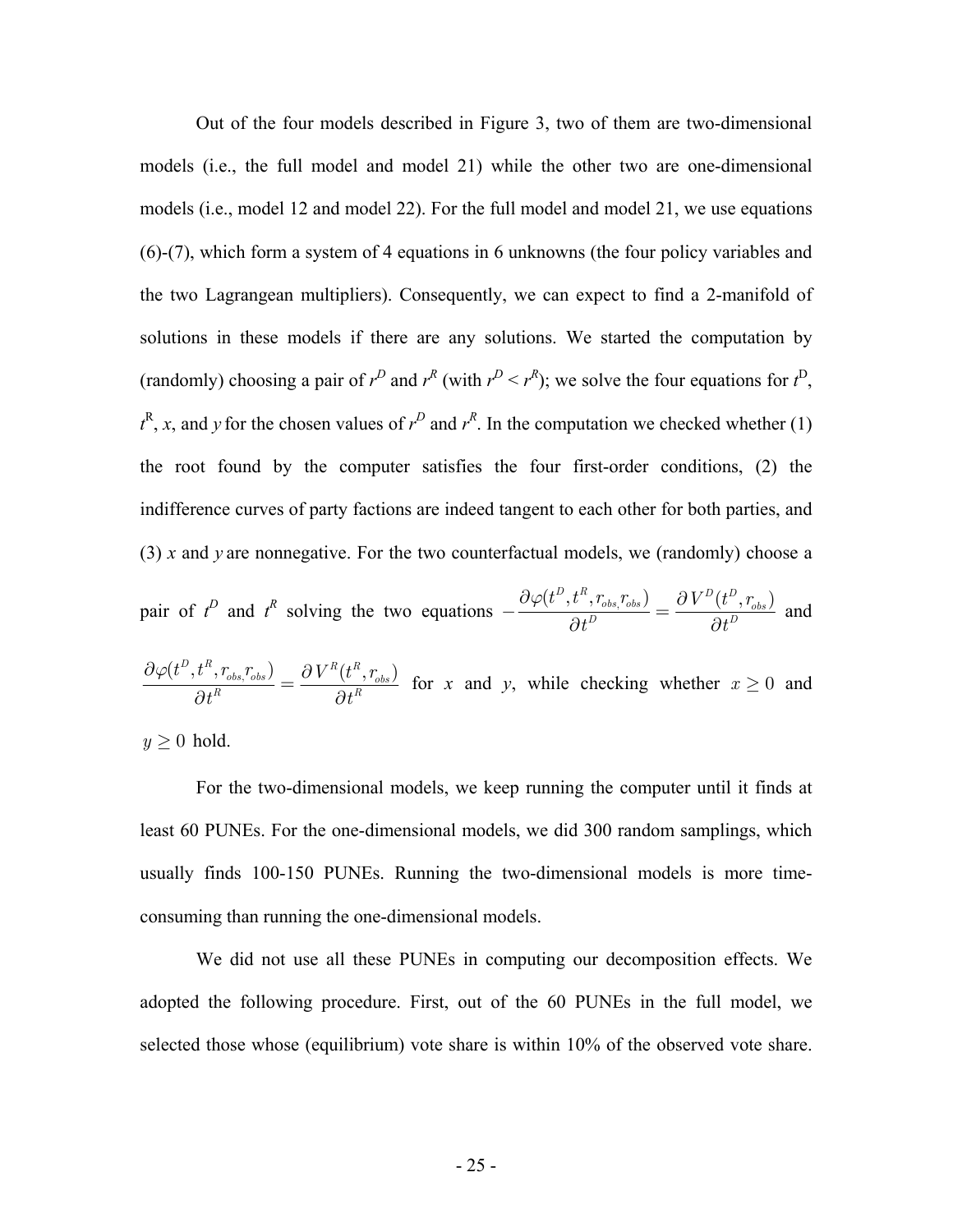Then we computed the average bargaining powers of these equilibria. Finally for the other three models, we chose those equilibria whose bargaining powers are close to the average bargaining powers of the selected equilibria in the full model. This means that we are controlling for the effect of a change in bargaining powers. As we view the relative bargaining powers of the factions as our missing data, it seems to us that this makes good sense. This does not mean that we think the actual bargaining powers would not change. It means we are interested in the pure effects of MPE and PBE, not the combination of these effects and the effect of a change in bargaining powers.

In Figure 7, we report the equilibrium values of PUNEs for the full model with different sets of  $(\gamma, \beta)$ . We use blue dots to denote the equilibrium policy vectors for party D and red dots to denote those for party R. The big rectangles denote the observed policies of the two parties, while big dots represent the average equilibrium policies of the two parties. The mid size dots represent the ideal policies of the militants in the two parties, while the smallest dots the individual PUNEs.

#### **[Figure 7 about here]**

Table 3 shows the results for all different combinations of  $(\gamma, \beta)$  and their decompositions according to the two methods described in section 3. The average policies are the averages of the policies of the two parties.

#### **[Table 3 about here]**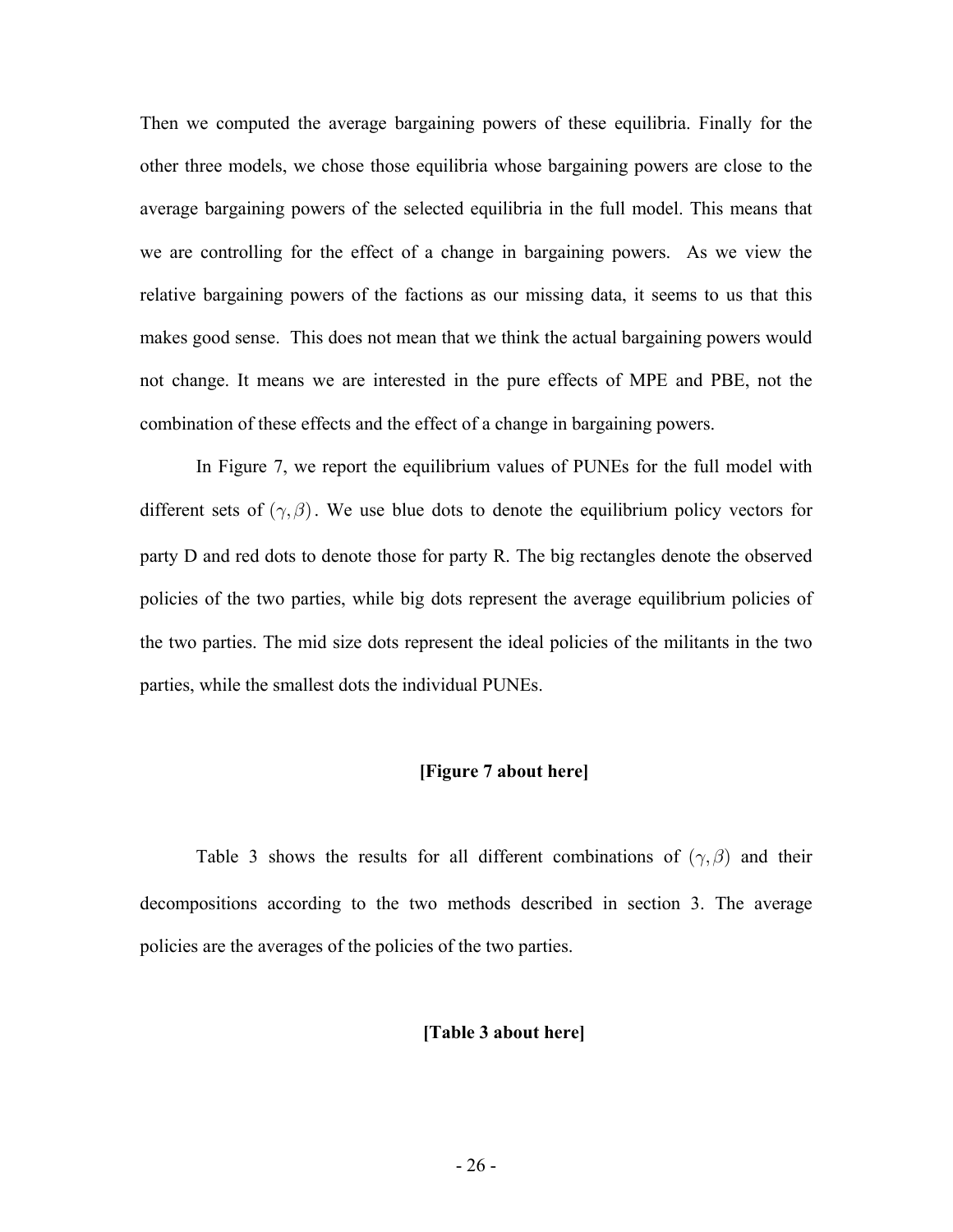First, we note that the equilibrium policies are differentiated between the two parties. When  $(\gamma, \beta) = (1.4, -0.6)$ , for instance, the Democratic Party proposes  $t^D = 0.59$  while the Republican Party proposes  $t^R = 0.47$ .

The effect of moral values on redistribution in the United States is small if  $\gamma$  is low, while it is large if  $\gamma$  is high. This is not surprising because  $\gamma$  measures the relative salience of moral values. If  $(\gamma, \beta) = (1.4, -0.6)$ , we predict that the Republican Party would have proposed  $t^R = 0.57$ , absent the issues of moral values. Due to the existence of values, however, the Republican Party was able to propose  $t^R = 0.47$ ; thus the effect of values on the size of the public sector is about 21  $\%$  (0.10/0.47) for the Republican Party. This is about 56% of the standard deviations of the distribution of ideal points of the tax rate. The effect of values on the size of the public sector for the Democratic Party is also large. Absent values, we predict party D would have proposed  $t^D = 0.68$ ; due to the existence of values, it proposed  $t^D = 0.59$ . If  $(\gamma, \beta) = (0.8, -0.21)$ , on the other hand, the effect of values on the size of the public sector is about 24 % of the standard deviations of the distribution of ideal points of the tax rate for the Republican Party and 16% for the Democratic Party.

When we decompose the total effect into the two effects that we suggested earlier, we notice that the moral Puritanism effect is generally positive, regardless of whether the value of  $\gamma$  is low or high. The policy bundle effect, on the other hand, is positive if the issue of moral values is sufficiently salient ( $\gamma = 1.4 \sim 1.6$ ) while it is negative if it is not salient ( $\gamma = 0.8 \sim 1.2$ ).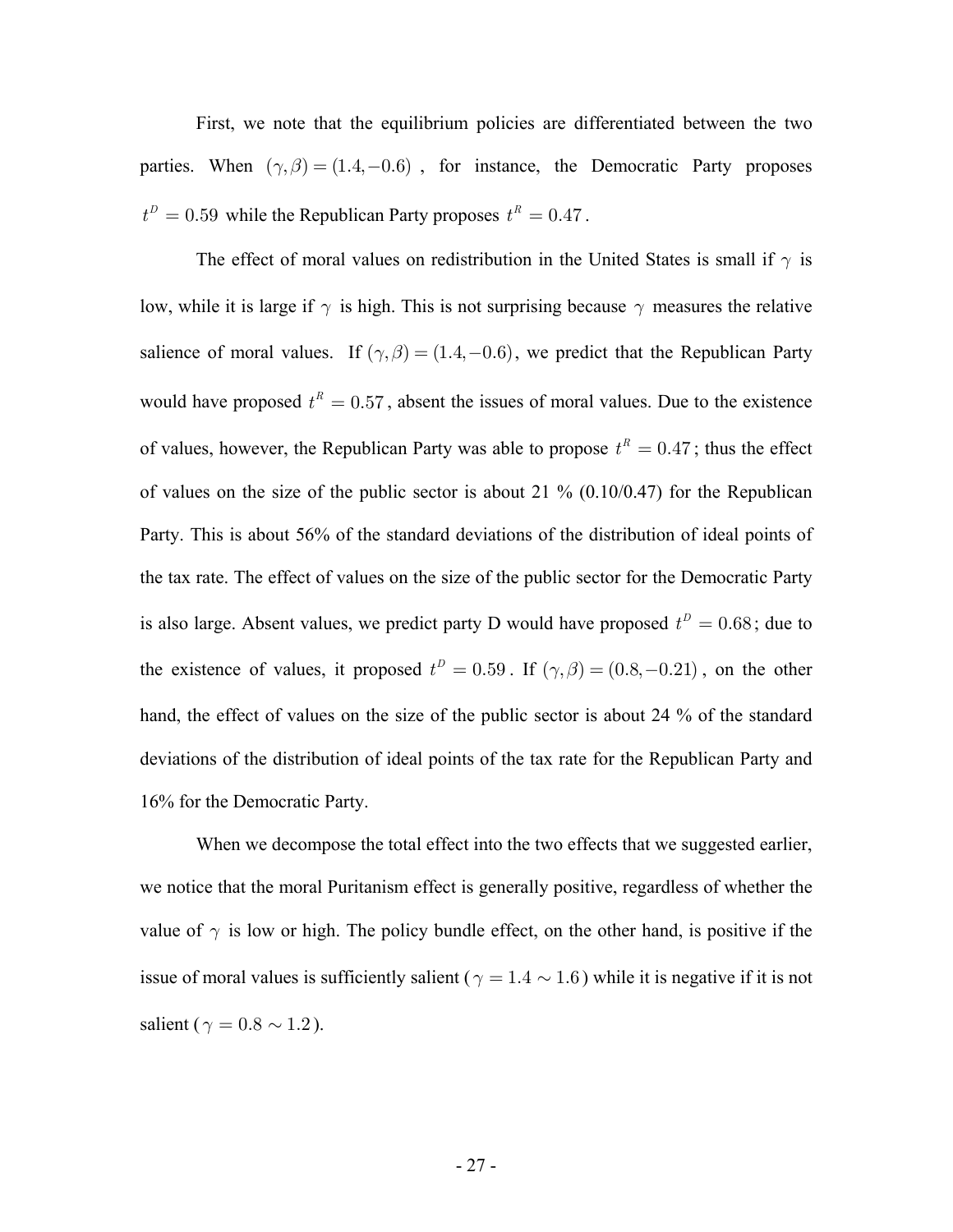Figure 8 shows the equilibrium voter separation for the four models that we described in Figure 3, juxtaposed on the contour plots of the beta densities. Each straight line in these figures demarcates the types who, at equilibrium, vote Republican from the types who vote Democratic. The space of the plots in Figure 8 is  $(\theta, \rho)$ . Those types 'below' a line are Democrats, while those 'above' are Republicans. To be precise, each line is the graph of equation (9) above for one of the elections. (Note that  $\Psi$  is a linear function of  $\theta$  in equation (9).) For each pair of parameter values, the first panel shows the voter separation for the full model and model 12 and the second panel shows the voter separation for model 21 and model 22. The beta density in the first panel is that with the actual preference for the size of the public sector while the beta density in the second panel is that with the counterfactual value-weak preference for the size of the public sector. In both panels, the flatter separation curves are those for the two-dimensional models (i.e., the full model and model 21) and the steeper ones are those for the onedimensional models (i.e., model 12 and model 22). Thus the presence of the issue of moral values makes the US politics less class-oriented.

#### **[Figure 8 about here]**

#### 5. Conclusion

There has been much useful work in political science that is relevant to the question that we pose. Almost all of this work, however, has been descriptive, in the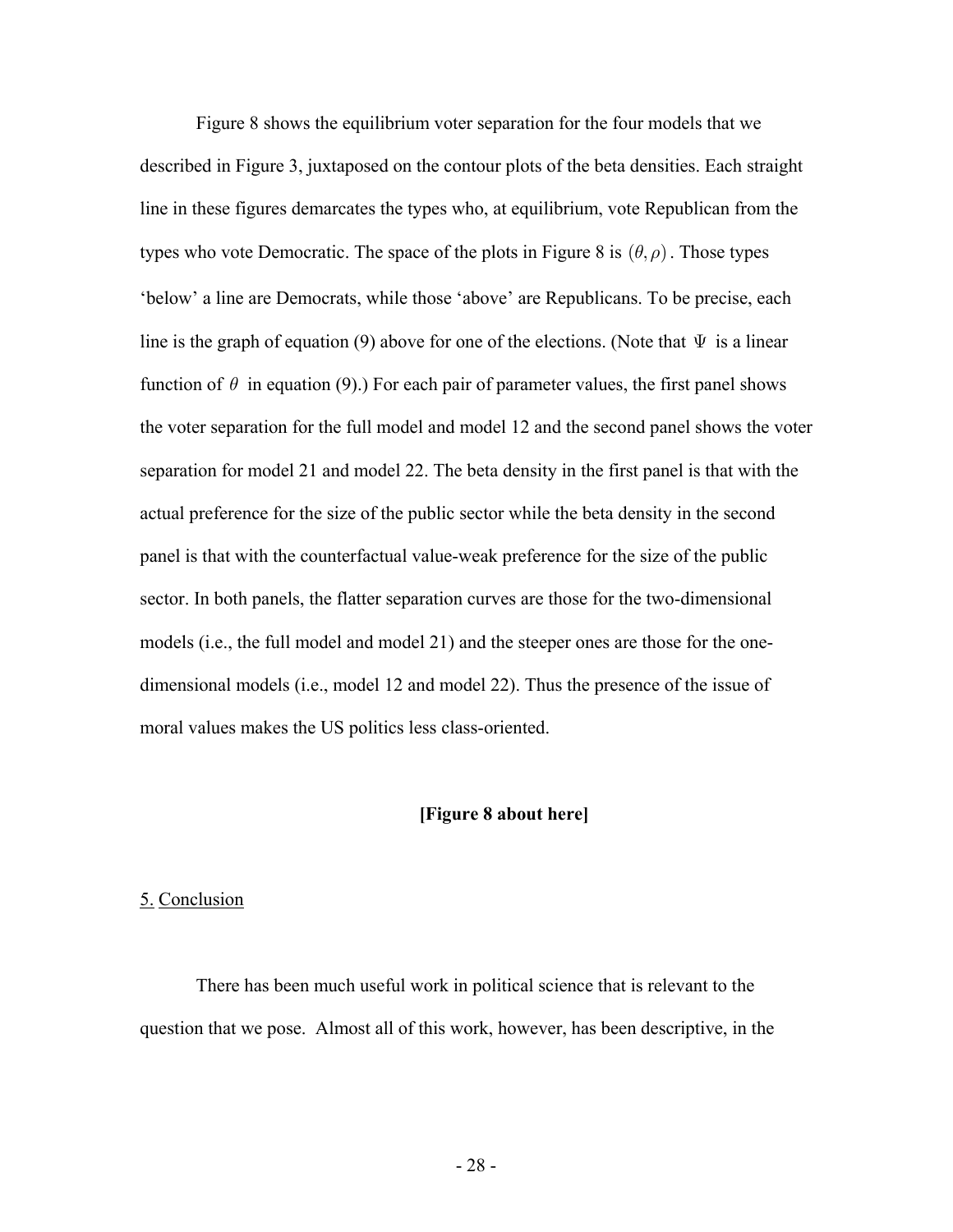sense that it searches for *correlations* between voter preferences and observed political outcomes. A multiple regression is only, after all, a correlation.

 No statistical exercise of correlation, regardless of its sophistication, can answer adequately the kind of counterfactual question in which we are interested. For when we ask, "Why can the Republican Party propose an extremist economic policy and receive half the votes?" we are in fact asking, "What difference from the present reality would force the Republican Party to propose a much less extremist economic policy to remain a political player?" Questions such as this cannot be answered by observing correlations; they require a model of the social mechanism that connects voter views to political outcomes. The venue is party competition, and hence, we believe, a full model of party formation and competition is needed to analyze the problem.

 We, as a social science, are only in the beginning stages of describing complex party competition with precise mathematical models. Doubtless our work will appear primitive in fifty years' time -- we hope, in sooner than that. We do, however, believe that the project we have proposed involves a vital methodological step forward.

We briefly comment on the future research that might study what we proposed to use the PUNE model to study the relative importance of the three bulleted explanations, in the introduction. The procedure will again be to compute equilibria of the model under various counterfactual assumptions.

Ideally, we may define the set of voter types *H* as having many dimensions, which would be necessary to characterize voter preferences over many issues – say the economic issue, the 'values' issue, the 'race' issue, and foreign policy. Unfortunately,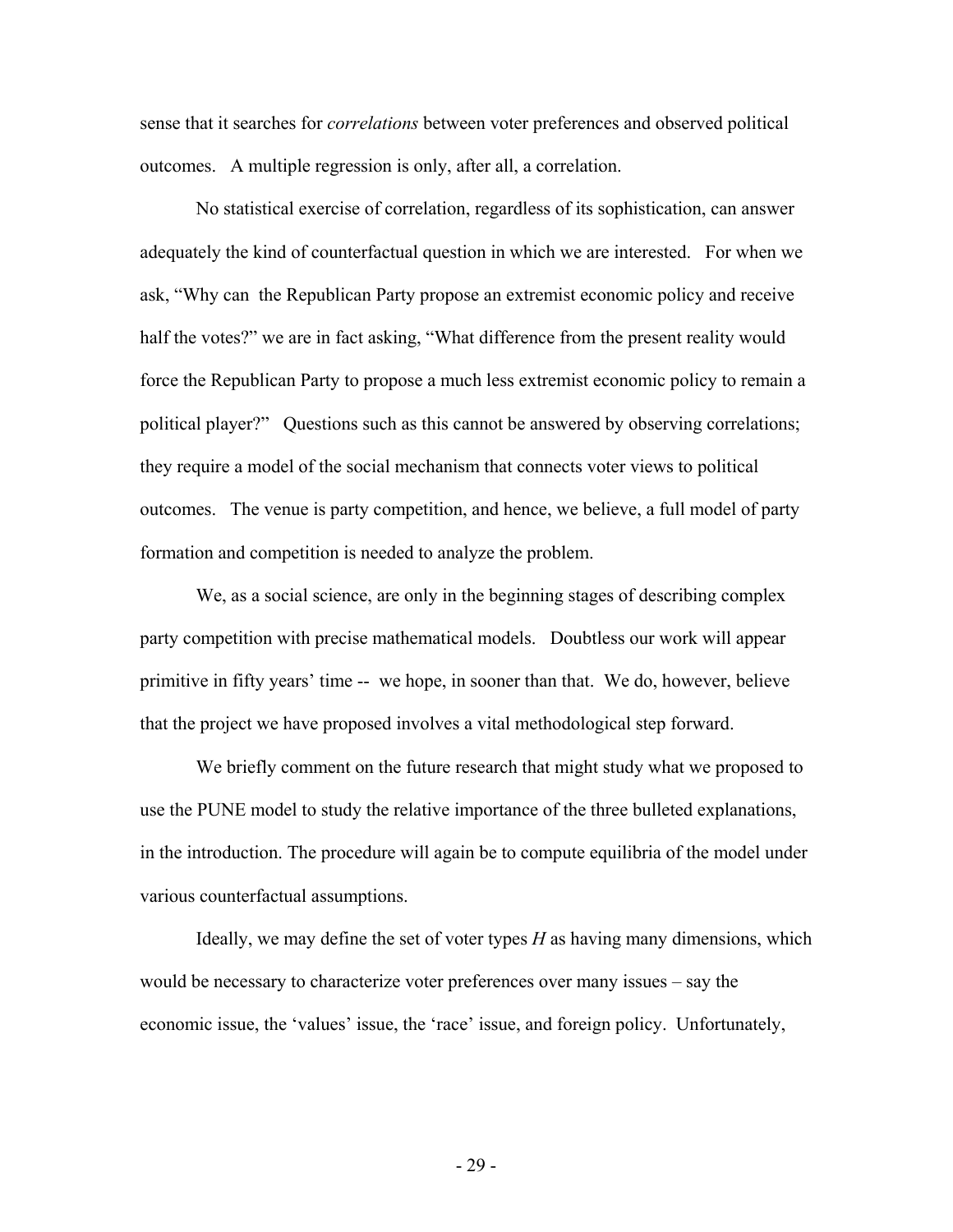working with such a large dimensional policy space would be intractable unless one uses a low level programming language such as C or Fortran.

One question we are concerned with is whether the most important secondary issue, in so far as explaining the conservative economic policy of the Republican Party is concerned, is the 'race' issue or the 'values' issue – or, more generally, whether one of these issues is important at all. For the period 1972-1992, we believe that we have demonstrated the importance of the race issue (Lee and Roemer, 2004). Today, however, the 'values' issue may be more important. To study this, we would specify a threedimensional space of voter types, enabling us to represent voter preferences on the economic issue, the race issue and the 'values' issue. We would then conduct counterfactual experiments of the following sort: How would the equilibrium change if *race were not an issue* in the election; how would it change if *values were not an issue* in the election? Recall, that by a change in the equilibrium, we mean a change in party constituencies and party policies.

 We note that our procedure is more sophisticated than simply estimating, from the NES data, the *relative salience* of these issues for voters: we have a full equilibrium model that tells us how party constituencies would change, and consequent party policies would change, were these issues to disappear from the electoral arena. The results of this kind of general-equilibrium computation are not related in any obvious way to the relative saliences that these issues have for voters<sup>4</sup>. (It may be that the issue with larger

<sup>&</sup>lt;sup>4</sup> There is a distinction between two kinds of counterfactual: in one, we assume that an issue, such as race, is not present in the electoral contest, but voters continue to care about race, and that influences their views on other issues; in another, we assume that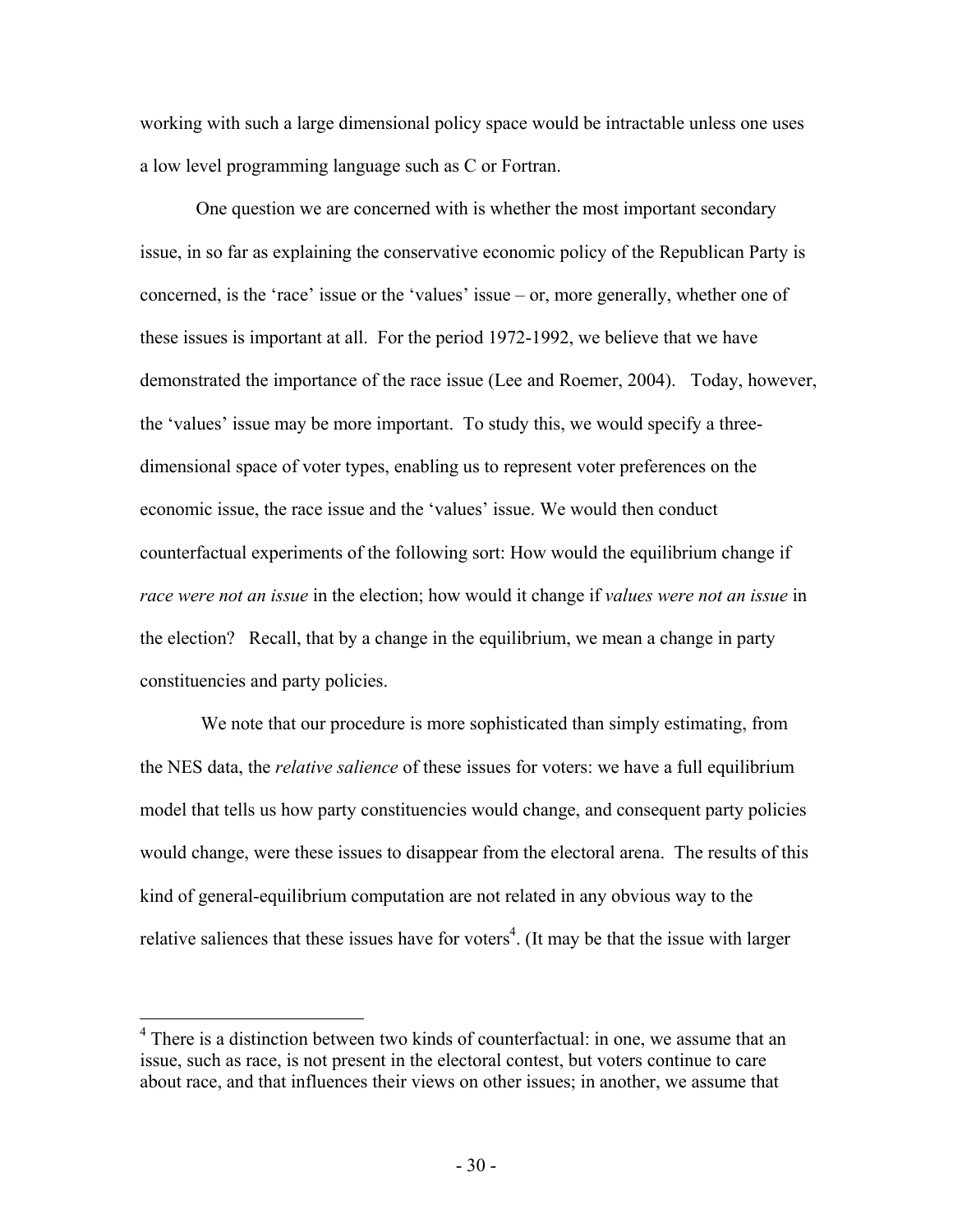salience has less effect on the equilibrium on economic policy than the third issue,

because of the correlation of voter views on the three issues.)

1

*racism ceases* to characterize the worldviews of voters. We will not pursue this distinction further in this proposal, although we will, in the project.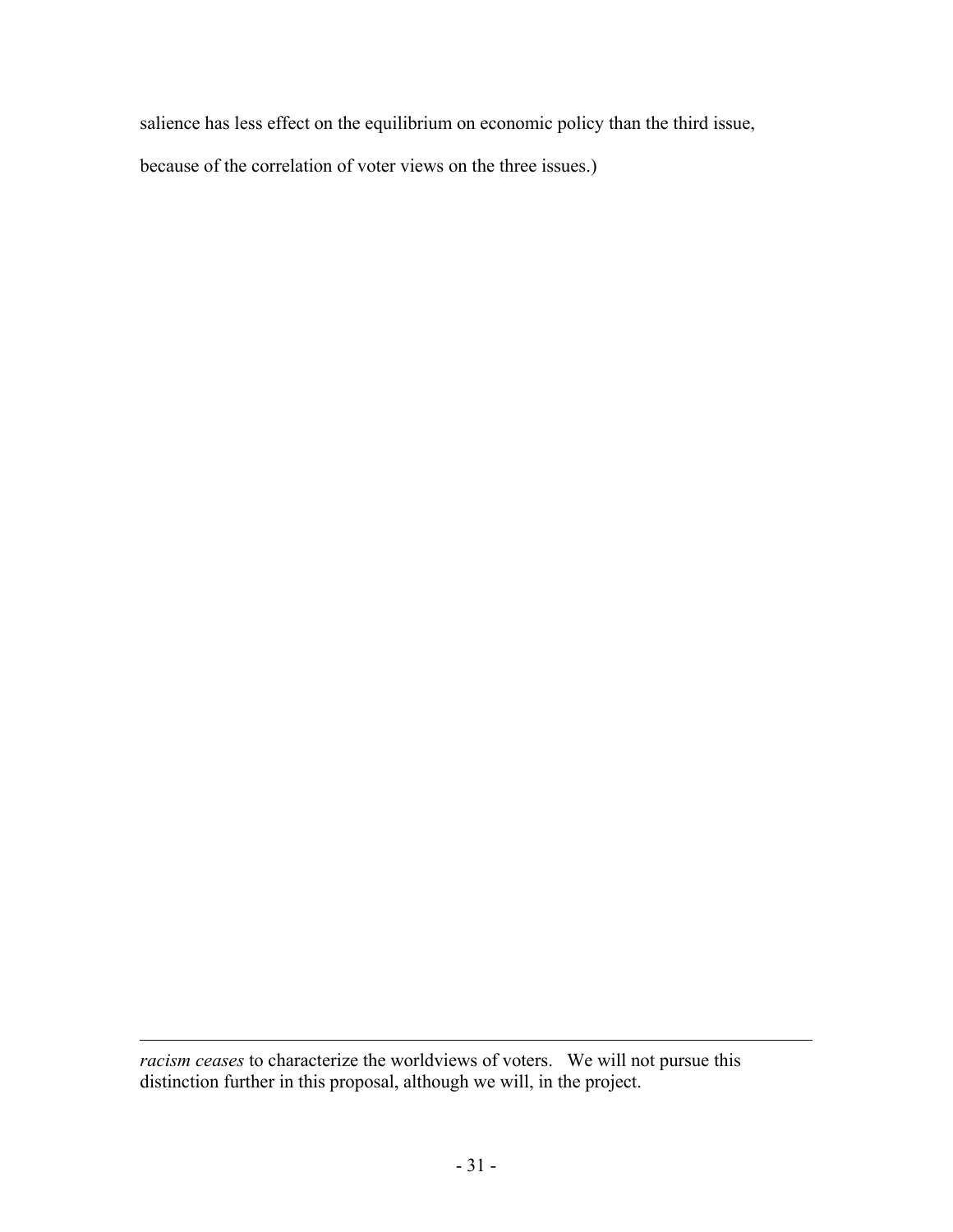#### **References**

Althaus, Scott L. 2003. *Collective Preferences in Democratic Politics: Opinion Surveys and the Will of the People*. New York: Cambridge University Press

Bartels, Larry M., 1996. "Uninformed votes: information effects in presidential elections," *American Journal of Political Science* 40, 194-230

Bartels, Larry M., 2002. "Economic inequality and political representation,"

Russell Sage Foundation

Frank, Thomas, 2005, *What's the Matter with Kensas?* New York, NY:

Metropolitan Books

Gilens, Martin, 2001. "Political ignorance and collective policy preferences," *American Political Science Review* 95, 379-396

Gilens, Martin, 2003. "Public opinion and democratic responsiveness: Who gets what they want from government?"

Graetz, Michael and Ian Shapiro. 2005. *Death by a Thousand Cuts: The Fight over Taxing Inherited Wealth,* 

 Gupta, A. and C. Wong, 1985. "On three and five parameter bivariate beta distributions," *Metrika* 32, 85-91

Hoover, D., Martinez, M., Reimer, S., and K. Wald, 2000, "Evangelicalism meets the continental divide: Moral and economic conservatism in the United States and Canada," mimeo

Jacobs, Lawrence and Benjamin Page, 2003. "Who influences US foreign policy over time?"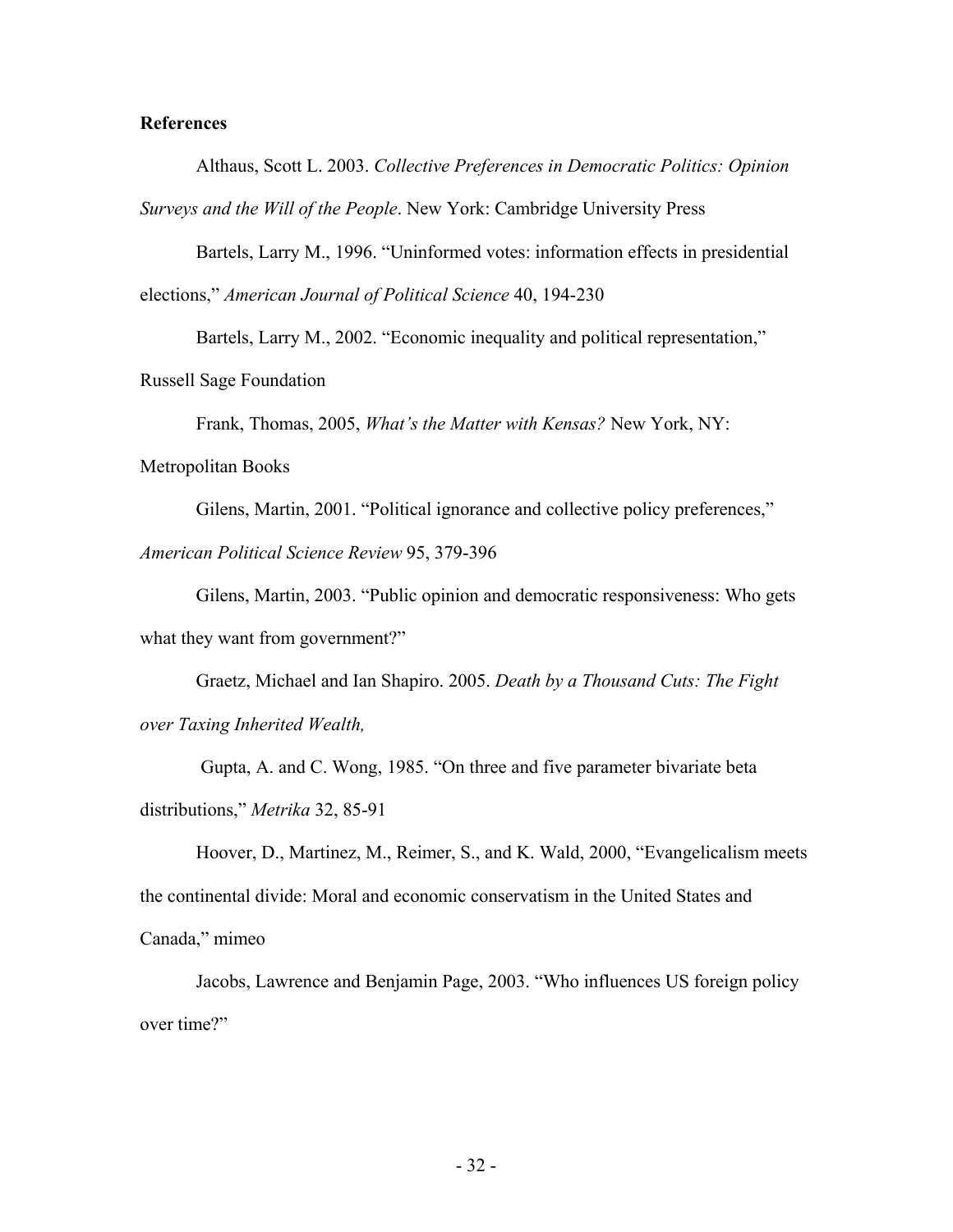Lee, Woojin and John E. Roemer, 2004. "Racism and redistribution in the United

States, 1972-1992: A solution to the problem of American exceptionalism," Cowles

Foundation Discussion Paper, Yale University

Lipset, S., 1960, *Political Man*, Garden City, NY: Doubleday Anchor

Lipset, S., 1990, *Continental Divide: The Values and Institutions of the United* 

*States and Canada*, New York, NY: Routledge

Lipset, S., 1996, *American Exceptionalism: A Double-Edged Sword*, New York,

NY: W.W.Norton

Mendelberg, Tali, 2001, *The Race Card: Campaign Strategy, Implicit Messages* 

*and the Norm of Equality*, Princeton, NJ: Princeton University Press

Roemer, John E. 2001. *Political Competition,* Cambridge, MA: Harvard

University Press

Shapiro.Ian. 2003 *The State of Democratic Theory*, Princeton, NJ: Princeton

University Press

Silverman, B., 1986, *Density Estimation for Statistics and Data Analysis*, New

York, NY: Chapman and Hall

Wald, Kenneth, 2003, *Religion and Politics in the United States*, New York, NY:

Lowman & Little Field Publishers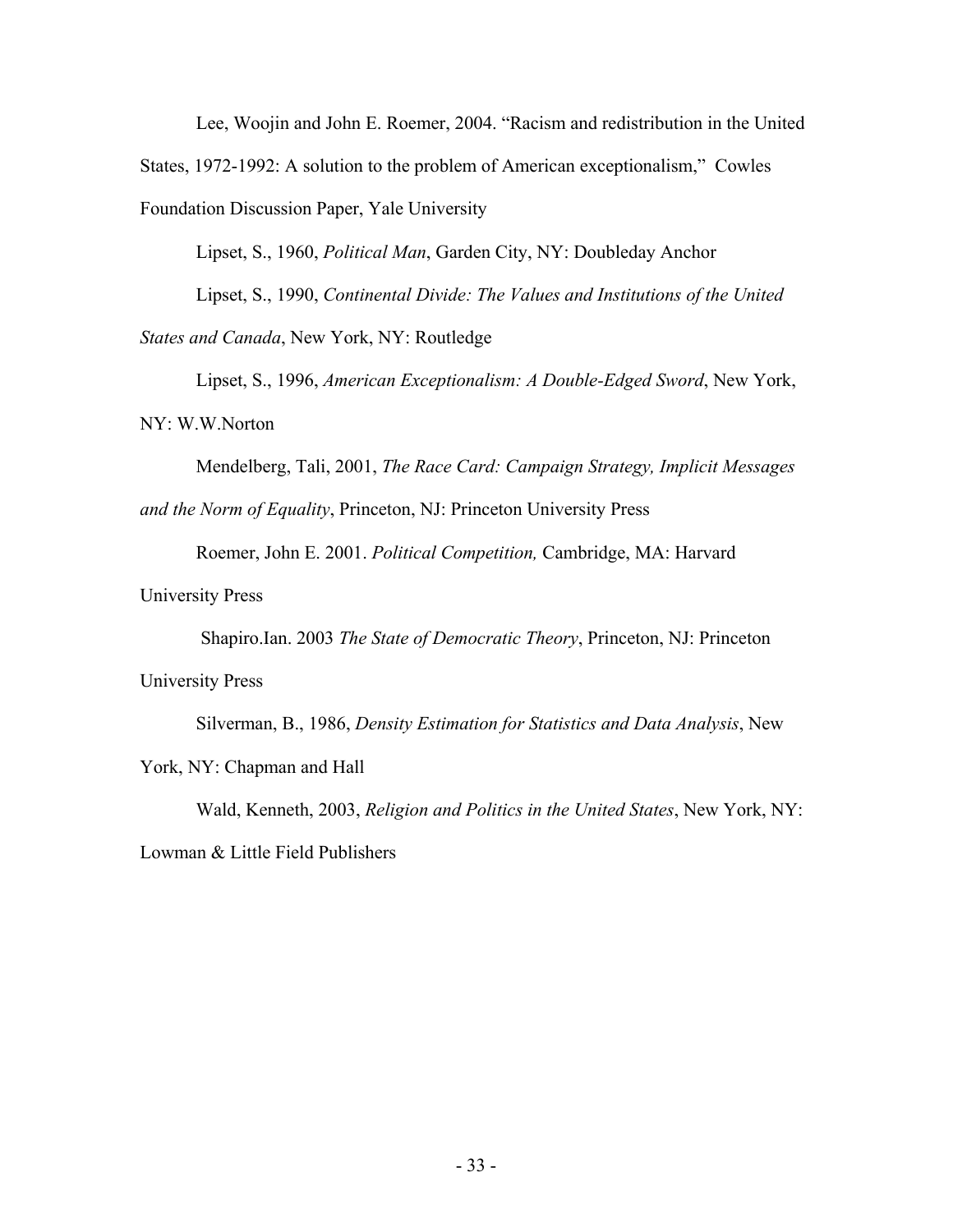|                                                                 | (1)        | (2)        |  |  |  |
|-----------------------------------------------------------------|------------|------------|--|--|--|
|                                                                 | voteR      | voteR      |  |  |  |
| publicsize                                                      | $-2.729**$ | $-1.071**$ |  |  |  |
|                                                                 | (2.92)     | (2.92)     |  |  |  |
| moralvalue                                                      | $3.475*$   | $1.364*$   |  |  |  |
|                                                                 | (2.51)     | (2.51)     |  |  |  |
| raceissue                                                       | $2.902*$   | 1.139*     |  |  |  |
|                                                                 | (2.52)     | (2.52)     |  |  |  |
| biggovt                                                         | $0.595*$   | $0.233*$   |  |  |  |
|                                                                 | (2.17)     | (2.17)     |  |  |  |
| iraqwarissue                                                    | $7.347**$  | $2.884**$  |  |  |  |
|                                                                 | (6.71)     | (6.71)     |  |  |  |
| taxcutissue                                                     | $3.014**$  | $1.183**$  |  |  |  |
|                                                                 | (4.10)     | (4.10)     |  |  |  |
| ssreform                                                        | $0.422**$  | $0.166**$  |  |  |  |
|                                                                 | (2.69)     | (2.69)     |  |  |  |
| schoolvouchers                                                  | 0.171      | 0.067      |  |  |  |
|                                                                 | (1.09)     | (1.09)     |  |  |  |
| environmentissue                                                | $-0.754$   | $-0.296$   |  |  |  |
|                                                                 | (1.03)     | (1.03)     |  |  |  |
| age                                                             | $-0.009$   | $-0.004$   |  |  |  |
|                                                                 | (0.87)     | (0.87)     |  |  |  |
| educatio                                                        | $-0.033$   | $-0.013$   |  |  |  |
|                                                                 | (0.34)     | (0.34)     |  |  |  |
| income $hh$ $(10k)$                                             | 0.042      | 0.017      |  |  |  |
|                                                                 | (0.99)     | (0.99)     |  |  |  |
| blackdummy                                                      | $-1.902**$ | $-0.590**$ |  |  |  |
|                                                                 | (3.83)     | (3.83)     |  |  |  |
| femaledummy                                                     | $-0.046$   | $-0.018$   |  |  |  |
|                                                                 | (0.18)     | (0.18)     |  |  |  |
| marrieddummy                                                    | $-0.157$   | $-0.062$   |  |  |  |
|                                                                 | (0.58)     | (0.58)     |  |  |  |
| uniondummy                                                      | $-0.166$   | $-0.066$   |  |  |  |
|                                                                 | (0.51)     | (0.51)     |  |  |  |
| usparentsdummy                                                  | 0.559      | 0.220      |  |  |  |
|                                                                 | (1.55)     | (1.55)     |  |  |  |
| family military                                                 | $-0.405$   | $-0.156$   |  |  |  |
|                                                                 | (1.35)     | (1.35)     |  |  |  |
| unemployeddummy                                                 | 0.452      | 0.172      |  |  |  |
|                                                                 | (1.31)     | (1.31)     |  |  |  |
| pastfinancial                                                   | 0.202      | 0.079      |  |  |  |
|                                                                 | (1.23)     | (1.23)     |  |  |  |
| futurefinancial                                                 | $-0.477+$  | $-0.187+$  |  |  |  |
|                                                                 | (1.96)     | (1.96)     |  |  |  |
| pasteconomy                                                     | 0.275      | 0.108      |  |  |  |
|                                                                 | (1.56)     | (1.56)     |  |  |  |
| futureeconomy                                                   | 0.152      | 0.060      |  |  |  |
|                                                                 | (0.73)     | (0.73)     |  |  |  |
| religiosity                                                     | 0.452      | 0.177      |  |  |  |
|                                                                 | (0.51)     | (0.51)     |  |  |  |
| Constant                                                        | $-7.291**$ |            |  |  |  |
|                                                                 | (4.70)     |            |  |  |  |
| Observations                                                    | 411        | 411        |  |  |  |
| Absolute value of z statistics in parentheses                   |            |            |  |  |  |
| + significant at 10%; * significant at 5%; ** significant at 1% |            |            |  |  |  |

## **Table 1: Probit regressions for the Republican vote share**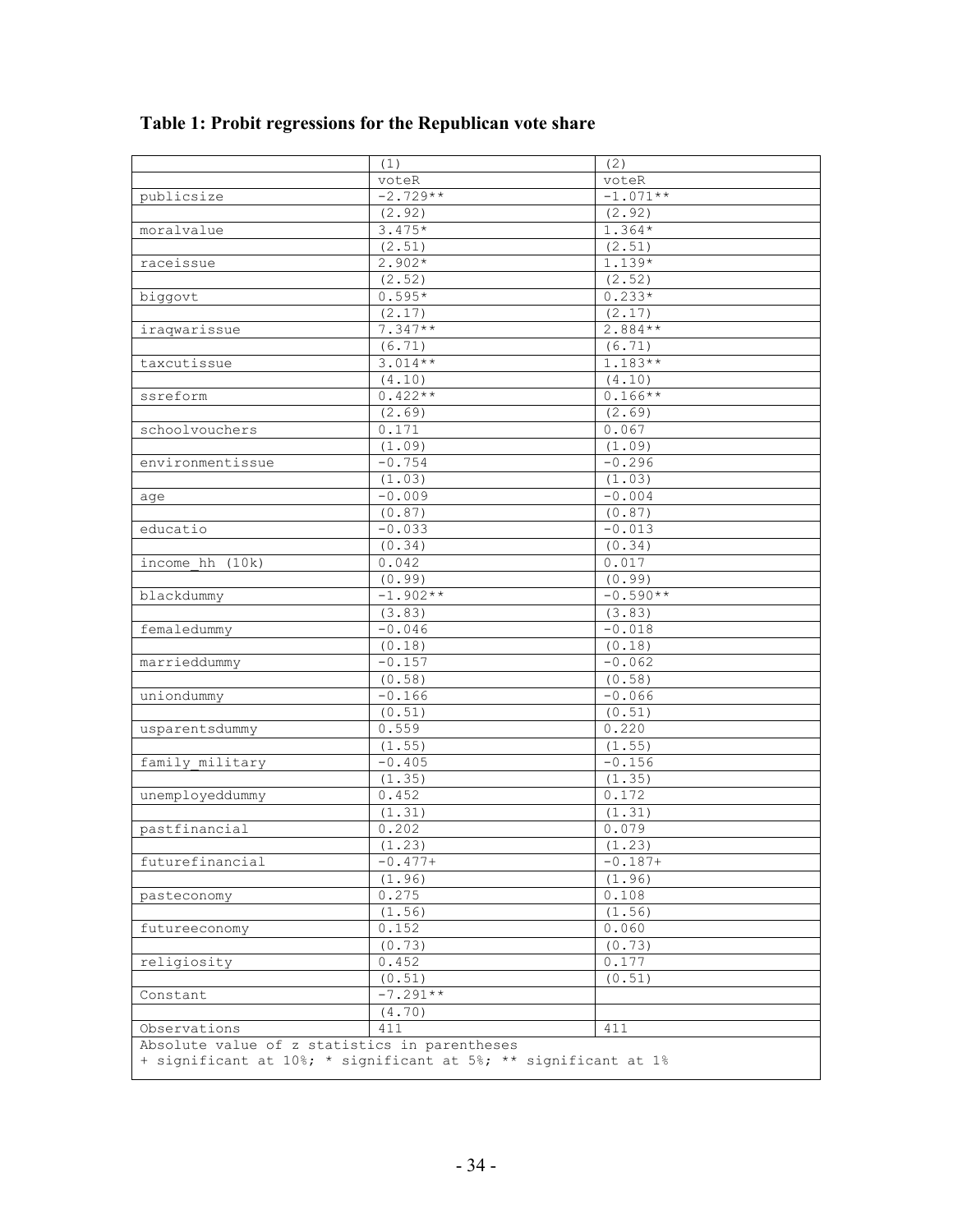|                                                                 | $(1)$ All  | (2) Democrats | (3) Republicans | $(4)$ All   |
|-----------------------------------------------------------------|------------|---------------|-----------------|-------------|
|                                                                 | publicsize | public size   | publicsize      | moralvalue3 |
| biggovt                                                         | $-0.077**$ | $-0.050*$     | $-0.089**$      | 0.004       |
|                                                                 | (5.91)     | (2.37)        | (5.05)          | (0.51)      |
| moralvalue                                                      | $-0.337**$ | $-0.124$      | $-0.431**$      |             |
|                                                                 | (4.58)     | (1.03)        | (3.79)          |             |
| antiblackaffect                                                 | $-0.000$   | $-0.002$      | 0.000           | $0.001+$    |
|                                                                 | (0.26)     | (1.55)        | (0.49)          | (1.92)      |
| therm poor                                                      | $0.002**$  | $0.001*$      | $0.001+$        | $0.001**$   |
|                                                                 | (4.13)     | (2.29)        | (1.75)          | (2.68)      |
| therm feminists                                                 | $0.001**$  | $0.001**$     | 0.000           | $-0.001**$  |
|                                                                 | (4.01)     | (2.78)        | (0.43)          | (6.53)      |
| therm homosexuals                                               | $-0.001+$  | $-0.001$      | $-0.000$        | $-0.001**$  |
|                                                                 | (1.89)     | (1.38)        | (0.92)          | (8.25)      |
| therm southerners                                               | $-0.001*$  | 0.000         | $-0.001*$       | 0.000       |
|                                                                 | (2.18)     | (0.05)        | (2.19)          | (1.39)      |
| age                                                             | $-0.001+$  | $-0.001$      | $-0.001$        | $0.001**$   |
|                                                                 | (1.79)     | (1.33)        | (1.38)          | (4.08)      |
| education                                                       | $-0.006$   | $-0.000$      | $-0.015*$       | $-0.008**$  |
|                                                                 | (1.30)     | (0.01)        | (2.37)          | (3.30)      |
| income hh (10k)                                                 | $-0.005*$  | $-0.003$      | $-0.003$        | $-0.001$    |
|                                                                 | (2.48)     | (0.98)        | (1.13)          | (1.25)      |
| blackdummy                                                      | 0.014      | $-0.004$      | 0.039           | $-0.019+$   |
|                                                                 | (0.76)     | (0.15)        | (0.88)          | (1.79)      |
| femaledummy                                                     | 0.002      | $-0.022$      | 0.028           | $-0.020**$  |
|                                                                 | (0.13)     | (1.14)        | (1.50)          | (2.90)      |
| marrieddummy                                                    | 0.022      | 0.017         | 0.029           | $0.022**$   |
|                                                                 | (1.57)     | (0.79)        | (1.37)          | (3.06)      |
| uniondummy                                                      | 0.003      | 0.007         | 0.005           | $-0.000$    |
|                                                                 | (0.26)     | (0.36)        | (0.22)          | (0.04)      |
| unemployeddummy                                                 | 0.017      | 0.027         | 0.015           | 0.004       |
|                                                                 | (1.22)     | (1.10)        | (0.66)          | (0.46)      |
| pastfinancial                                                   | $-0.024**$ | $-0.020*$     | $-0.014$        | 0.005       |
|                                                                 | (3.58)     | (2.03)        | (1.10)          | (1.26)      |
| futurefinancial                                                 | 0.005      | 0.009         | $-0.002$        | $-0.003$    |
|                                                                 | (0.58)     | (0.68)        | (0.11)          | (0.50)      |
| pasteconomy                                                     | $-0.032**$ | $-0.012$      | $-0.024+$       | $0.010*$    |
|                                                                 | (3.64)     | (0.77)        | (1.90)          | (2.03)      |
| futureeconomy                                                   | $-0.007$   | 0.009         | 0.000           | 0.004       |
|                                                                 | (0.82)     | (0.69)        | (0.01)          | (0.75)      |
| religiosity                                                     | $-0.021$   | $-0.092$      | $0.111 +$       | $0.233**$   |
|                                                                 | (0.49)     | (1.46)        | (1.82)          | (10.00)     |
| trust                                                           | $-0.032**$ | $-0.043*$     | $-0.007$        | $-0.007$    |
|                                                                 | (2.63)     | (2, 20)       | (0.38)          | (1.01)      |
| constant                                                        | $0.768**$  | $0.688**$     | $0.845**$       | $0.390**$   |
|                                                                 | (14.59)    | (8.21)        | (9.12)          | (16.37)     |
| Observations                                                    | 594        | 231           | 239             | 720         |
| R-squared                                                       | 0.39       | 0.22          | 0.36            | 0.52        |
| Adj R-squared                                                   |            |               |                 |             |
| Robust t statistics in parentheses                              |            |               |                 |             |
| + significant at 10%; * significant at 5%; ** significant at 1% |            |               |                 |             |

**Table 2: Determinants of the Size of the Public Sector and the Moral Values**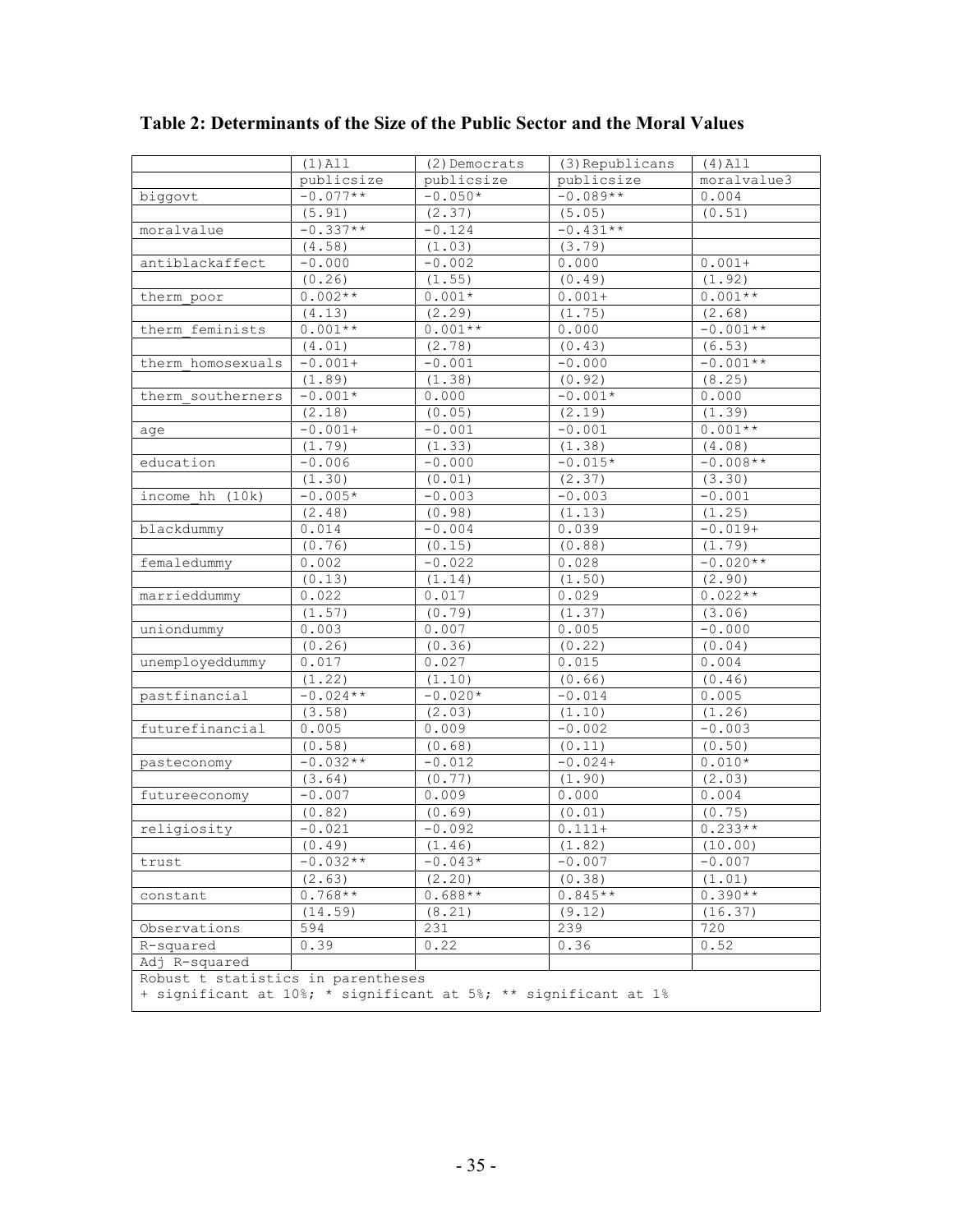## **Table 3: PUNEs and the decomposition effects**

$$
(\gamma = 0.8, \beta = -0.21)
$$

|            | Full     | Model 12 | Model 21 | Model 22 | Observed |
|------------|----------|----------|----------|----------|----------|
| <b>BPD</b> | 0.339206 | 0.26508  | 0.275152 | 0.262366 | NA       |
| <b>BPR</b> | 0.307897 | 0.347609 | 0.334008 | 0.306647 | NA       |
| t.D        | 0.594132 | 0.551025 | 0.604934 | 0.622341 | 0.62     |
| tR         | 0.474849 | 0.42255  | 0.504866 | 0.518561 | 0.39     |
| <b>RD</b>  | 0.438027 | ΝA       | 0.461005 | ΝA       | 0.34     |
| RR         | 0.484764 | ΝA       | 0.487175 | ΝA       | 0.54     |
| t.AVE      | 0.532559 | 0.495335 | 0.561209 | 0.575715 | 0.501515 |
| $\varphi$  | 0.485656 | 0.565547 | 0.583272 | 0.543194 | 0.484848 |

| Democratic |                                            | Method 1     | Method 2  | Average      |
|------------|--------------------------------------------|--------------|-----------|--------------|
|            | <b>PBE</b>                                 | $-0.043107$  | 0.0174069 | $-0.0128501$ |
| policies   | % s.d.                                     | $-24.0419$   | 9.70826   | $-7.1668$    |
|            | MPE                                        | 0.0713167    | 0.0108028 | 0.0410598    |
|            | \$s.d.                                     | 39.7751      | 6.02498   | 22.9         |
|            | $\frac{PBE}{100} \times 100$<br><b>TOT</b> | $-152.809$   | 61.7054   | $-45.552$    |
|            | $\frac{MPE}{TOT}$ x 100                    | 252.809      | 38,2946   | 145.552      |
| Republican |                                            | Method 1     | Method 2  | Average      |
|            | PBE                                        | $-0.0522989$ | 0.0136946 | $-0.0193022$ |
| policies   | % s.d.                                     | $-29.1684$   | 7.6378    | $-10.7653$   |
|            | MPE                                        | 0.0960106    | 0.0300171 | 0.0630139    |
|            | % s.d.                                     | 53.5475      | 16.7413   | 35.1444      |
|            | $\frac{PBE}{2}$ x 100<br><b>TOT</b>        | $-119.645$   | 31,3293   | $-44.1579$   |
|            | $\frac{MEE}{TOT}$ x 100                    | 219.645      | 68.6707   | 144.158      |
|            |                                            |              |           |              |
| Average    |                                            | Method 1     | Method 2  | Average      |
|            | PBE                                        | $-0.0372245$ | 0.0145064 | $-0.011359$  |
| Policies   | % s.d.                                     | $-20.761$    | 8.09057   | $-6.33522$   |
|            | MPE                                        | 0.0803804    | 0.0286495 | 0.054515     |
|            | % s.d.                                     | 44.8301      | 15.9785   | 30.4043      |
|            | $\frac{PBE}{TOT}$ x100                     | $-86.2558$   | 33.6139   | $-26.3209$   |
|            | $\frac{ME}{X}$ x 100<br>TOT                | 186.256      | 66.3861   | 126.321      |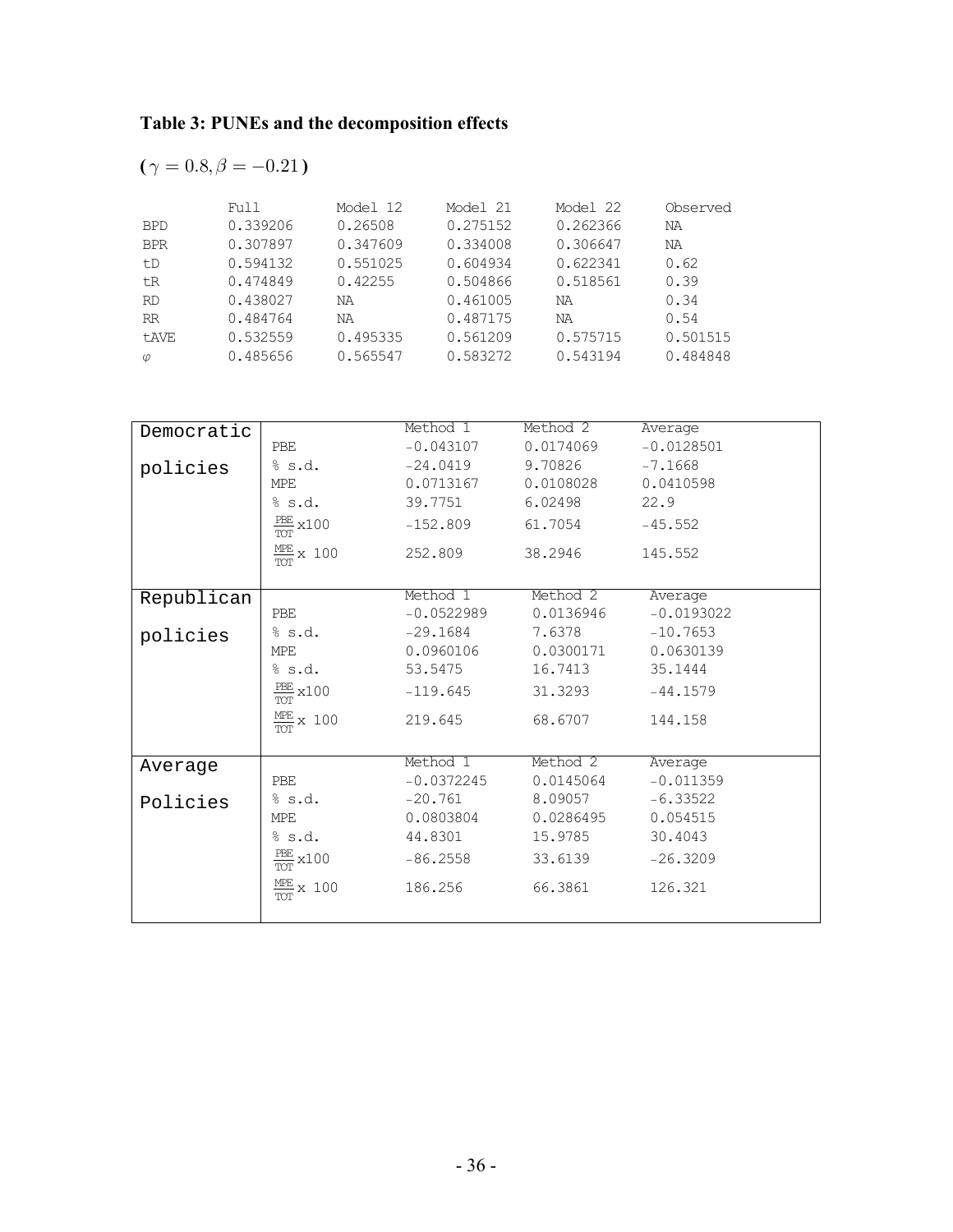$$
(\gamma = 1.0, \beta = -0.30)
$$

|            | Full     | Model 12 | Model 21 | Model 22 | Observed |
|------------|----------|----------|----------|----------|----------|
| <b>BPD</b> | 0.389088 | 0.303383 | 0.325135 | 0.299505 | NA       |
| <b>BPR</b> | 0.368597 | 0.371428 | 0.328698 | 0.362057 | NA       |
| t.D        | 0.597672 | 0.559066 | 0.640493 | 0.612459 | 0.62     |
| tR         | 0.464476 | 0.407982 | 0.54586  | 0.488664 | 0.39     |
| <b>RD</b>  | 0.428503 | ΝA       | 0.440007 | ΝA       | 0.34     |
| RR         | 0.495531 | ΝA       | 0.488379 | ΝA       | 0.54     |
| t.AVE      | 0.530003 | 0.491472 | 0.594803 | 0.558208 | 0.501515 |
| $\varphi$  | 0.491639 | 0.557873 | 0.500264 | 0.571921 | 0.484848 |

|            |                         | Method 1     | Method 2     | Average      |
|------------|-------------------------|--------------|--------------|--------------|
| Democratic |                         |              |              |              |
|            | PBE                     | $-0.0386068$ | $-0.0280337$ | $-0.0333202$ |
| policies   | % s.d.                  | $-21.5319$   | $-15.6351$   | $-18.5835$   |
|            | MPE                     | 0.0533936    | 0.0428205    | 0.0481071    |
|            | % s.d.                  | 29.7789      | 23.882       | 26.8305      |
|            | $\frac{PBE}{TOT}$ x 100 | $-261.089$   | $-189.585$   | $-225.337$   |
|            | $\frac{MPE}{TOT}$ x 100 | 361.089      | 289.585      | 325.337      |
|            |                         |              |              |              |
| Republican |                         | Method 1     | Method 2     | Average      |
|            | PBE                     | $-0.0564945$ | $-0.0571956$ | $-0.0568451$ |
| policies   | % s.d.                  | $-31.5084$   | $-31.8994$   | $-31.7039$   |
|            | MPE                     | 0.0806823    | 0.0813833    | 0.0810328    |
|            | % s.d.                  | 44.9985      | 45.3895      | 45.194       |
|            | $\frac{PBE}{TOT}$ x100  | $-233.567$   | $-236.465$   | $-235.016$   |
|            | $\frac{MPE}{TOT}$ x 100 | 333.567      | 336.465      | 335.016      |
|            |                         |              |              |              |
| Average    |                         | Method 1     | Method 2     | Average      |
|            | PBE                     | $-0.0385304$ | $-0.036595$  | $-0.0375627$ |
| Policies   | % s.d.                  | $-21.4894$   | $-20.4099$   | $-20.9496$   |
|            | MPE                     | 0.0667359    | 0.0648004    | 0.0657681    |
|            | % s.d.                  | 37,2202      | 36.1408      | 36.6805      |
|            | $\frac{PBE}{TOT}$ x 100 | $-136.606$   | $-129.745$   | $-133.176$   |
|            | $\frac{MPE}{TOT}$ x 100 | 236.606      | 229.745      | 233.176      |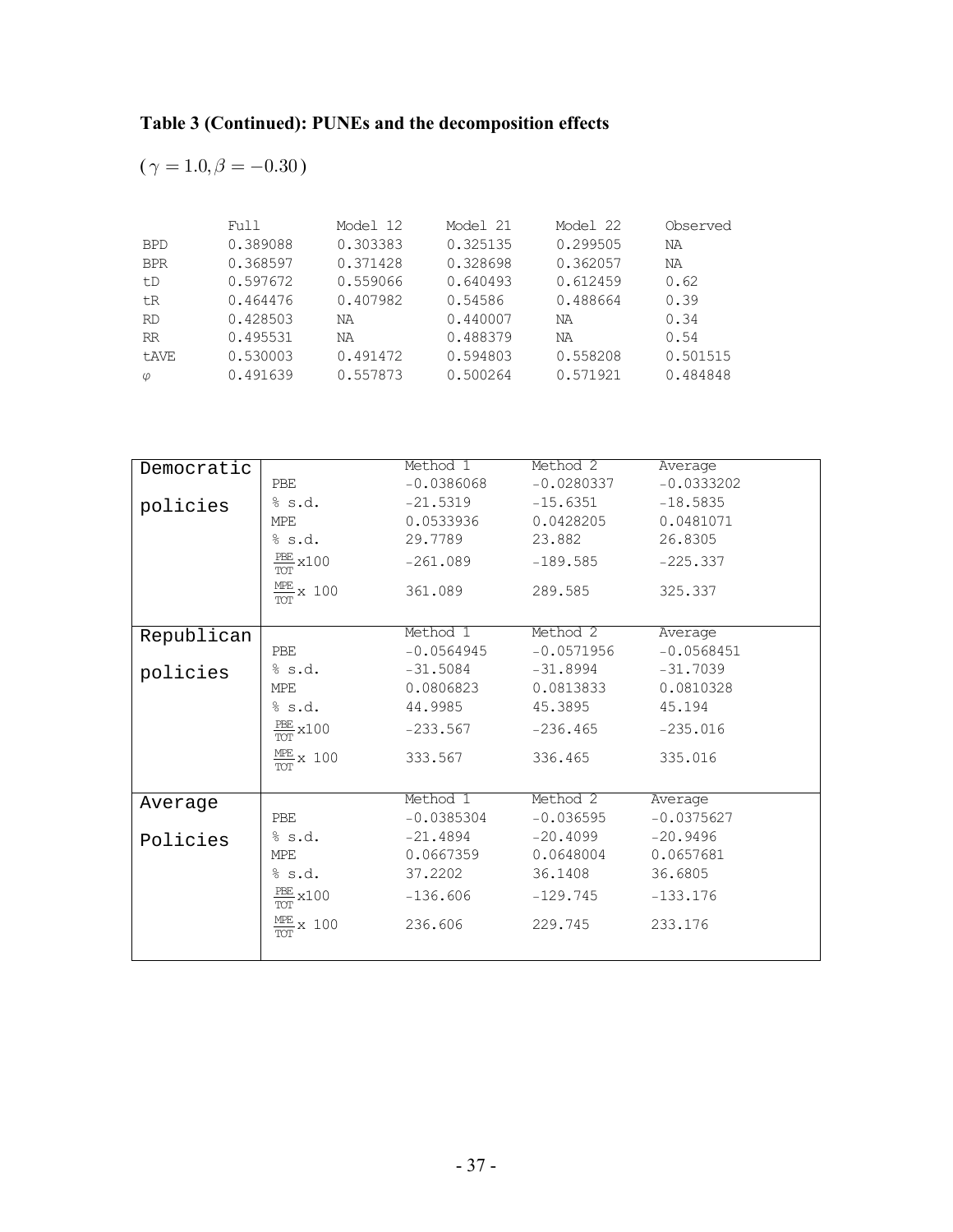$$
(\gamma = 1.2, \beta = -0.57)
$$

|              | Full     | Model 12 | Model 21 | Model 22 | Observed |
|--------------|----------|----------|----------|----------|----------|
| <b>BPD</b>   | 0.261542 | 0.243174 | 0.266812 | 0.216057 | ΝA       |
| <b>BPR</b>   | 0.267292 | 0.315706 | 0.258074 | 0.227213 | ΝA       |
| t.D          | 0.570709 | 0.525204 | 0.641292 | 0.60274  | 0.62     |
| tR           | 0.474396 | 0.395436 | 0.566851 | 0.517676 | 0.39     |
| <b>RD</b>    | 0.441606 | ΝA       | 0.436501 | ΝA       | 0.34     |
| RR           | 0.491791 | ΝA       | 0.478175 | ΝA       | 0.54     |
| <b>t.AVE</b> | 0.523543 | 0.468684 | 0.604939 | 0.562459 | 0.501515 |
| $\varphi$    | 0.510197 | 0.584103 | 0.471218 | 0.5342   | 0.484848 |

| Democratic |                                     | Method 1     | Method 2     | Average      |
|------------|-------------------------------------|--------------|--------------|--------------|
|            | <b>PBE</b>                          | $-0.0455043$ | $-0.0385514$ | $-0.0420279$ |
| policies   | % s.d.                              | $-25.3789$   | $-21.5011$   | $-23.44$     |
|            | MPE                                 | 0.0775361    | 0.0705832    | 0.0740596    |
|            | \$s.d.                              | 43.2438      | 39.366       | 41.3049      |
|            | $\frac{PBE}{100} \times 100$<br>TOT | $-142.06$    | $-120.354$   | $-131.207$   |
|            | $\frac{MPE}{TOT}$ x 100             | 242.06       | 220.354      | 231.207      |
|            |                                     |              |              |              |
| Republican |                                     | Method 1     | Method 2     | Average      |
|            | PBE                                 | $-0.0789594$ | $-0.0491754$ | $-0.0640674$ |
| policies   | % s.d.                              | $-44.0376$   | $-27.4263$   | $-35.732$    |
|            | MPE                                 | 0.122239     | 0.0924554    | 0.107347     |
|            | % s.d.                              | 68.1759      | 51.5646      | 59.8703      |
|            | $\frac{PBE}{2}$ x 100<br><b>TOT</b> | $-182.439$   | $-113.622$   | $-148.03$    |
|            | $\frac{MPE}{TOT}$ x 100             | 282.439      | 213.622      | 248.03       |
|            |                                     |              |              |              |
| Average    |                                     | Method 1     | Method 2     | Average      |
|            | PBE                                 | $-0.0548589$ | $-0.0424797$ | $-0.0486693$ |
| Policies   | % s.d.                              | $-30.5961$   | $-23.6919$   | $-27.144$    |
|            | MPE                                 | 0.0937755    | 0.0813963    | 0.0875859    |
|            | % s.d.                              | 52.3009      | 45.3967      | 48.8488      |
|            | $\frac{PBE}{TOT}$ x100              | $-140.965$   | $-109.155$   | $-125.06$    |
|            | $\frac{ME}{X}$ x 100<br>TOT         | 240.965      | 209.155      | 225.06       |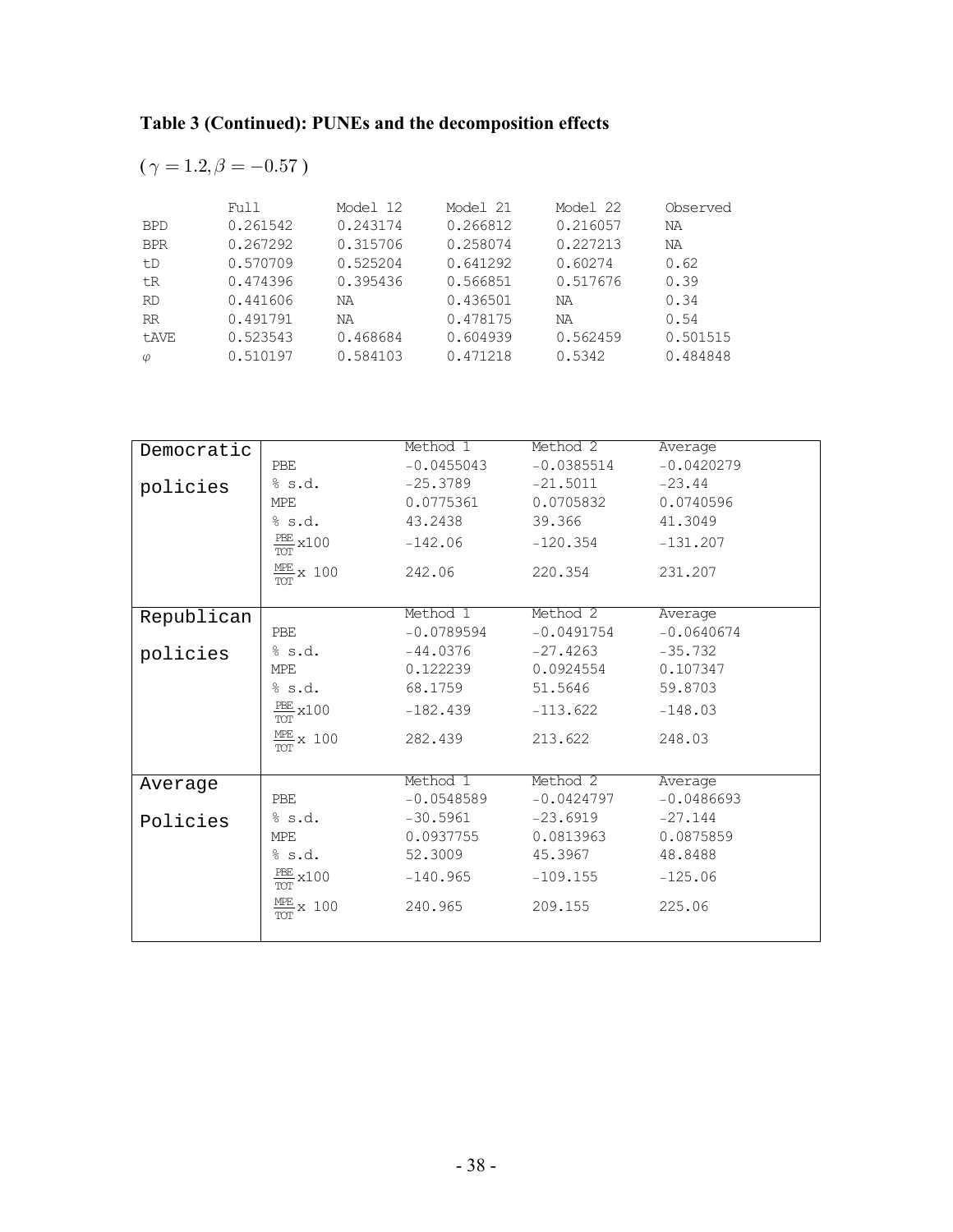$$
(\gamma = 1.4, \beta = -0.6)
$$

|            | Full     | Model 12 | Model 21 | Model 22 | Observed |
|------------|----------|----------|----------|----------|----------|
| <b>BPD</b> | 0.378768 | 0.319886 | 0.337967 | 0.337946 | NA       |
| <b>BPR</b> | 0.359993 | 0.25422  | 0.24951  | 0.236778 | NA       |
| t.D        | 0.592529 | 0.613614 | 0.655917 | 0.678811 | 0.62     |
| tR         | 0.469126 | 0.478783 | 0.578092 | 0.570594 | 0.39     |
| <b>RD</b>  | 0.428004 | NA       | 0.424388 | ΝA       | 0.34     |
| <b>RR</b>  | 0.495673 | ΝA       | 0.474527 | ΝA       | 0.54     |
| t.AVE      | 0.529929 | 0.540737 | 0.612395 | 0.617008 | 0.501515 |
| $\varphi$  | 0.49172  | 0.451919 | 0.430915 | 0.413461 | 0.484848 |

| Democratic |                                     | Method 1  | Method 2      | Average    |
|------------|-------------------------------------|-----------|---------------|------------|
|            | <b>PBE</b>                          | 0.0210846 | 0.0228946     | 0.0219896  |
| policies   | % s.d.                              | 11.7594   | 12.7689       | 12.2641    |
|            | <b>MPE</b>                          | 0.0651977 | 0.0633877     | 0.0642927  |
|            | % s.d.                              | 36.3623   | 35.3529       | 35.8576    |
|            | $\frac{PBE}{1}$ x 100<br><b>TOT</b> | 24.4368   | 26.5345       | 25.4857    |
|            | $\frac{MPE}{TOT}$ x 100             | 75.5632   | 73.4655       | 74.5143    |
| Republican |                                     | Method 1  | Method 2      | Average    |
|            | PBE                                 | 0.0096572 | $-0.00749765$ | 0.00107977 |
| policies   | % s.d.                              | 5.38606   | $-4.18162$    | 0.602216   |
|            | MPE                                 | 0.0918111 | 0.108966      | 0.100389   |
|            | % s.d.                              | 51.2053   | 60.773        | 55.9892    |
|            | $\frac{PBE}{1}$ x 100<br><b>TOT</b> | 9.51745   | $-7.38916$    | 1.06415    |
|            | $\frac{MPE}{TOT}$ x 100             | 90.4825   | 107.389       | 98.9359    |
|            |                                     |           |               |            |
| Average    |                                     | Method 1  | Method 2      | Average    |
|            | PBE                                 | 0.0108085 | 0.00461301    | 0.00771076 |
| Policies   | % s.d.                              | 6.02817   | 2.57279       | 4.30048    |
|            | MPE                                 | 0.0762705 | 0.082466      | 0.0793683  |
|            | % s.d.                              | 42.5379   | 45.9933       | 44.2656    |
|            | $\frac{PBE}{TOT}$ x100              | 12.4123   | 5.2975        | 8.8549     |
|            | $\frac{MEE}{TOT}$ x 100             | 87.5877   | 94.7025       | 91.1451    |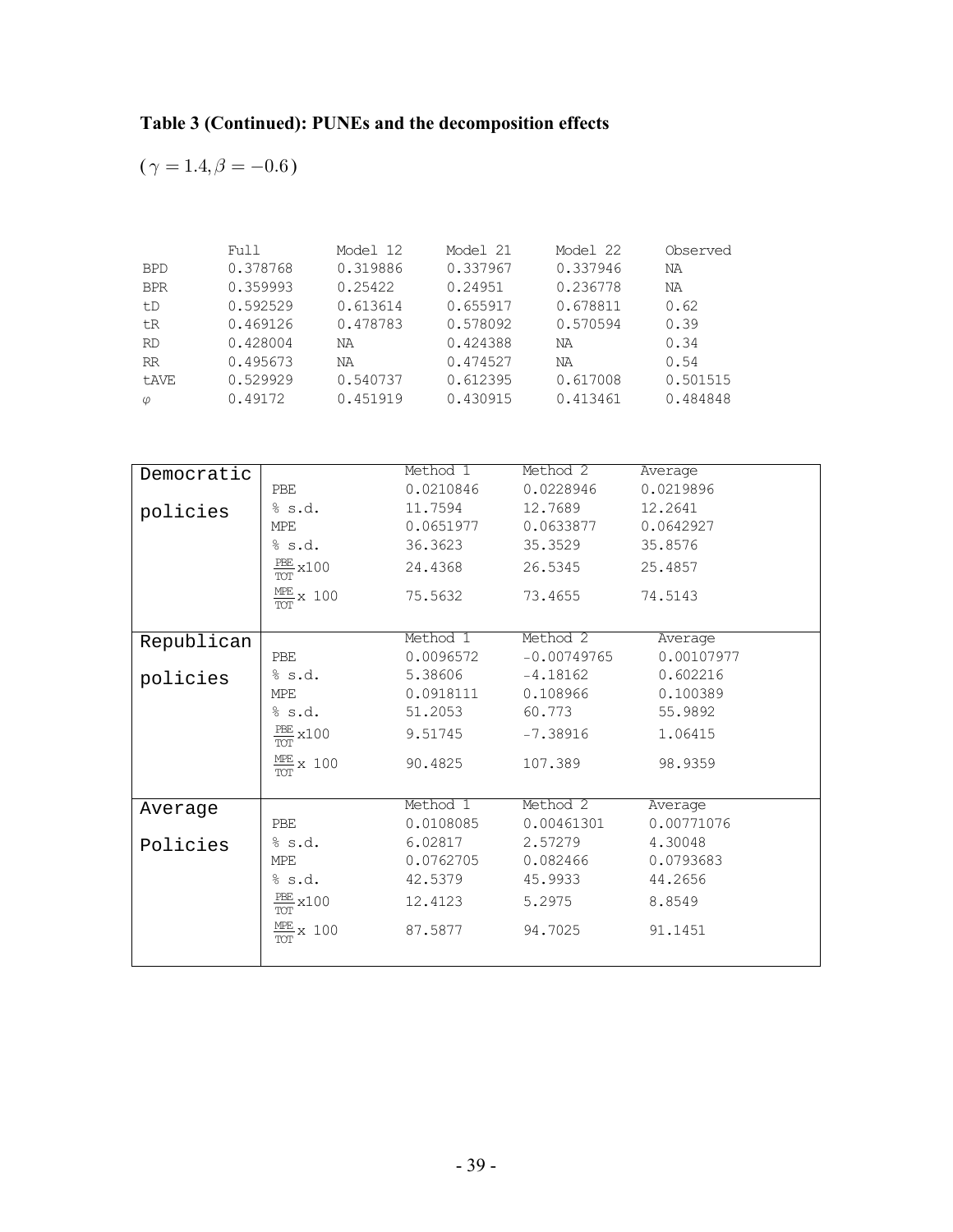$$
(\gamma = 1.6, \beta = -0.75)
$$

|              | Full     | Model 12 | Model 21 | Model 22 | Observed |
|--------------|----------|----------|----------|----------|----------|
| <b>BPD</b>   | 0.273365 | 0.284156 | 0.291151 | 0.28602  | NA       |
| <b>BPR</b>   | 0.296373 | 0.221993 | 0.227285 | 0.199192 | NA       |
| t.D          | 0.573599 | 0.622957 | 0.648374 | 0.672735 | 0.62     |
| tR           | 0.474682 | 0.497724 | 0.583469 | 0.577014 | 0.39     |
| <b>RD</b>    | 0.436817 | ΝA       | 0.422606 | ΝA       | 0.34     |
| RR           | 0.494432 | ΝA       | 0.469735 | ΝA       | 0.54     |
| <b>t.AVE</b> | 0.526095 | 0.5548   | 0.613572 | 0.618851 | 0.501515 |
| $\varphi$    | 0.506395 | 0.431657 | 0.431663 | 0.416091 | 0.484848 |

| Democratic |                                     | Method 1  | Method 2      | Average    |
|------------|-------------------------------------|-----------|---------------|------------|
|            | <b>PBE</b>                          | 0.0493585 | 0.0243619     | 0.0368602  |
| policies   | % s.d.                              | 27.5285   | 13.5872       | 20.5578    |
|            | MPE                                 | 0.0497784 | 0.074775      | 0.0622767  |
|            | % s.d.                              | 27.7626   | 41.7038       | 34.7332    |
|            | $\frac{PBE}{1}$ x 100<br><b>TOT</b> | 49.7883   | 24.574        | 37.1811    |
|            | $\frac{MPE}{TOT}$ x 100             | 50.2117   | 75.426        | 62.8189    |
|            |                                     | Method 1  | Method 2      | Average    |
| Republican | PBE                                 | 0.0230429 | $-0.00645558$ | 0.00829365 |
|            | % s.d.                              | 12.8516   | $-3.60043$    | 4.62557    |
| policies   | MPE                                 | 0.0792893 | 0.108788      | 0.0940385  |
|            |                                     |           |               |            |
|            | % s.d.                              | 44.2216   | 60.6736       | 52.4476    |
|            | $\frac{PBE}{TOT}$ x 100             | 22.5177   | $-6.30845$    | 8.10464    |
|            | $\frac{MPE}{TOT}$ x 100             | 77.4823   | 106.308       | 91.8954    |
|            |                                     | Method 1  | Method 2      | Average    |
| Average    | PBE                                 | 0.0287043 | 0.00527847    | 0.0169914  |
| Policies   | % s.d.                              | 16.0091   | 2.94393       | 9.47652    |
|            | MPE                                 | 0.0640509 | 0.0874768     | 0.0757638  |
|            | % s.d.                              | 35.7227   | 48.7879       | 42.2553    |
|            | $\frac{PBE}{TOT}$ x 100             | 30.9463   | 5.69075       | 18.3185    |
|            | $\frac{ME}{X}$ x 100<br>TOT         | 69.0537   | 94.3093       | 81.6815    |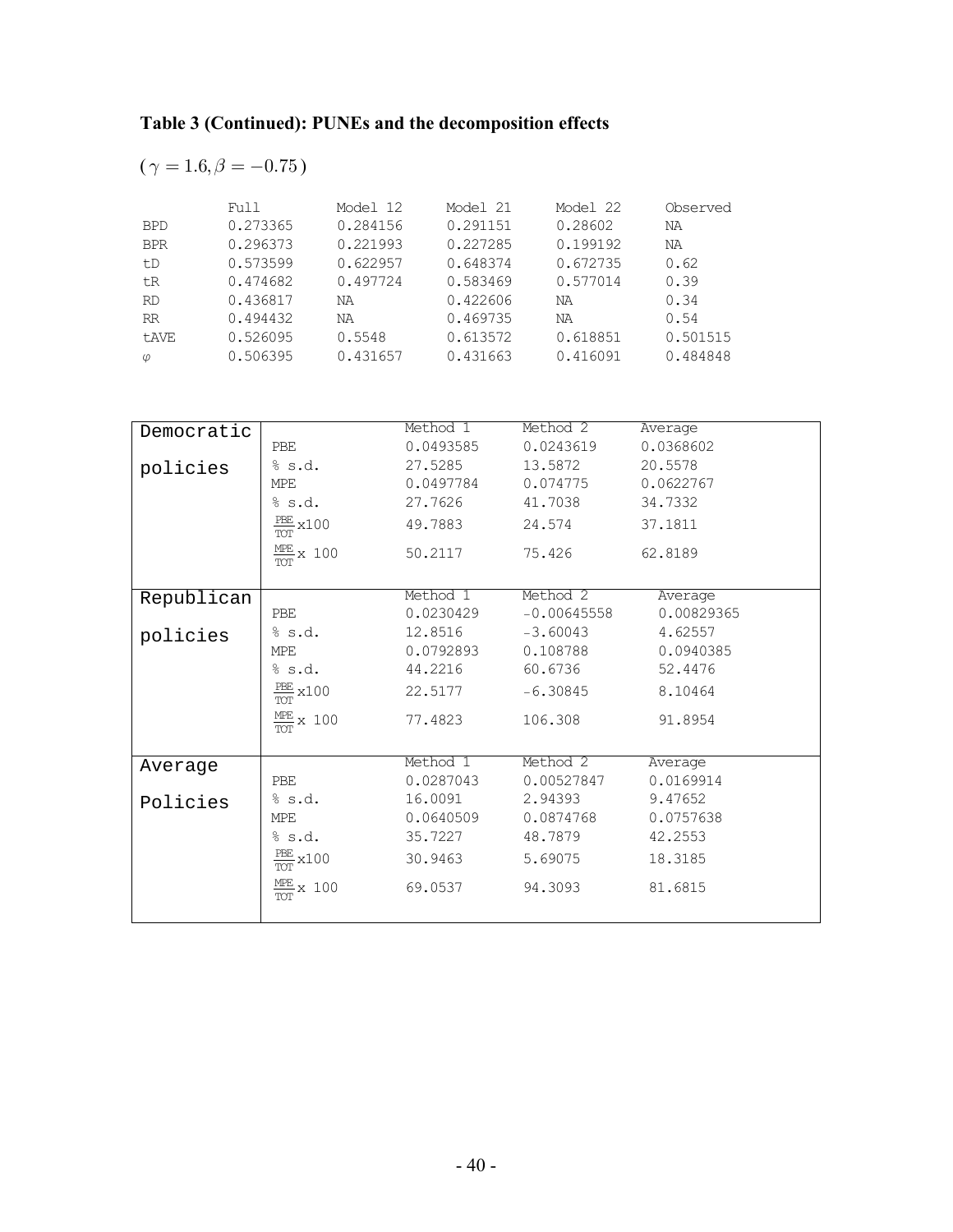

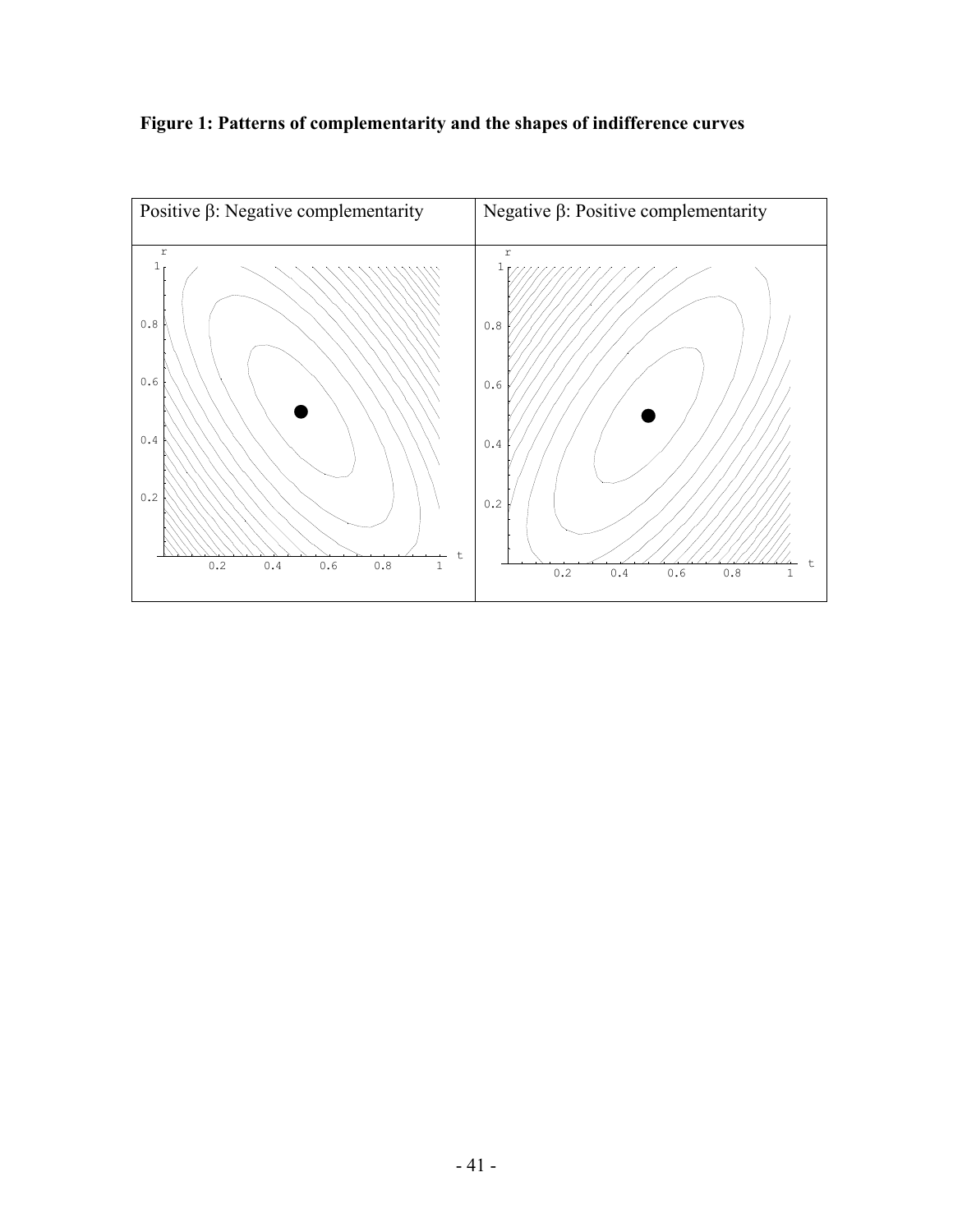**Figure 2: Hypothetical voter separation** 

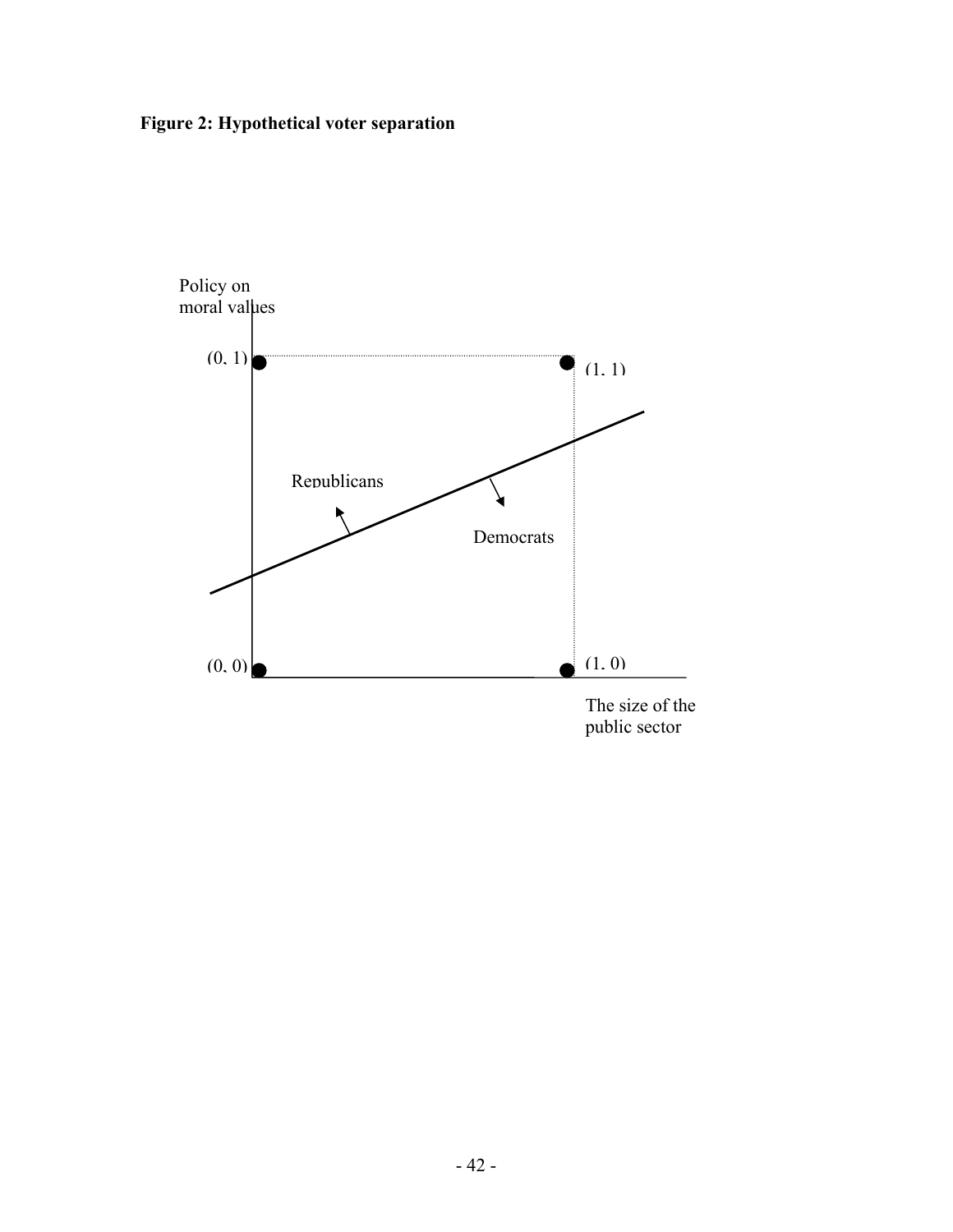### **Figure 3: Decomposition of total effects into PBE and MPE**



#### **Policy space**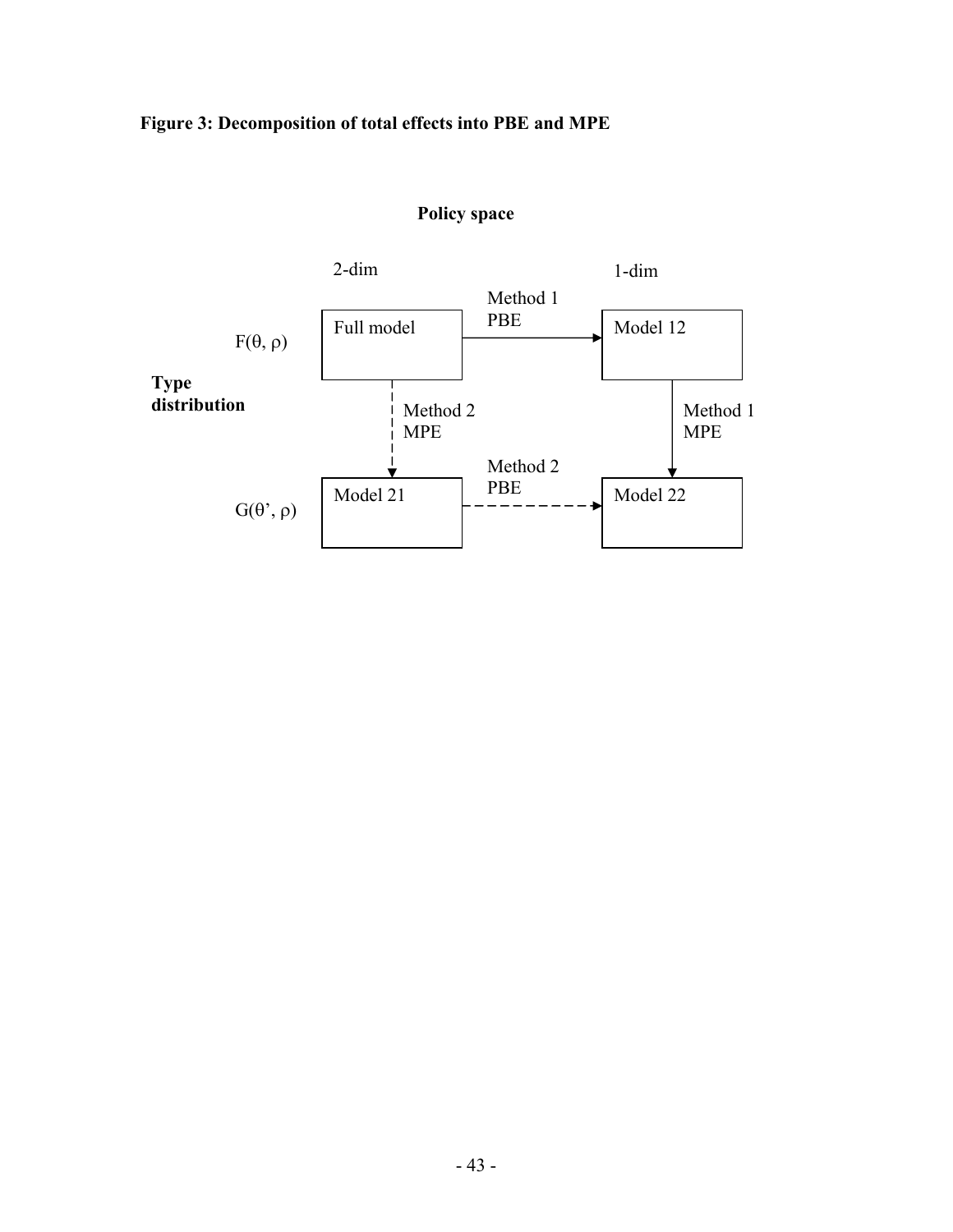

**Figure 4: Marginal densities of voter types: Non-parametric and parametric** 

**Note:** We use the optimal bandwidth suggested by Silverman in drawing the kernel densities.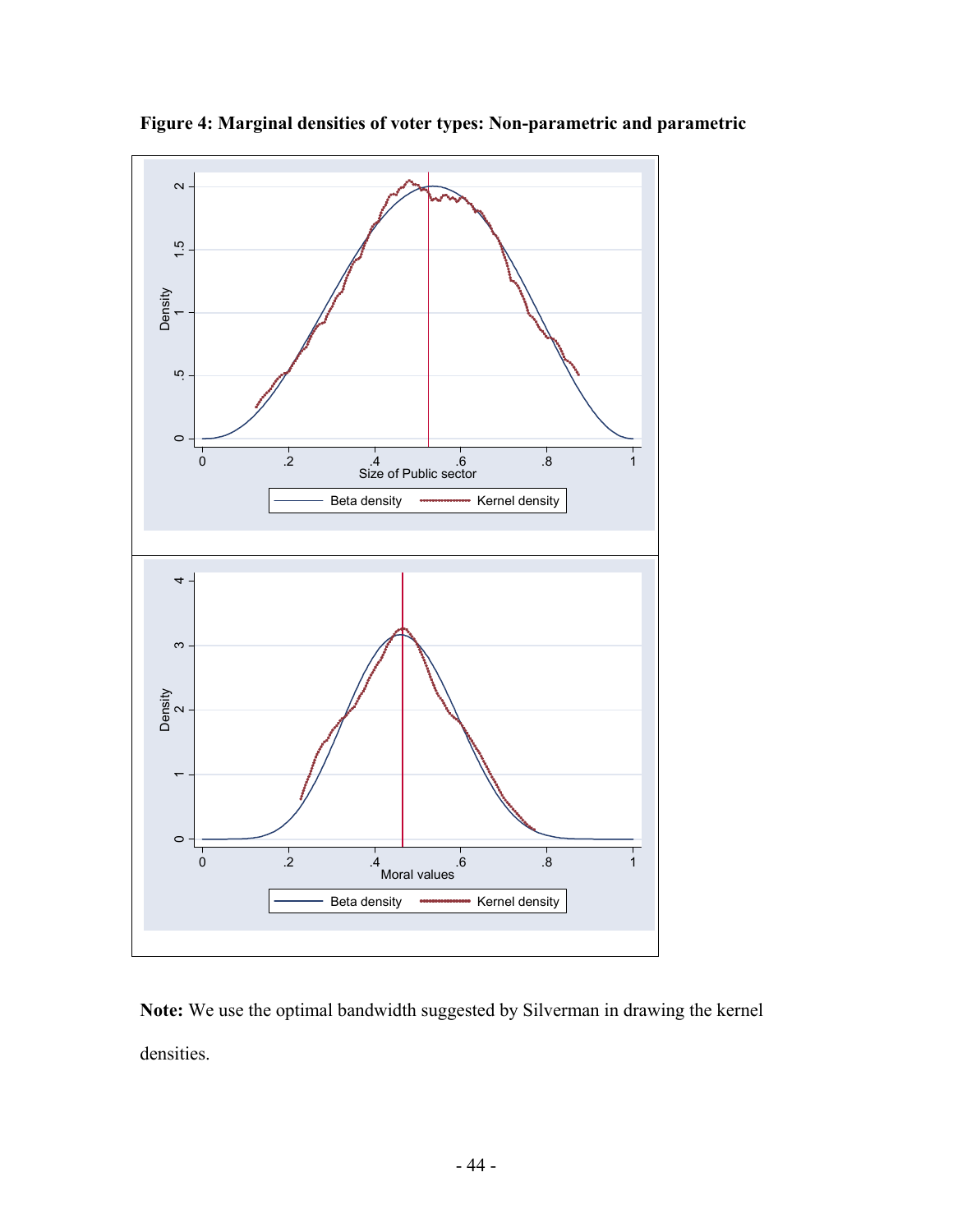

**Figure 5: Joint distribution of the size of the public sector and the moral values** 

### **Note:** Estimated parameter values for the bivariate beta distribution is

 $(a_1, b_1, a_2, b_2, \lambda) = (3.55, 3.21, 7.51, 8.65, -0.96)$ .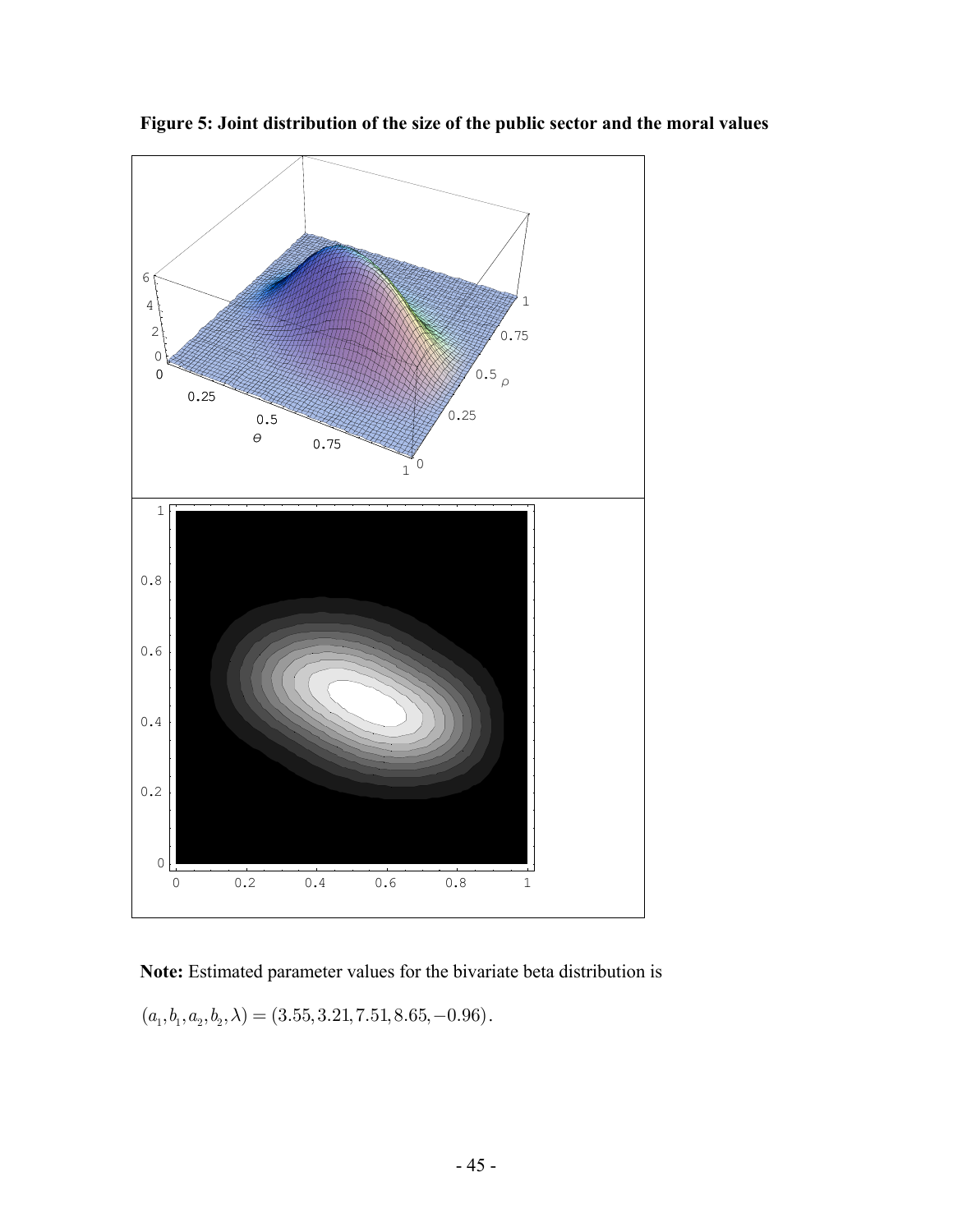**Figure 6: Counterfactual distribution of value-weak preference for the public sector** 



**and its joint density with moral values** 

**Note:** Estimated parameter values for the counterfactual bivariate beta distribution is  $(a_1, b_1, a_2, b_2, \lambda) = (5.06, 3.53, 7.51, 8.65, -0.21).$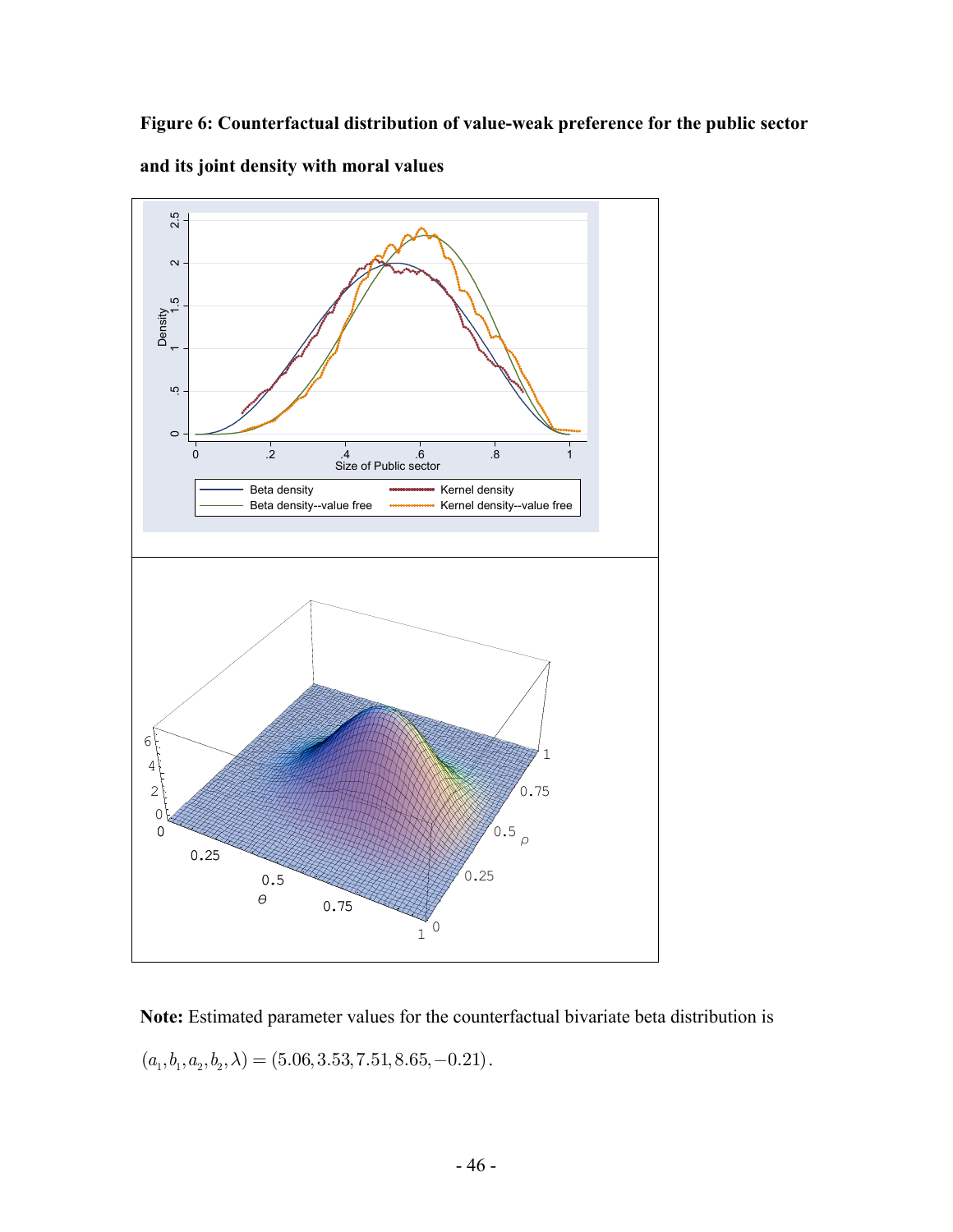



#### **Note:**

- (1) Rectangles denote the observed policies of the two parties
- (2) Mid size dots represent the ideal policies of the militants in the two parties
- (3) Bigger dots represent the average equilibrium policies of the two parties.
- (4) Smallest dots represent PUNEs.
- (5) We use Blue color for Democrats and Red color for Republicans.

(6) The horizontal axis is the size of the public sector and the vertical axis is the moral value issue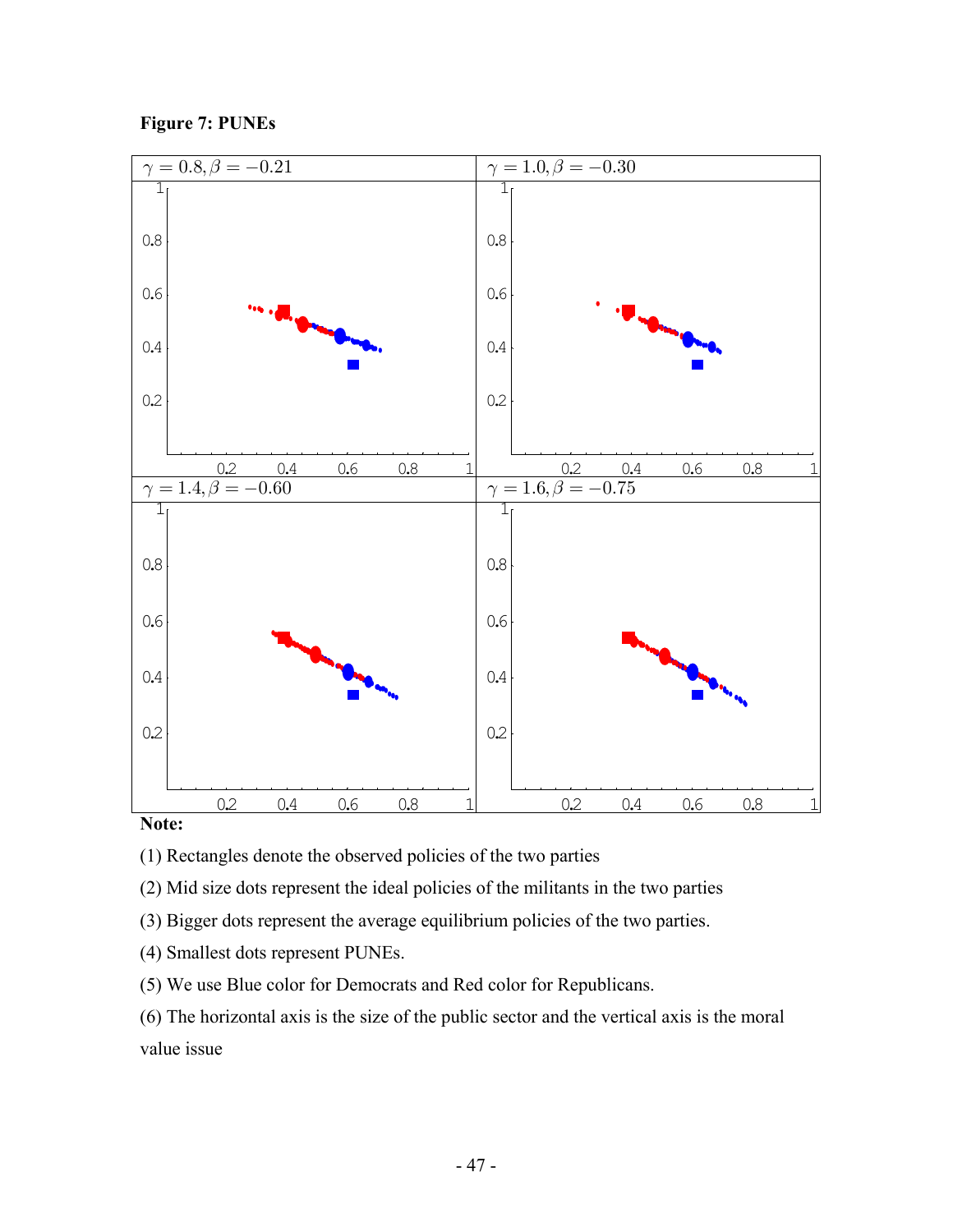

**Figure 8: Equilibrium voter separation—full and counterfactuals** 

**Note:** In each column, the first panel is based on the actual distribution  $F(\theta, \rho)$  whereas the second panel is based on the counterfactual distribution  $G(\vec{\theta}, \rho)$ . In both panels, the flatter line is the voter separation line when the policy space is two dimensional whereas the steeper line is the voter separation line when the policy space is one-dimensional. All separation lines are evaluated at the average equilibrium policies.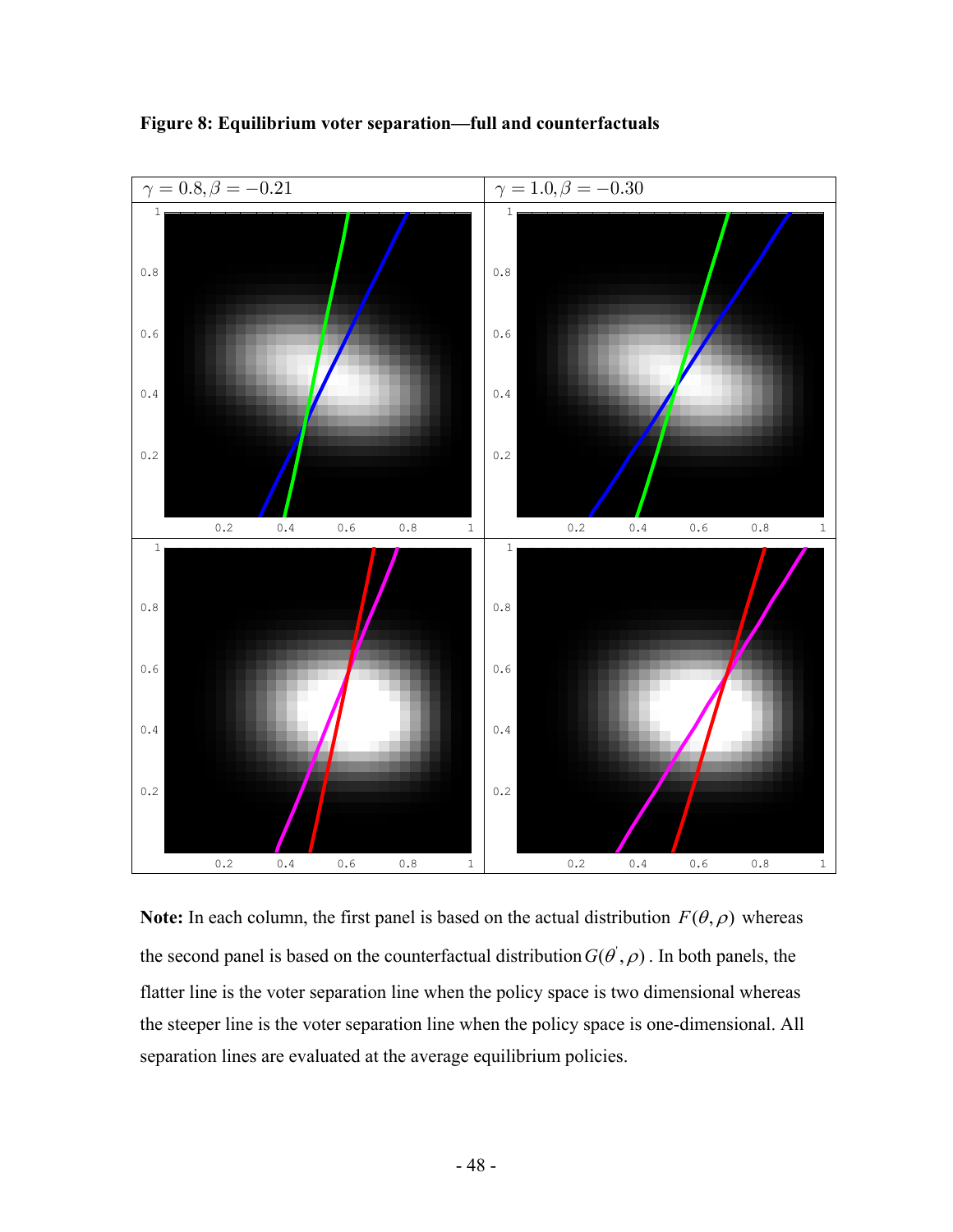

**Figure 8 (continued): Equilibrium voter separation—full and counterfactuals** 

**Note:** The first panel is based on the actual distribution  $F(\theta, \rho)$  whereas the second panel is based on the counterfactual distribution  $G(\theta, \rho)$ . In both panels, the flatter line is the voter separation line when the policy space is two dimensional whereas the steeper line is the voter separation line when the policy space is one-dimensional. All separation lines are evaluated at the average equilibrium policies.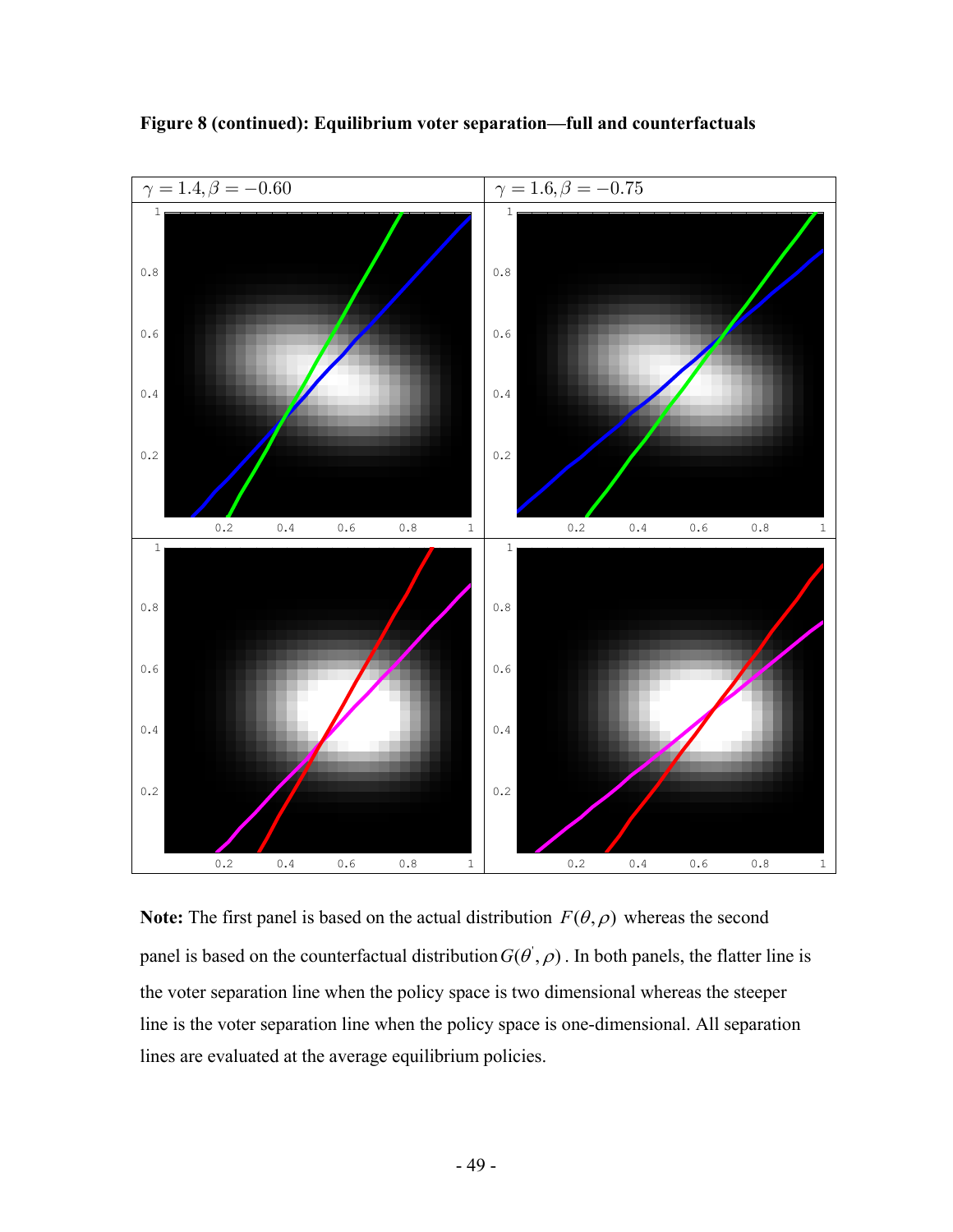## **Appendix: ANES 2004 Pre-Post Study variables used in the paper**

| <b>Variables</b> | <b>Definitions</b>                                                                                                                               |
|------------------|--------------------------------------------------------------------------------------------------------------------------------------------------|
| spending         | Some people think government should provide fewer services even in                                                                               |
|                  | areas such as health and education in order to reduce spending. Suppose                                                                          |
|                  | these people are at one end of a scale, at point 1. Other people feel it is                                                                      |
|                  | important for the government ro provide many more services even if it                                                                            |
|                  | means an increase in spending. Suppose these people are at the other end,                                                                        |
|                  | at point 7. And of course, some other people have opinions somewhere in                                                                          |
|                  | between, at points 2, 3, 4, 5, or 6. Where would you place yourself on                                                                           |
|                  | this scale? (Rescaled into $0-1$ )                                                                                                               |
| job              | Some people feel the government in Washington should see to it that                                                                              |
|                  | every person has a job and a good standard of living. Suppose these<br>people are at one end of a scale, at point 1. Others think the government |
|                  | should just let each person get ahead on their own. Suppose these people                                                                         |
|                  | are at the other end, at point 7. And, of course, some other people have                                                                         |
|                  | opinions somewhere in between, at points $2, 3, 4, 5$ , or 6. Where would                                                                        |
|                  | you place yourself on this scale? (Order reverted and then rescaled into                                                                         |
|                  | $0-1.$ )                                                                                                                                         |
| health           | There is much concern about the rapid rise in medical and hospital costs.                                                                        |
|                  | Some people feel there should be a government insurance plan which                                                                               |
|                  | would cover all medical and hospital expenses for everyone. Suppose                                                                              |
|                  | these people are at one end of a scale, at point 1. Others feel that all                                                                         |
|                  | medical expenses should be paid by individuals through private                                                                                   |
|                  | insurance plans like Blue Cross or other company paid plans. Suppose                                                                             |
|                  | these people are at the other end, at point 7. And, of course, some other                                                                        |
|                  | people have opinions somewhere in between, at points 2, 3, 4, 5, or 6.                                                                           |
|                  | Where would you place yourself on this scale? (Order reverted and then                                                                           |
|                  | rescaled into 0-1.)                                                                                                                              |
| publicsize       | average of spending, job, and health                                                                                                             |
| womenrole        | Recently there has been a lot of talk about women's rights. Some people                                                                          |
|                  | feel that women should have an equal role with men in running business,                                                                          |
|                  | industry, and government. (Suppose these people are at one end of a                                                                              |
|                  | scale, at point 1.) Others feel that a woman's place is in the home.<br>(Suppose these people are at the other end, at point 7.) And, of course, |
|                  | some other people have opinions somewhere in between, at points 2, 3, 4,                                                                         |
|                  | 5 or 6. (Rescaled into $0-1$ .)                                                                                                                  |
| workingmom       | A working mother can establish just as warm and secure a relationship                                                                            |
|                  | with her children as a mother who does not work.' Do you AGREE (1),                                                                              |
|                  | NEITHER AGREE NOR DISAGREE (3), or DISAGREE (5) with this                                                                                        |
|                  | statement? (Order reverted and then rescaled into 0-1.)                                                                                          |
| womenhome        | It is much better for everyone involved if the man is the achiever outside                                                                       |
|                  | the home and the woman takes care of the home and family.' Do you                                                                                |
|                  | AGREE (1), NEITHER AGREE NOR DISAGREE (3), or DISAGREE                                                                                           |
|                  | (5) with this statement? (Order reverted and rescaled into 0-1.)                                                                                 |
| abortion         | There has been some discussion about abortion during recent years.                                                                               |
|                  | Which one of the opinions on this page best agrees with your view? You                                                                           |
|                  | can just tell me the number of the opinion you choose.                                                                                           |
|                  | 1. By law, abortion should never be permitted.                                                                                                   |
|                  | 2. The law should permit abortion only in case of rape, incest, or when                                                                          |
|                  | the woman's life is in danger.                                                                                                                   |
|                  | 3. The law should permit abortion for reasons other than rape, incest, or                                                                        |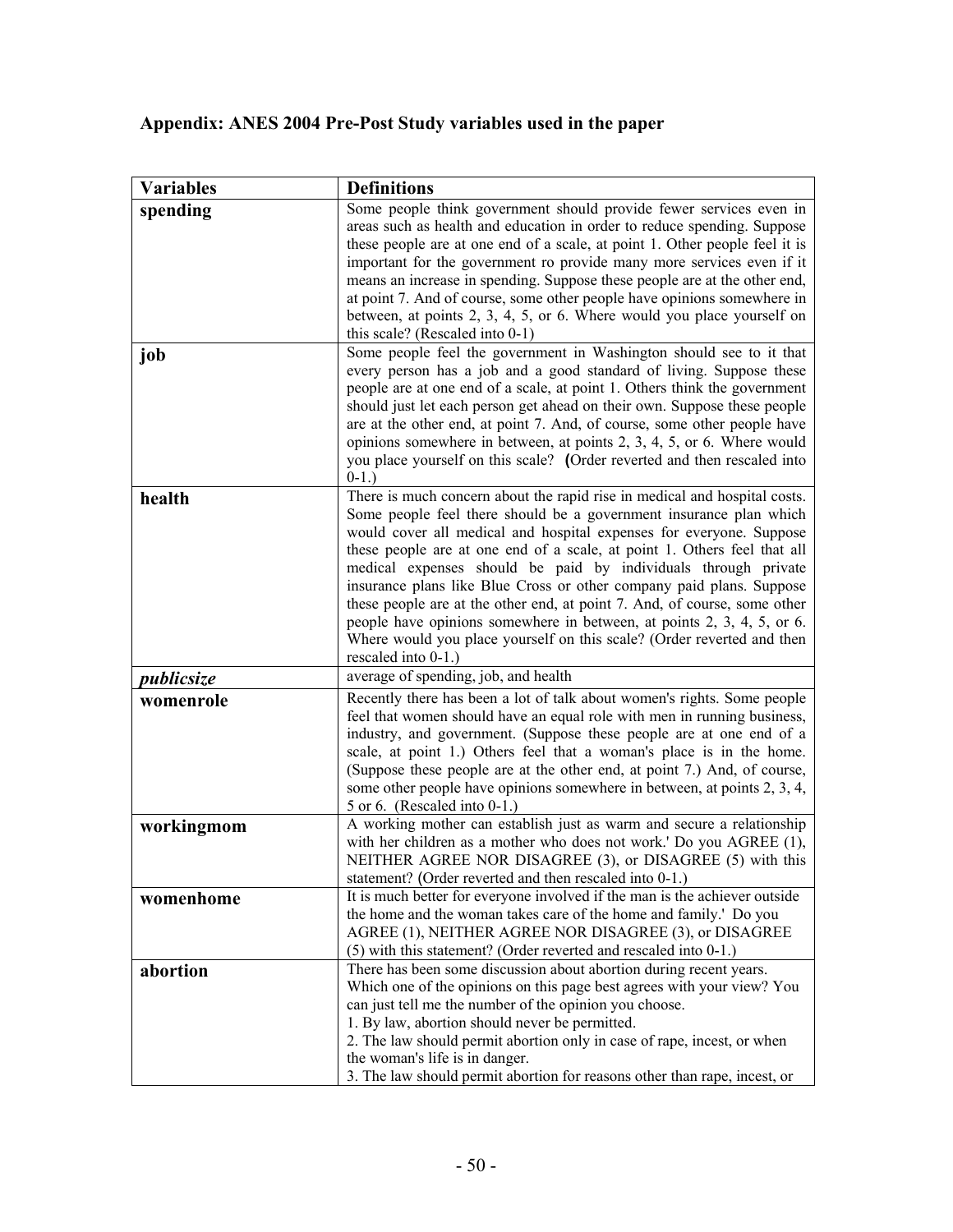|                       | danger to the woman's life, but only after the need for the abortion has                                                                               |
|-----------------------|--------------------------------------------------------------------------------------------------------------------------------------------------------|
|                       | been clearly established.                                                                                                                              |
|                       | 4. By law, a woman should always be able to obtain an abortion as a                                                                                    |
|                       | matter of personal choice.<br>(Order reverted and then rescaled into 0-1.)                                                                             |
|                       | Do you FAVOR (1) or OPPOSE (5) laws to protect homosexuals against                                                                                     |
| homo nodiscrimination | job discrimination? (Order reverted and then rescaled into 0-1.)                                                                                       |
| gaymarriage           | Should same-sex couples be ALLOWED to marry, or do you think they                                                                                      |
|                       | should NOT BE ALLOWED to marry?                                                                                                                        |
|                       | 1. Should be allowed                                                                                                                                   |
|                       | 3. Should not be allowed                                                                                                                               |
|                       | 5. Should not be allowed to marry but should be allowed to legally form                                                                                |
|                       | a civil union [VOL]                                                                                                                                    |
|                       | (Reclassified as 'should be allowed' $(1)$ and 'should not be allowed $(3 \&$                                                                          |
|                       | 5) and then rescaled into 0-1.)                                                                                                                        |
| newlifestyles problem | The newer lifestyles are contributing to the breakdown of our society. Do                                                                              |
|                       | you AGREE STRONGLY (1), AGREE SOMEWHAT (2), NEITHER                                                                                                    |
|                       | AGREE NOR DISAGREE (3), DISAGREE SOMEWHAT (4), or                                                                                                      |
|                       | DISAGREE STRONGLY(5) with this statement? (Order reverted and                                                                                          |
|                       | then rescaled into $0-1$ .)                                                                                                                            |
| tradition important   | This country would have many fewer problems if there were more<br>emphasis on traditional family ties.' Do you AGREE STRONGLY (1),                     |
|                       | AGREE SOMEWHAT (2), NEITHER AGREE NOR DISAGREE (3),                                                                                                    |
|                       | DISAGREE SOMEWHAT (4), or DISAGREE STRONGLY(5) with this                                                                                               |
|                       | statement? (Order reverted and then rescaled into 0-1.)                                                                                                |
| moralvalue            | Average of womenrole, workingmom, womenhome,                                                                                                           |
|                       | homo nodiscrimination, gaymarriage, newlifestyles problem, and                                                                                         |
|                       | tradition important.                                                                                                                                   |
| aidtoblacks           | Some people feel that the government in Washington should make every                                                                                   |
|                       | effort to improve the social and economic position of blacks. (Suppose                                                                                 |
|                       | these people are at one end of a scale, at point 1.) Others feel that the                                                                              |
|                       | government should not make any special effort to help blacks because                                                                                   |
|                       | they should help themselves. (Suppose these people are at the other end,                                                                               |
|                       | at point 7.) And, of course, some other people have opinions somewhere<br>in between, at points $2, 3, 4, 5$ , or 6. Where would you place yourself on |
|                       | this scale? (Rescaled into 0-1)                                                                                                                        |
| blackfavor            | Some people say that because of past discrimination, blacks should be                                                                                  |
|                       | given preference in hiring and promotion. Others say that such preference                                                                              |
|                       | in hiring and promotion of blacks is wrong because it gives blacks                                                                                     |
|                       | advantages they haven't earned. What about your opinion -- are you FOR                                                                                 |
|                       | (1) or AGAINST (5) preferential hiring and promotion of blacks?                                                                                        |
|                       | (Rescaled into 0-1.)                                                                                                                                   |
| raceissue             | Average of aidtoblacks and blackfavor                                                                                                                  |
| therm whites (blacks, | I'd like to get your feelings toward some of our political leaders and other                                                                           |
| poor, feminists,      | people who are in the news these days. I'll read the name of a person (a                                                                               |
| homosexuals,          | group of people) and I'd like you to rate that person (group) using                                                                                    |
| southerners etc)      | something we call the feeling thermometer. Ratings between 50 degrees                                                                                  |
|                       | and 100 degrees mean that you feel favorable and warm toward the                                                                                       |
|                       | person (group). Ratings between 0 degrees and 50 degrees mean that you<br>don't feel favorable toward the person (group) and that you don't care too   |
|                       | much for that person (group). You would rate the person (group) at the                                                                                 |
|                       | 50 degree mark if you don't feel particularly warm or cold toward the                                                                                  |
|                       | person (group). If we come to a person whose name you don't recognize,                                                                                 |
|                       | you don't need to rate that person. Just tell me and we'll move on to the                                                                              |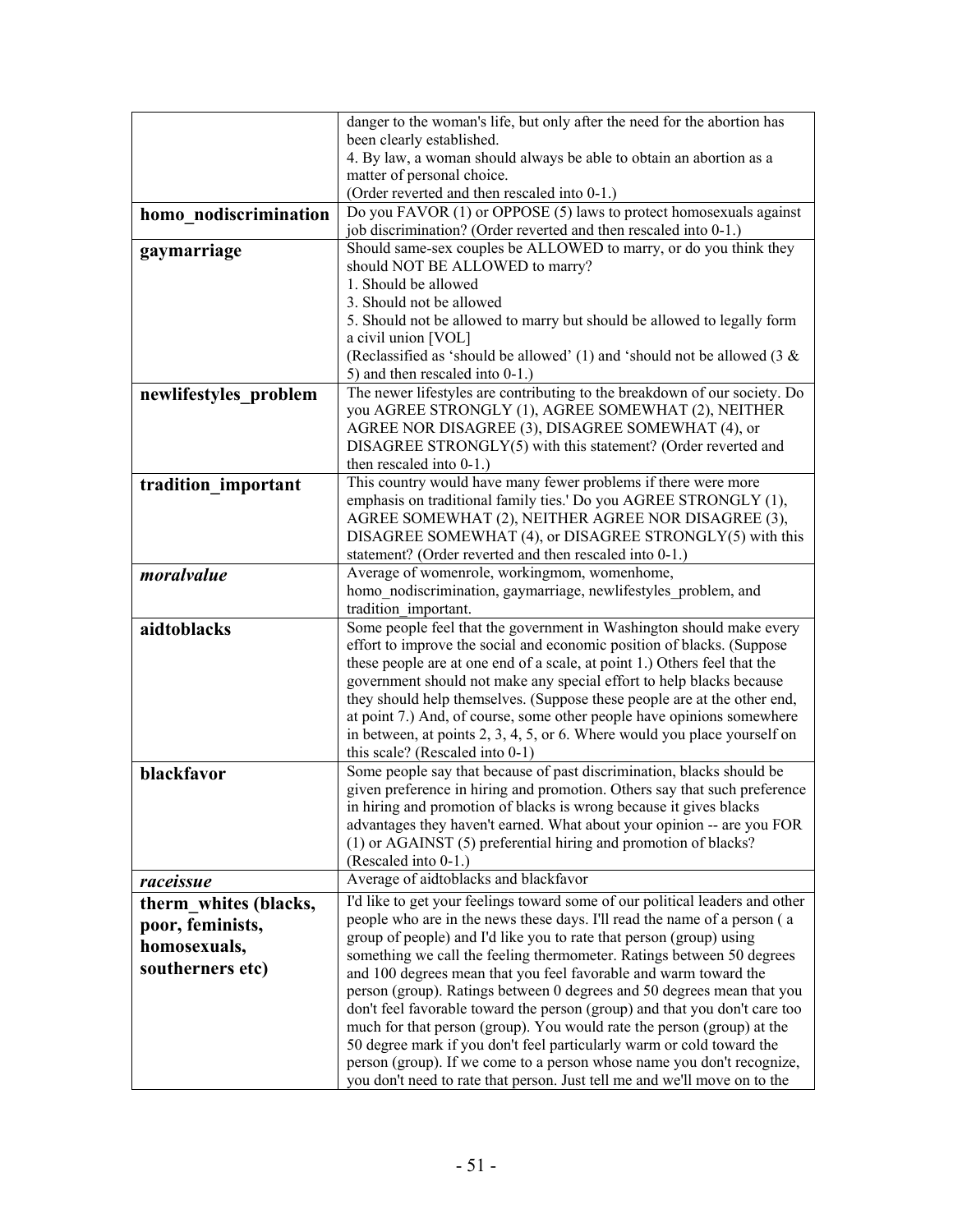|                  | next one.                                                                                                                                        |
|------------------|--------------------------------------------------------------------------------------------------------------------------------------------------|
| antiblackaffect  | thermometer feeling towards the respondent's own race minus                                                                                      |
|                  | thermometer feeling towards blacks                                                                                                               |
| bible            | Which of these statements comes closest to describing your feelings                                                                              |
|                  | about the Bible? You can just give me the number of your choice.                                                                                 |
|                  | 1. The Bible is the actual word of God and is to be taken literally, word                                                                        |
|                  | for word.<br>2. The Bible is the word of God but not everything in it should be taken                                                            |
|                  | literally, word for word.                                                                                                                        |
|                  | 3. The Bible is a book written by men and is not the word of God.                                                                                |
|                  | (Order reverted and then rescaled into 0-1.)                                                                                                     |
| pray often       | People practice their religion in different ways. Outside of attending                                                                           |
|                  | religious services, do you pray SEVERAL TIMES A DAY (1), ONCE A                                                                                  |
|                  | DAY (2), A FEW TIMES A WEEK (3), ONCE A WEEK OR LESS (4),                                                                                        |
|                  | or NEVER (5)? (Order reverted and then rescaled into 0-1.)                                                                                       |
| religiosity      | Average of pray often and bible                                                                                                                  |
| biggovt          | You might agree to some extent with both, but we want to know which                                                                              |
|                  | one is closer to your own views. ONE, we need a strong government to                                                                             |
|                  | handle today's complex economic problems; OR TWO, the free market                                                                                |
|                  | can handle these problems without government being involved.                                                                                     |
|                  | (Rescaled into 0-1.)                                                                                                                             |
| iraqwarissue     | Do you APPROVE (1) or DISAPPROVE (5) of the way George Bush is<br>HANDLING THE WAR IN IRAQ? (Rescaled into 0-1.)                                 |
| taxcutissue      | As you may recall, President Bush signed a big tax cut a few years ago.                                                                          |
|                  | Did you FAVOR $(1)$ or OPPOSE the tax cut $(5)$ , or is this something you                                                                       |
|                  | haven't thought about (3). (Rescaled into 0-1.)                                                                                                  |
| ssreform         | A proposal has been made that would allow people to put a portion of                                                                             |
|                  | their Social Security payroll taxes into personal retirement accounts that                                                                       |
|                  | would be invested in private stocks and bonds. Do you FAVOR (1) this                                                                             |
|                  | idea, OPPOSE (5) it, or NEITHER FAVOR NOR OPPOSE it (3)?                                                                                         |
|                  | (Rescaled into 0-1.)                                                                                                                             |
| schoolvouchers   | Do you FAVOR (1) or OPPOSE (5) having the government give parents                                                                                |
|                  | in low-income families money to help pay for their children to attend a                                                                          |
|                  | private or religious school instead of their local public school? (Rescaled                                                                      |
|                  | into $0-1$ .)<br>Some people think it is important to protect the environment even if it                                                         |
| environmentissue | costs some jobs or otherwise reduces our standard of living. (Suppose                                                                            |
|                  | these people are at one end of the scale, at point number 1) Other people                                                                        |
|                  | think that protecting the environment is not as important as maintaining                                                                         |
|                  | jobs and our standard of living. (Suppose these people are at the other                                                                          |
|                  | end of the scale, at point number 7. And of course, some other people                                                                            |
|                  | have opinions somewhere in between, at points $2, 3, 4, 5$ , or 6).                                                                              |
|                  | (Rescaled into 0-1.)                                                                                                                             |
| trust            | Generally speaking, would you say that most people CAN BE                                                                                        |
|                  | TRUSTED (1), or that you CAN'T BE TOO CAREFUL (5) in dealing                                                                                     |
|                  | with people? (Order reverted and rescaled into $0 < 1$ .)                                                                                        |
| pastfinancial    | We are interested in how people are getting along financially these days.<br>Would you say that you (and your family living here) are BETTER off |
|                  | (1) or WORSE off (5) than you were a year ago or JUST ABOUT THE                                                                                  |
|                  | SAME (3)? (Order reverted and rescaled into -1,0,1.)                                                                                             |
| futurefinancial  | Now looking ahead, do you think that a year from now you (and your                                                                               |
|                  | family living here) will be BETTER OFF (1) financially, WORSE OFF                                                                                |
|                  | (5), or JUST ABOUT THE SAME (3) as now? (Order reverted and                                                                                      |